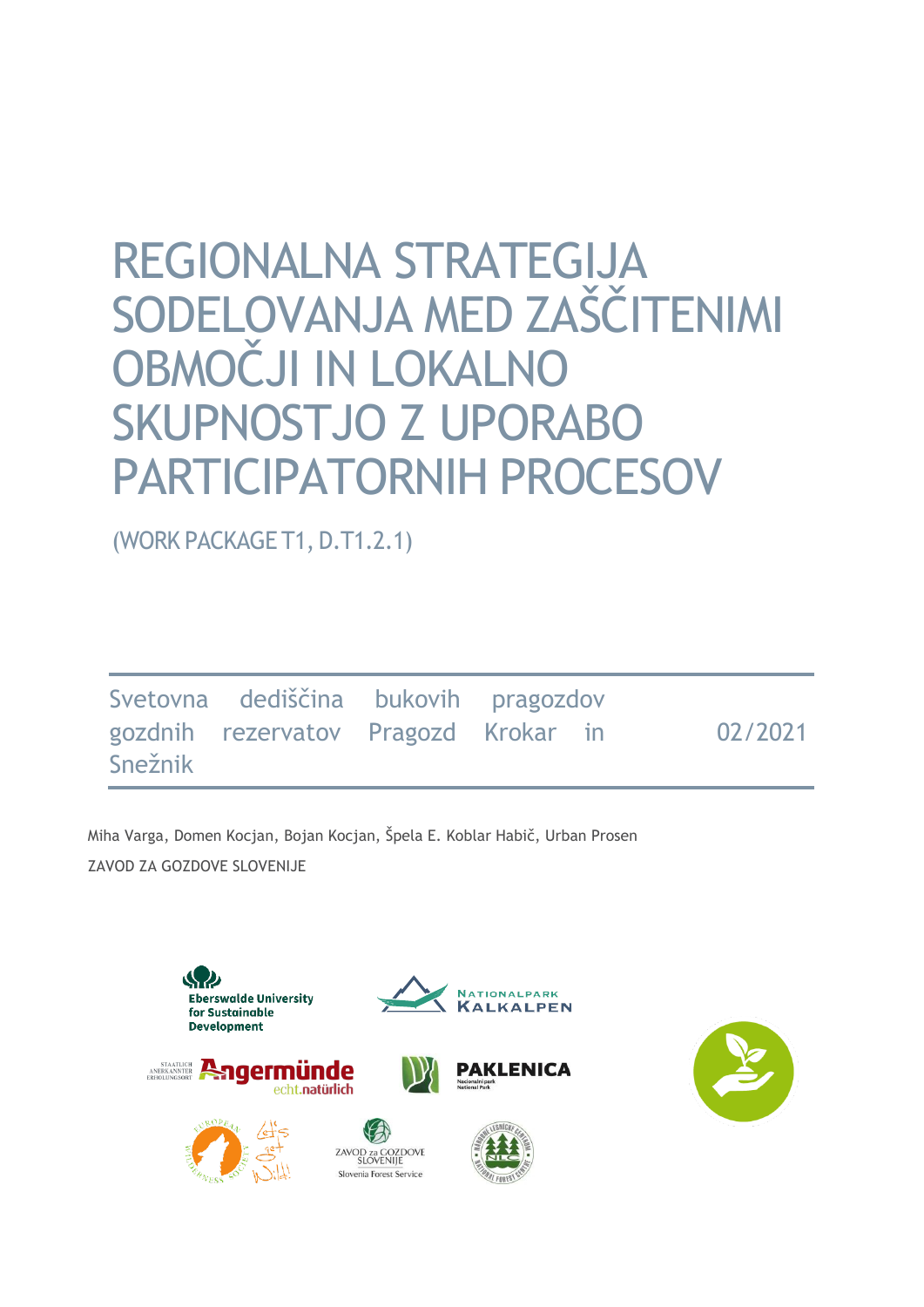#### Regional Strategy of Cooperation Between Protected Areas and Local Community Using Participatory Processes

English summary:

Presentation of selected regional strategies which can be applied in components parts Virgin Forest Krokar and Snežnik, its buffer zones and in the wider regional landscape. The strategies are designed to be included in the processes of area management, active cooperation with the local population and in ensuring better management of forest reserves and sensibly including the local population and their activities in the component parts and buffer zones. The document serves as a guide to strategies for the manager, as well as individual stakeholders whose participation is crucial in certain activities, as only in this way can the preservation of the Outstanding Universal Value of the component parts for future generations be ensured. Stakeholders (local, regional, and national) play an important role in activities carried out within protected areas, in buffer zone areas and more broadly in the region where these protected areas are located.

Authors: Miha Varga, Domen Kocjan, Bojan Kocjan, Špela E. Koblar Habič, Urban Prosen – all Slovenia Forest Service

Citation: Varga, M., Kocjan D., Kocjan, B., Koblar Habič, Š. E., Prosen, U., 2021. Regionalna strategija sodelovanja med zaščitenimi območji in lokalno skupnostjo z uporabo participatornih procesov (Regional Strategy of Cooperation Between Protected Areas and Local Community Using Participatory Processes). Interreg CE BEECH POWER CE1340.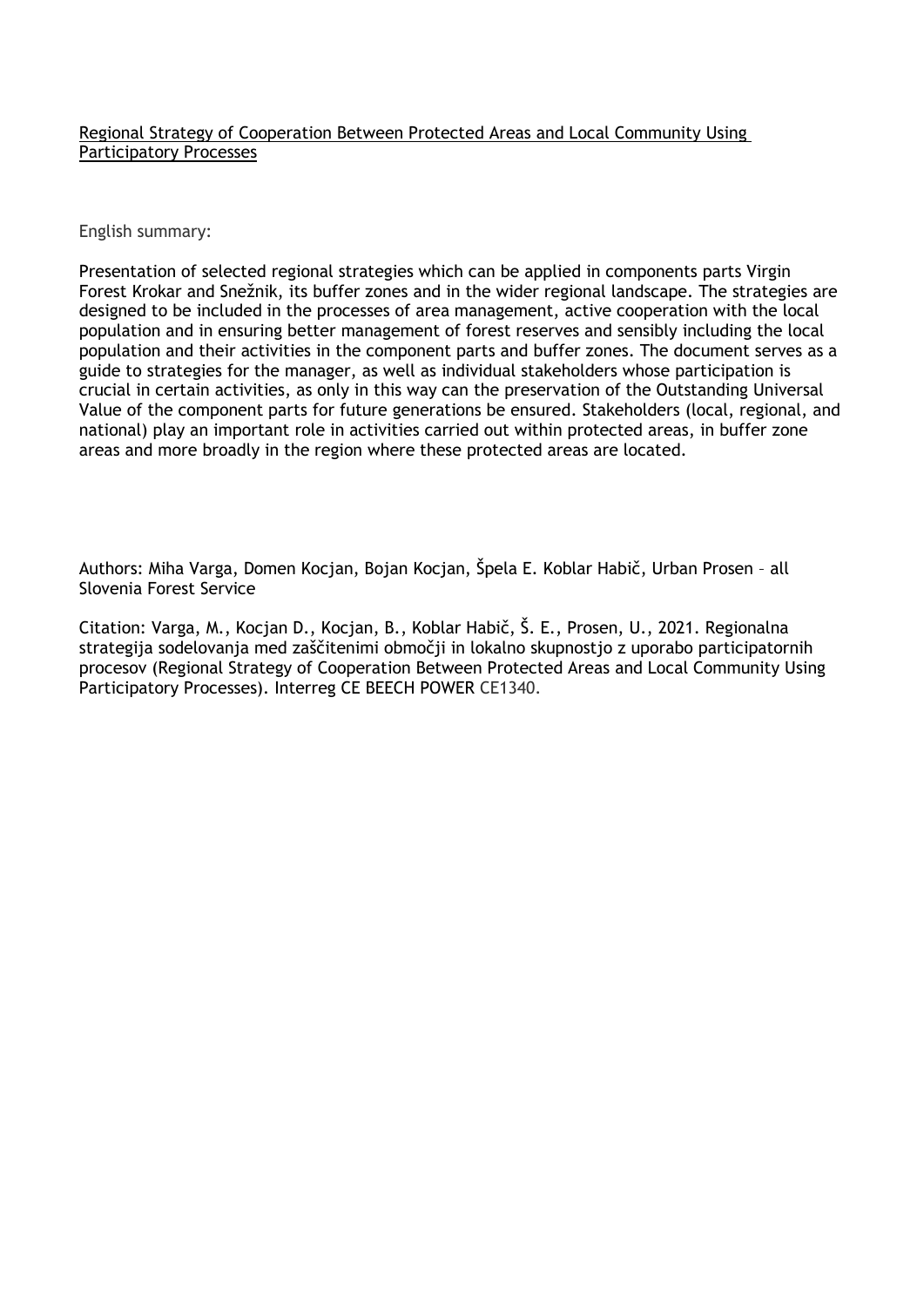## **Vsebina**

| 1.4.3. Promoting sustainable regional development through World Heritage 4<br>1.4.4. Stakeholder involvement in improved visitor experience in the WH landscape 5                                                                                                                                                                                                                         |  |
|-------------------------------------------------------------------------------------------------------------------------------------------------------------------------------------------------------------------------------------------------------------------------------------------------------------------------------------------------------------------------------------------|--|
|                                                                                                                                                                                                                                                                                                                                                                                           |  |
|                                                                                                                                                                                                                                                                                                                                                                                           |  |
|                                                                                                                                                                                                                                                                                                                                                                                           |  |
| 4. Gozdna rezervata Pragozd Krokar in Snežnik kot svetovna dediščina - odgovornost, priložnosti                                                                                                                                                                                                                                                                                           |  |
|                                                                                                                                                                                                                                                                                                                                                                                           |  |
|                                                                                                                                                                                                                                                                                                                                                                                           |  |
|                                                                                                                                                                                                                                                                                                                                                                                           |  |
| 6.2.1. Tematika 1: Varovanje gozdnih rezervatov preko različnih aktivnosti in ukrepov 17<br>6.2.2. Tematika 2: Informiranje in vključevanje javnosti za povezovanje lokalnih prebivalcev s<br>6.2.3. Tematika 3: Promocija trajnostnega regionalnega razvoja skozi svetovno dediščino 22<br>6.2.4. Tematika 4: Doprinos regionalnih deležnikov k boljši izkušnji za obiskovalce pokrajine |  |
| 6.2.5. Tematika 4: Doprinos regionalnih deležnikov k vodenju obiskovalcev v skladu z varstvenimi<br>6.2.6. Tematika 6: Komunikacija in prenos znanja med deležniki svetovne dediščine v lokalnem in<br>6.2.6.1. Komunikacija in prenos znanja med upravljalcem in regionalnimi deležniki31                                                                                                |  |
| 6.2.6.2. Prenos znanja deležnikov v evropskem okolju svetovne dediščine bukovih gozdov 31                                                                                                                                                                                                                                                                                                 |  |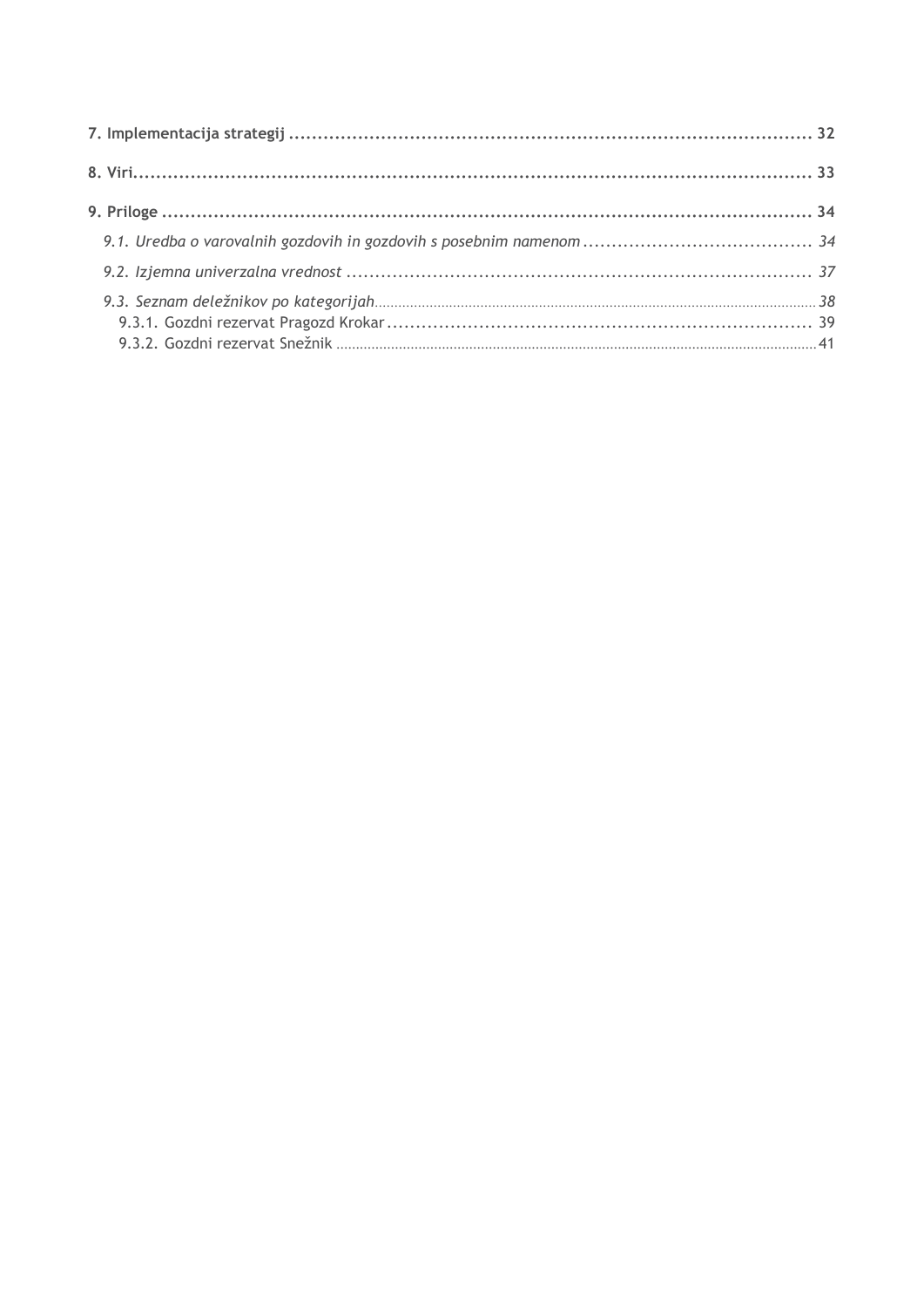## <span id="page-4-0"></span>**1. Summary**

## <span id="page-4-1"></span>**1.1. Vision and goals**

Outstanding Universal Value (OUV) of forest reserve Virgin Forest Krokar and forest reserve Snežnik, which are protected as a component parts of the natural World Heritage series "Ancient and Primeval Beech Forests of the Carpathians and Other Regions of Europe", is permanently conserved. Regional stakeholders, local communities, the public and visitors can admire and experience the natural heritage in a way which is based on an ecologically and nature-oriented approach. The main aim is the protection and preservation of natural ecological processes that take place within protected areas. The visitors and other stakeholders obey the laws, rules of behaviour and other instructions of the manager. The mutual cooperation of stakeholders is focused on activities and areas in a manner where there are no negative impacts on the natural processes and ecosystem services within the reserve and buffer zone area.

The main goal of the regional strategy is to continue the work which started on BEECH POWER project in 2019 with different workshops regarding the conflict resolution, situation analysis and identification of conflicts between the stakeholders (D.T2.1.1. and D.T1.2.1).

With this document, we wish to present selected regional strategies which can be applied in components parts Virgin Forest Krokar and Snežnik, its buffer zones and in the wider regional landscape. The strategies are designed to be included in the processes of area management, active cooperation with the local population and in ensuring better management of forest reserves and sensibly including the local population and their activities in the component parts and buffer zones. The document serves as a guide to strategies for the manager, as well as individual stakeholders whose participation is crucial in certain activities, as only in this way can the preservation of the Outstanding Universal Value of the component parts for future generations be ensured. Stakeholders (local, regional, and national) play an important role in activities carried out within protected areas, in buffer zone areas and more broadly in the region where these protected areas are located.

It is important to raise awareness among all stakeholders and visitors about the importance of the natural heritage, the importance of protecting it and respecting protection regimes. Various protective measures are needed to increase the protection of the area in order to maintain the smooth functioning of natural processes, biodiversity and ecosystem services. Stakeholders are an important part of these efforts, as effective protection is only possible through their participation (O.T2.2).

This regional strategy is meant as an evolving document to which new strategies and activities can be added in the future. Identification of (new) stakeholders, their presence and activities and their transformation is a process that is constantly evolving and unfolding. Accordingly, it is necessary to develop and adapt the strategy itself, so that it will always be future-oriented, based on the current situation and work towards positive cooperation of local stakeholders with the manager in the best way to protect the component parts and preserve its value.

The current "de facto" manager of both forest reserves is Slovenia Forest Service. The competent ministries (Ministry of the Environment and Spatial Planning and the Ministry of Agriculture, Forestry and Food) are in the process of preparing legal bases for the appointment of an official manager. This is expected to be finished by the end of 2022. The role of the manager will be to operate according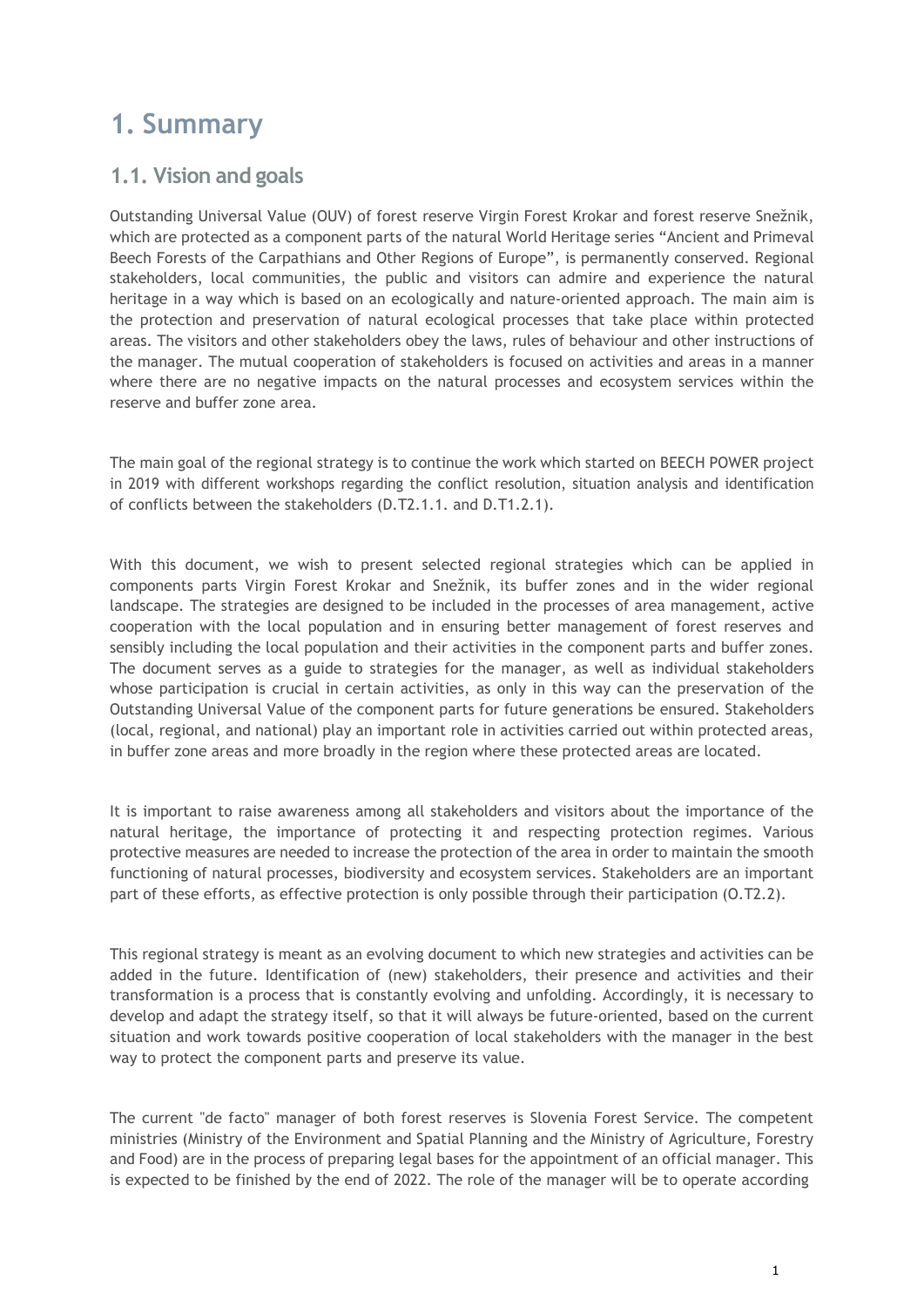to the management plan, to exercise control over the protected area, to cooperate with stakeholders in the area and through all its activities to ensure the preservation and integrity of the Outstanding Universal Value of protected areas.

Forest Reserve Virgin forest Krokar is a remnant of an intact forest, with no evidence of human management. It is 74.49 ha in size, surrounded by the buffer zone forest reserve Borovec with 47.90 ha. It is recognized as a UNESCO World Heritage Site because it is considered to be one of the few still preserved beech forest areas that survived the last ice age and contributed to the repopulation of beech throughout Europe. The reserve covers altitudes between 840 and 1170 m. The influence of the junction of several biogeographical regions (Dinaric, pre-Dinaric, sub-Pannonian and sub-Mediterranean) can be seen here. Due to this, alpine flora as well as thermophilic and sclerophilic plants can be found inside the reserve. Due to the large amount of deadwood, it also contains animal species that are not present in multi-purpose forests.

Forest Reserve Snežnik is the largest forest reserve in Slovenia. The whole area has been protected as a forest reserve and recognized as a UNESCO World Heritage Site because here we can still observe beech forests on its upper-forest tree-line. Forest Reserve Snežnik covers 720.24 ha and its buffer zone covers an area of 128.80 ha. The reserve is located on the mountainous part of the karst plateau with the peak Snežnik (1,796 m). The reserve covers altitudes between 1200 and 1796 m. The area has been reformed by glaciers during the last ice age and their geomorphological features are still visible. The beech forests are dominated in the alpine and subalpine areas, which form the upper forest tree-line. Above this line, we can find dwarf pine and subalpine meadows with exceptional plant diversity. Beech, adopted to this demanding environment, takes on special shapes that are rarely seen elsewhere. In the alpine beech forest, due to the large amounts of snow and long periods of it, the trees are characterized by saber-like shapes. In the higher subalpine zone, the shape of the trees changes even more due to the harsh weather conditions, so that they rarely exceed the height of 6 m and the trunk diameter of 30 cm. In this forest, due to large amounts of snow and strong winds, beeches grow in "bush forms".

Both forest reserves are protected by the Decree on Protective Forests and Special Purpose Forests (Official Gazette of the Republic of Slovenia, No. 88/05, 56/07, 29/09, 91/10, 1/13, 39/15 and 191/20). Forest reserve Virgin Forest Krokar has a strict protection regime, where no activities are allowed - entry into it is completely prohibited. Forest reserve Snežnik is protected with a milder protection regime, where entry is allowed only through marked official routes (in the case of Snežnik, these are hiking trails). Exceptions to these rules are activities of the public forestry service and research or educational activities with the permission of the Ministry of Agriculture, Forestry and Food. Both areas are also protected under the Natura2000 area (SPA and SAC Kočevsko, and SPA Snežnik-Pivka and SAC Javorniki-Snežnik), the European Birds Directive (74/409 / EEC) and the Habitats Directive (92/43 / EEC). Both forest reserves are recognized as UNESCO World Heritage Sites under criterion IX for Outstanding Universal Value of the Guidelines for the Implementation of the World Heritage Convention (UNESCO, 2019). As part of the international World Heritage, the component parts must also consider the decisions of the Joint Management Committee (JMC) and the expert opinions of the International Union for Conservation of Nature (IUCN).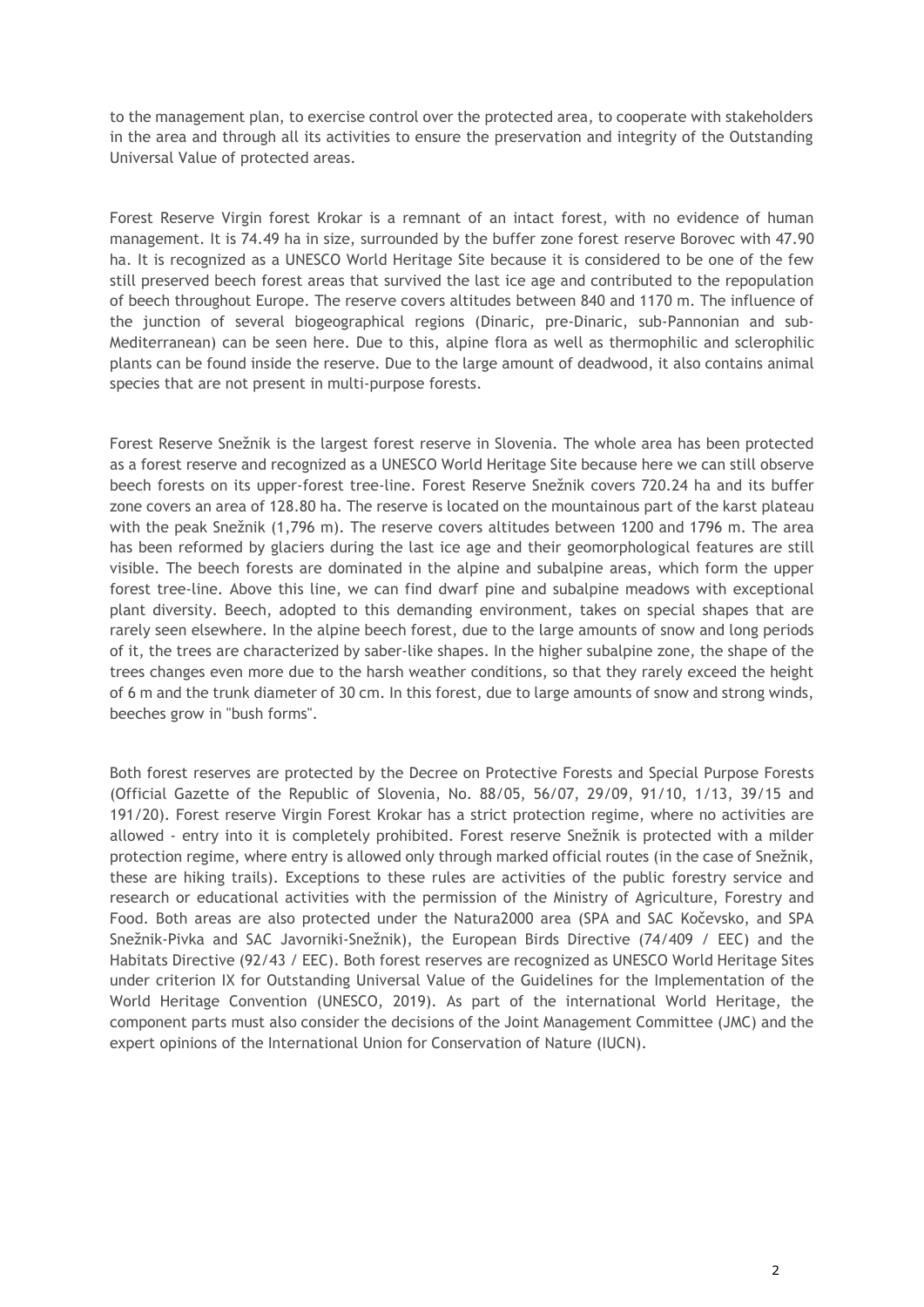## <span id="page-6-0"></span>**1.2. Challenges and opportunities**

The main responsibility of the manager and all relevant stakeholders is the conservation of the Outstanding Universal Value (OUV) of the protected areas. UNESCO encourages its brand to be used as an opportunity for regional development, if this is consistent with conservation guidelines and principles of sustainability.

Both Slovenian PA regions (Kočevska and Notranjska region) have the chance to continue developing as so-called "green destinations" with an emphasis on eco-tourism and sustainable development. Because of the UNESCO brand, they have an advantage above other "green destinations". As such, cooperation between drivers of regional development and conservation authorities is vital, because in this situation, development and conservation go hand in hand. The main challenges facing these regions are navigating, cooperating, and finding common ground between a complex network of different stakeholders and their desired activities (some are acceptable to conduct, others are possible with adjustments, some are unacceptable). This can prove to be challenging, as many stakeholders do not realize that to preserve the OUV and keep the UNESCO brand, international decisions and guidelines made by UNESCO, IUCN and JMC, must be respected. This provides good breeding ground for conflicts, resolution of which is a big challenge.

Current immediate threats facing the protected areas are increased numbers of visitors, pressure from tourist providers, and the associated breaking of the conservation regime and visitation rules.

## <span id="page-6-1"></span>**1.3. Regional stakeholders**

Alongside national stakeholders that include regulatory organisations and research organisation, there is a large number of local stakeholders as well. We can broadly group them into the next categories: tourism and recreation, education, media, nature conservation, regional development.

Tourism and recreation include different tourist providers (big and small organisations, and individual tourist guides) and recreation societies (mountaineering societies, scouting societies…) and businesses (outdoor survival schools).

Education category includes bodies, important for educating people in the regional space. These range from kindergartens, through elementary schools and high schools, all the way to schools for adults and libraries.

Media includes all traditional media channels that, combined, reach a big portion of the regional public. These are local newspapers and regional TV and radio stations. Social media is important as well, but outreach through social media is done on an individual stakeholder basis, as each stakeholder and managing authority can have their own social media channels.

Nature conservation category includes NGOs that act in the region. These can be small local organisations or bigger organisations that work nation-wide but include the protected areas as an important part of their work.

Regional development category includes relevant municipalities, as they are the main drivers of regional development.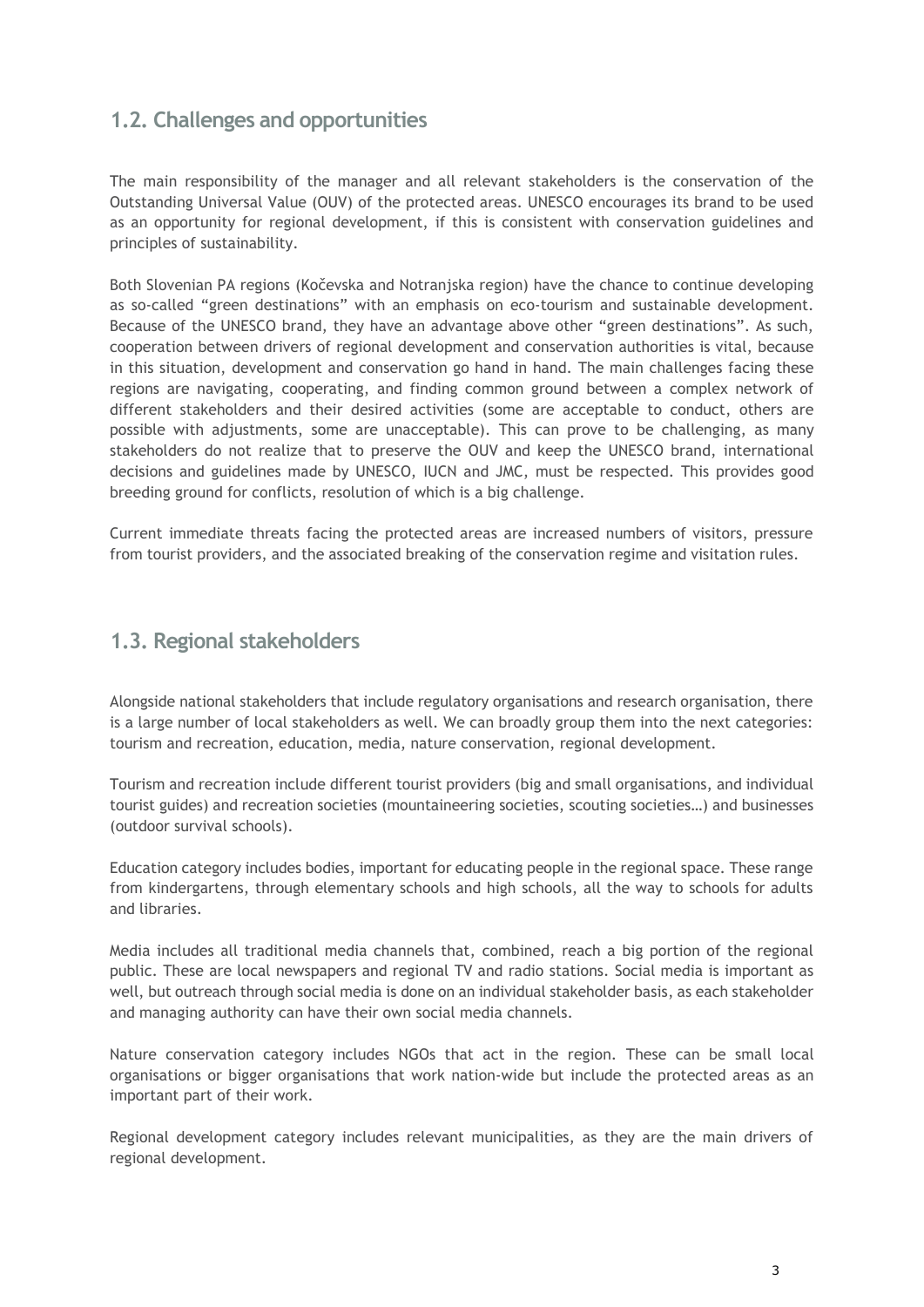Additionally, we must also keep in mind that the general public is an important stakeholder, although not part of any of the mentioned groups. Possible private landowners adjacent to the protected areas also have to be considered an important stakeholder.

We have provided a list of all currently relevant stakeholders in the annex, grouped into the above categories. We also highlighted the most important stakeholders for each individual activity. Most often these are municipalities adjacent to the protected area, and larger regional tourist providers. For component part Virgin Forest Krokar these include municipalities Kočevje and Osilnica, Institute Kočevsko, Mountaineering Society Kočevje and Ars Naturae tourist service. For component part Snežnik they are the municipalities Ilirska Bistrica and Loška dolina, Regional Development Agency Zeleni Kras, and Tourist Information Centres Lož and Ilirska Bistrica.

## <span id="page-7-0"></span>**1.4. Strategies**

## <span id="page-7-1"></span>**1.4.1. Protection of forest reserves**

This is the main and overarching strategy that is the synthesis of all the other strategies listed below. The vital activity for sufficient protection of forest reserves is establishing a system of cooperation between all the regional and national stakeholders. With different activities of informing, educating, supervising and (in least desired cases) fining, we want to enable the protection and safeguarding of forest reserves and their OUV for all future generations.

## <span id="page-7-2"></span>**1.4.2. Informing local communities on the importance of World Heritage**

Emotional connection from the local populace towards protected areas is a big part of effective conservation. Having the public on your side is important to reduce visitor pressure and potential damage to the OUV. Strategies for this include educating the public, interacting with the public, establishing a network of educated ambassadors and asking the public for assistance. The goal is an informed local populace, dedicated to helping preserve the OUV by not breaking the visitation rules and helping to report the people that do break them. Main stakeholders here include media, municipalities, educational stakeholders, and tourist providers.

## <span id="page-7-3"></span>**1.4.3. Promoting sustainable regional development through World Heritage**

The PA manager is in a unique situation where he can influence regional development by connecting with stakeholders and integrating World Heritage into their activities and development plans. Sustainable development is not only necessary for better protection for the OUV, but also to ensure long-term economic benefits for the local communities.

Strategies here include creating a visitor centre related to beech forests and the UNESCO site, work with tourist providers and municipalities to develop a wider offer of activities and experiences in the region. The goal for tourism should be that UNESCO is just a small part of the wider regional offer. It should be something that attracts visitors to the region, but they stay for a variety of other experiences.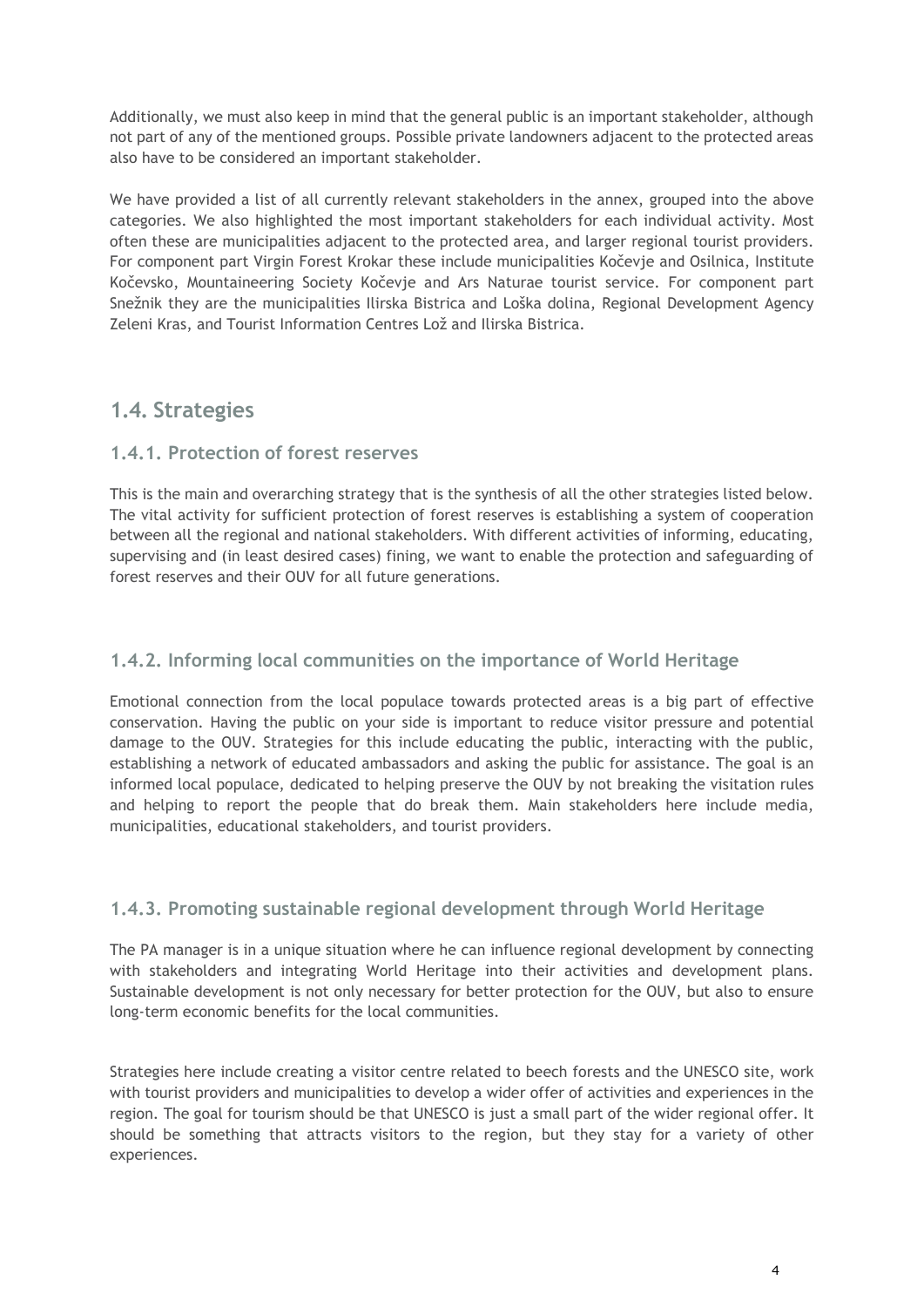The manager can also develop incentives for companies to cooperate with the PA manager, such as a brand or certification that states a certain company cooperates with the manager. The brand should be based on concrete criteria related to economic and environmental sustainability. It should be promoted in the sense that companies, associated with the brand and the PA manager gain increased consumer interest. As such, the brand can serve as a financial incentive for businesses to develop in an environmentally friendly and sustainable fashion.

The main stakeholders here are municipalities as the main drivers of regional development, as well as individual companies with an interest in cooperating with the PA manager.

## <span id="page-8-0"></span>**1.4.4. Stakeholder involvement in improved visitor experience in the WH landscape**

The goal is improving visitor experience in the region, through different strategies designed to provide a better tourist offer, while indirectly helping to preserve the OUV.

Educating tourist guides and other persons associated with tourism on the importance of World Heritage is a priority, as they are the first point of contact for many visitors. Increasing the ability to experience World Heritage outside the buffer zones is important as well, by developing interactive experiences in the visitor centre. For visits inside the buffer zone, non-invasive infrastructure to direct visitors is necessary.

Many stakeholders wish to use this "piece of untouched nature" and develop tourist offer which includes visiting PAs with different groups of tourists (e.g. hikers, MTB cyclers) in a manner which is not always suitable for protecting OUV. A formulation of a marketing and tourism strategy with included guidelines from UNESCO, JMC, IUCN and others, is therefore necessary. Cooperation with tourist providers is vital, it is important that they acknowledge and follow the visitation rules that are in place.

Tourist providers and photographers in the Kočevska region should work with the manager to develop improved promotional material, that does not include photos from inside the component part, but only those areas that are accessible to visitors.

### <span id="page-8-1"></span>**1.4.5. Stakeholder involvement in improved visitor guidance**

These strategies mainly include stakeholders inside the tourism and recreation category.

They include promoting guided tours as the optimal way to experience the region. Guided tours and private tour guides can better control visitor pressure in the buffer zone and arrange schedules of visits and entry points to relieve a specific location. There is also less chance of breaking visitation rules. Another important strategy is defining the proper use of educational trails among stakeholders, especially for trails inside the buffer zones. Defining entry points for visiting the WH site (inside the buffer zone) is important as well, to better direct visitor pressure and guide visitors in a predetermined way. Monitoring of visitors is vital as well, to better predict potential threats, implement the protective measures and identify necessary improvements in visitor guidance. Tourist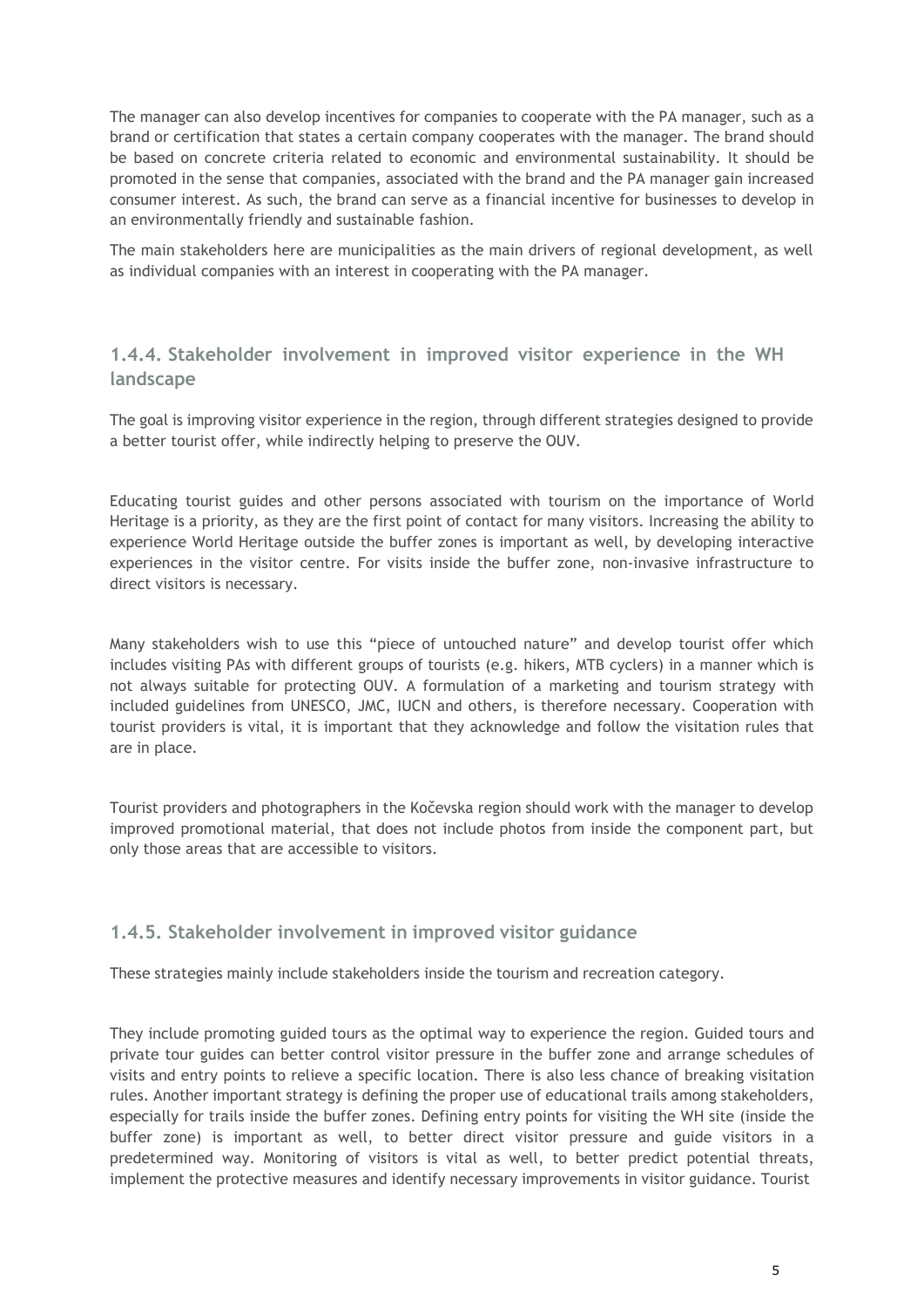providers and other stakeholders active in the area should inform the manager of the number of visitors they guide inside the buffer zone.

Even with the best visitor guidance and monitoring systems, education of stakeholders and informing them about rules of behaviour, rules are bound to be broken sometimes. That is why a penalty system must be established. The municipal inspection service can be an important partner here, as they can issue fines to lawbreakers. Forest inspection service and environmental inspection as part of the relevant ministries plays a role in issuing fines as well.

### <span id="page-9-0"></span>**1.4.6. Communication and knowledge transfer**

Knowledge transfer between stakeholders is an important factor in resolving conflicts, reaching compromises and increasing the effectiveness of the manager's conservation role. Strategies here include knowledge transfer between regional stakeholders and the manager, through workshops, lectures, conferences, field days, newsletters and similar outreach and communication activities.

Knowledge transfer between international stakeholders is important as well. The manager can play a role here as the intermediary between their regional stakeholders and other managers of the WH Site and their relevant stakeholders. Online conferences, meetings, workshops, as well as occasional visits and staff exchanges are important in this regard.

## <span id="page-9-1"></span>**1.5. Implementation**

The defined strategies can be implemented in various way, specific to the type of strategy and activities described within them. Cooperation between stakeholders is vital. We can foster better cooperation through regular meetings, workshops, lectures and through formation of local action groups. Stakeholders must feel that they have a way to voice their ideas and concerns and that they are acknowledged and included in the formulation of a management plan. As of right now, this is a bit harder to do, considering the absence of an official manager and lack of a management plan.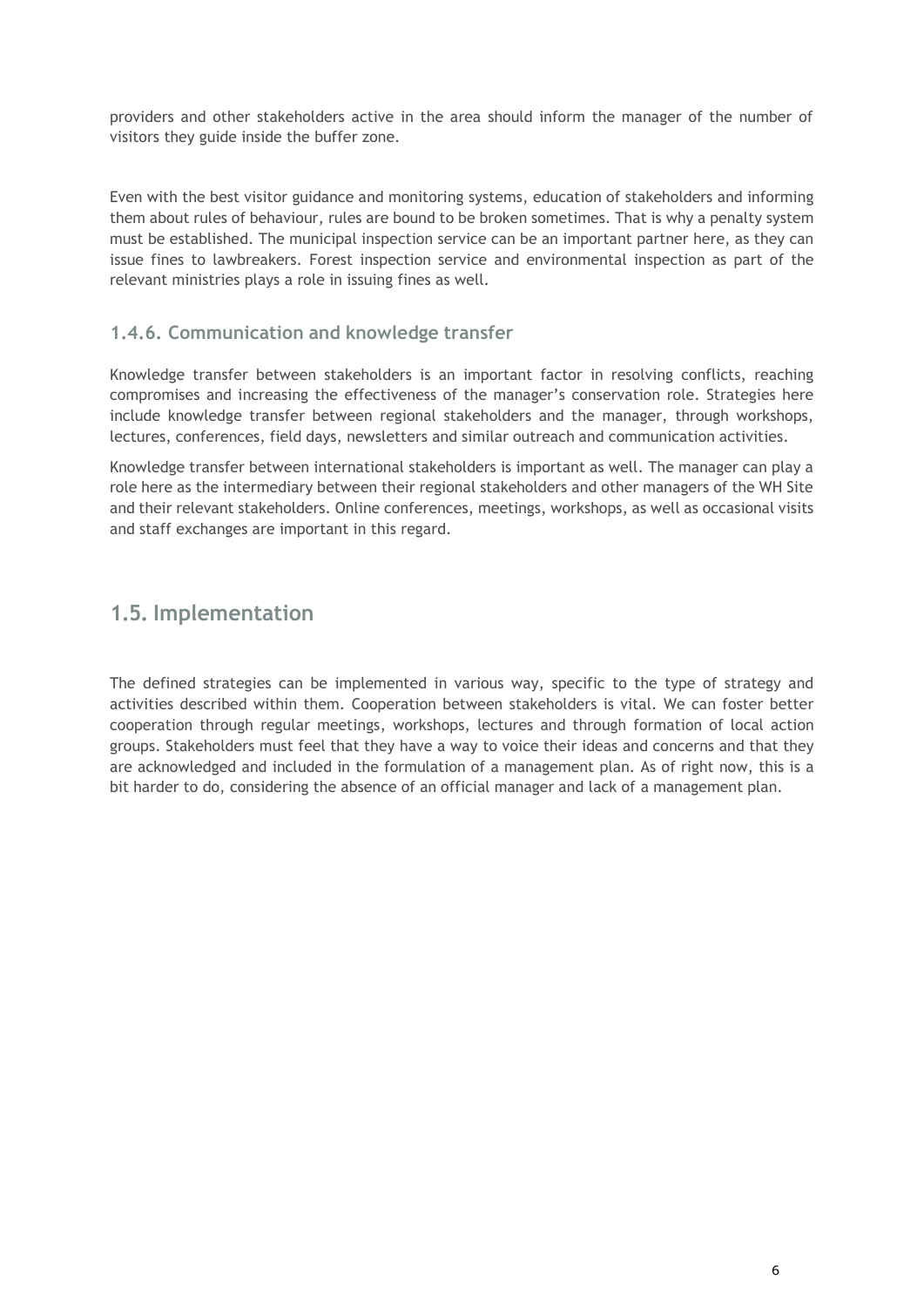## <span id="page-10-0"></span>**2. Seznam kratic**

- GIS Gozdarski inštitut Slovenije
- GR gozdni rezervat
- IUCN (International Union for Conservation of Nature (Mednarodna zveza za varstvo narave)
- JMC Joint Management Committee (skupni upravljavski komite)
- LAS lokalna akcijska skupina
- MIZŠ Ministrstvo za izobraževanje, znanost in šport
- MKGP Ministrstvo za kmetijstvo, gozdarstvo in prehrano
- MOP Ministrstvo za okolje in prostor
- OUV Outstanding Universal Value (izjemna univerzalna vrednost)
- RRA Regijska razvojna agencija
- SAC Special Area of Conservation (posebno ohranitveno območje)
- SPA Special Protection Area (posebno območje varstva)
- SiDG Slovenski državni gozdovi
- TIC Turistično informacijski center
- UL Univerza v Ljubljani

UNESCO – United Nations Educational, Scientific and Cultural Organization (Organizacija Združenih narodov za izobraževanje, znanost in kulturo)

- WH World Heritage (Svetovna dediščina)
- ZGS Zavod za gozdove
- ZRC SAZU Znanstvenoraziskovalni center Slovenske akademije znanosti in umetnosti
- ZRSVN Zavod Republike Slovenije za varstvo narave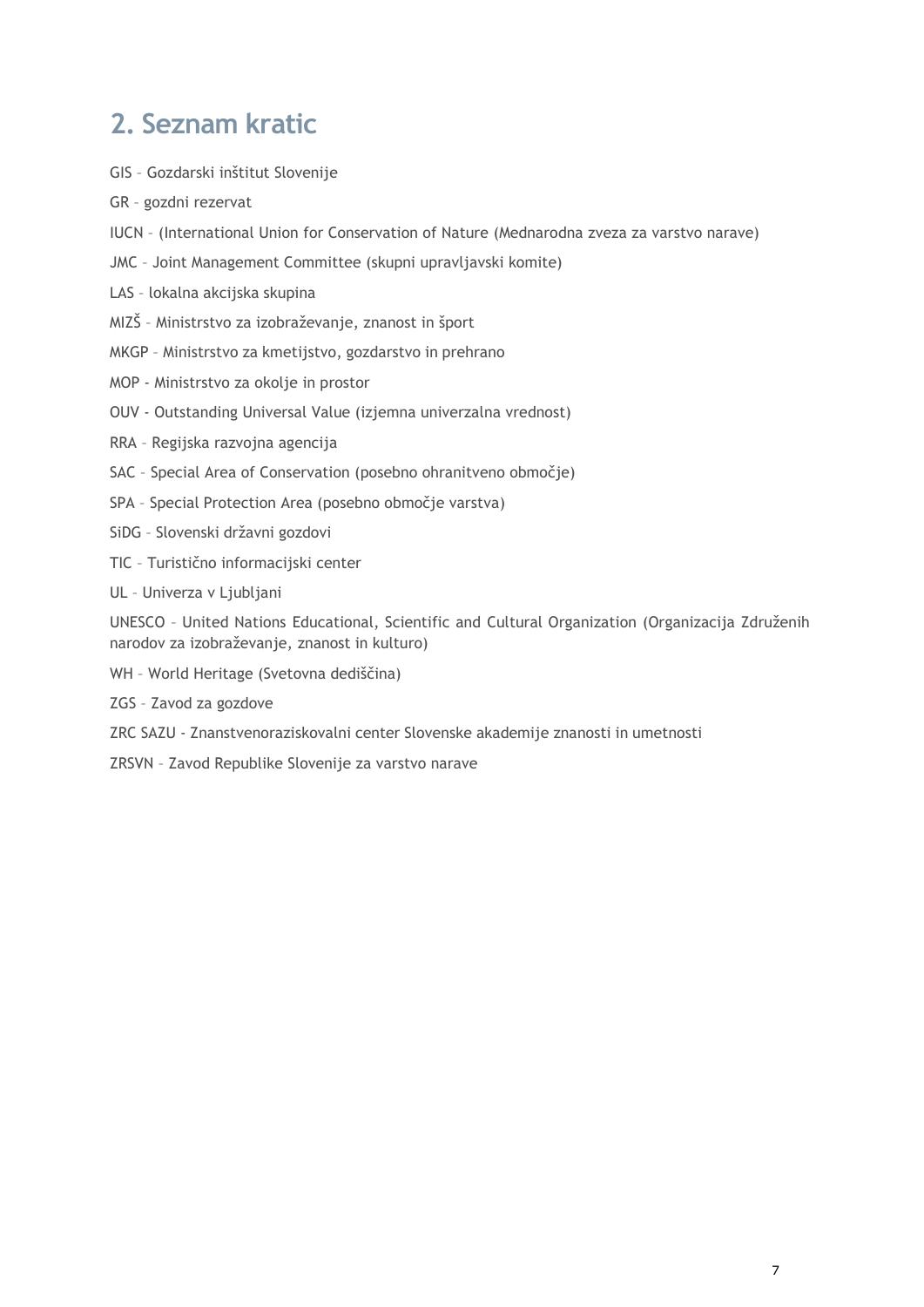## <span id="page-11-0"></span>**3. Vizija in cilji regionalne strategije**

Cilj regionalne strategije je nadaljevati delo, ki smo ga začeli na projektu BEECH POWER že leta 2019 z delavnicami na temo reševanja konfliktov in situacijsko analizo in identifikacijo konfliktov med deležniki (D.T2.1.1 in D.T1.2.1). Z deležniki smo sprva identificirali pomanjkljivosti in težave, ki pestijo naša zavarovana območja, nato pa še razvili konkretne predloge kako te težave nasloviti. Cilj tega dokumenta je na pregleden način predstaviti izbrane regionalne strategije za boljše upravljanje z območji in reševanje obstoječih konfliktov. Strategije so izdelane z namenom, da jih bo upravljalec lahko smiselno vključil v procese upravljanja z območji, aktivnega sodelovanja z lokalnim prebivalstvom ter tako poskrbel za boljše upravljanje z gozdnimi rezervati in smiselno vključevanje lokalnega prebivalstva ter njihovih dejavnosti v sam prostor. Dokument služi kot vodič po strategijah za upravljalca, kot tudi posamezne deležnike, katerih sodelovanje je ključno pri določenih aktivnostih, saj se le tako lahko zagotavlja ohranjanje izjemne univerzalne vrednosti gozdnega rezervata za prihodnje generacije. Cilj je, da se na podlagi konkretnih aktivnosti lažje zasnuje nadaljnje sodelovanje z relevantnimi deležniki in naslovi ter reši težave, izzive in postopke, ki jih aktivnosti naslavljajo. Deležniki (lokalni, regionalni in nacionalni) imajo pomembno vlogo pri aktivnostih, ki se izvajajo znotraj zavarovanih območij, v vplivnim območjih, ki obkrožajo zavarovana območja ter širše v regiji, kjer se ta zavarovana območja nahajajo. S svojo prisotnostjo in dejavnostjo lahko tako pozitivno ali negativno aktivno vplivajo na procese, ki se odvijajo znotraj gozdnih rezervatov in vplivnih območij.

Med vsemi deležniki in obiskovalci je pomembno povečati zavedanje o pomenu svetovne naravne dediščine, pomembnosti varovanja le-te in upoštevanja varstvenih režimov. Z različnimi varovalnimi ukrepi je potrebno povečati varstvo območja, da se ohrani nemoteno delovanje naravnih procesov in prvobitnost območja. Deležniki so pomemben del teh prizadevanj, saj je učinkovito varovanje možno le z njihovim sodelovanjem (O.T2.2).

Kot je zasnovano v dokumentu D.T2.1.2 je regionalna strategija mišljena kot razvijajoči se dokument, kamor se v prihodnje lahko doda nove strategije in aktivnosti za morebitne konflikte, ki jih identificiramo v prihodnosti. Identifikacija (novih) deležnikov, njihove prisotnosti in dejavnosti ter transformacija le-teh, je proces, ki se stalno razvija in odvija. Temu primerno je potrebno razvijati in prilagajati tudi samo strategijo, tako, da bo vedno usmerjena v prihodnost, zasnovana na podlagi aktualnega stanja ter delovala v smeri pozitivnega sodelovanja lokalnih deležnikov z upravljalcem v smeri najboljšega načina za zaščito gozdnega rezervata in ohranjanje njegove prvobitnosti.

Vizija za zavarovani območji je ta, da se trajnostno ohrani izjemna univerzalna vrednost gozdnega rezervata Pragozd Krokar in gozdnega rezervata Snežnik, ki sta strogo zavarovana kot komponenti znotraj svetovne naravne dediščine »Starodavnih in prvinskih bukovih gozdov Karpatov in drugih evropskih dežel«. Regionalni deležniki, lokalne skupnosti, javnost in obiskovalci lahko naravno dediščino občudujejo in izkusijo na način, ki temelji na ekološko in naravovarstveno usmerjenem pristopu ter varovanju in ohranjanju naravnih ekoloških procesov, ki se odvijajo znotraj zavarovanih območij. Pri tem obiskovalci in drugi deležniki upoštevajo aktualne zakone, pravila obnašanja ter določila upravljalca. Medsebojno sodelovanje deležnikov je na podlagi sklenjenih sporazumov usmerjeno v aktivnosti in področja, ki nimajo negativnega vpliva na delovanje naravnih procesov in ekosistemskih storitev znotraj rezervata in vplivnega območja.

Trenutni »de facto« upravljalec obeh gozdnih rezervatov je Zavod za gozdove. Na pristojnih ministrstvih (Ministrstvo za okolje in prostor ter Ministrstvo za kmetijstvo, gozdarstvo in prehrano) so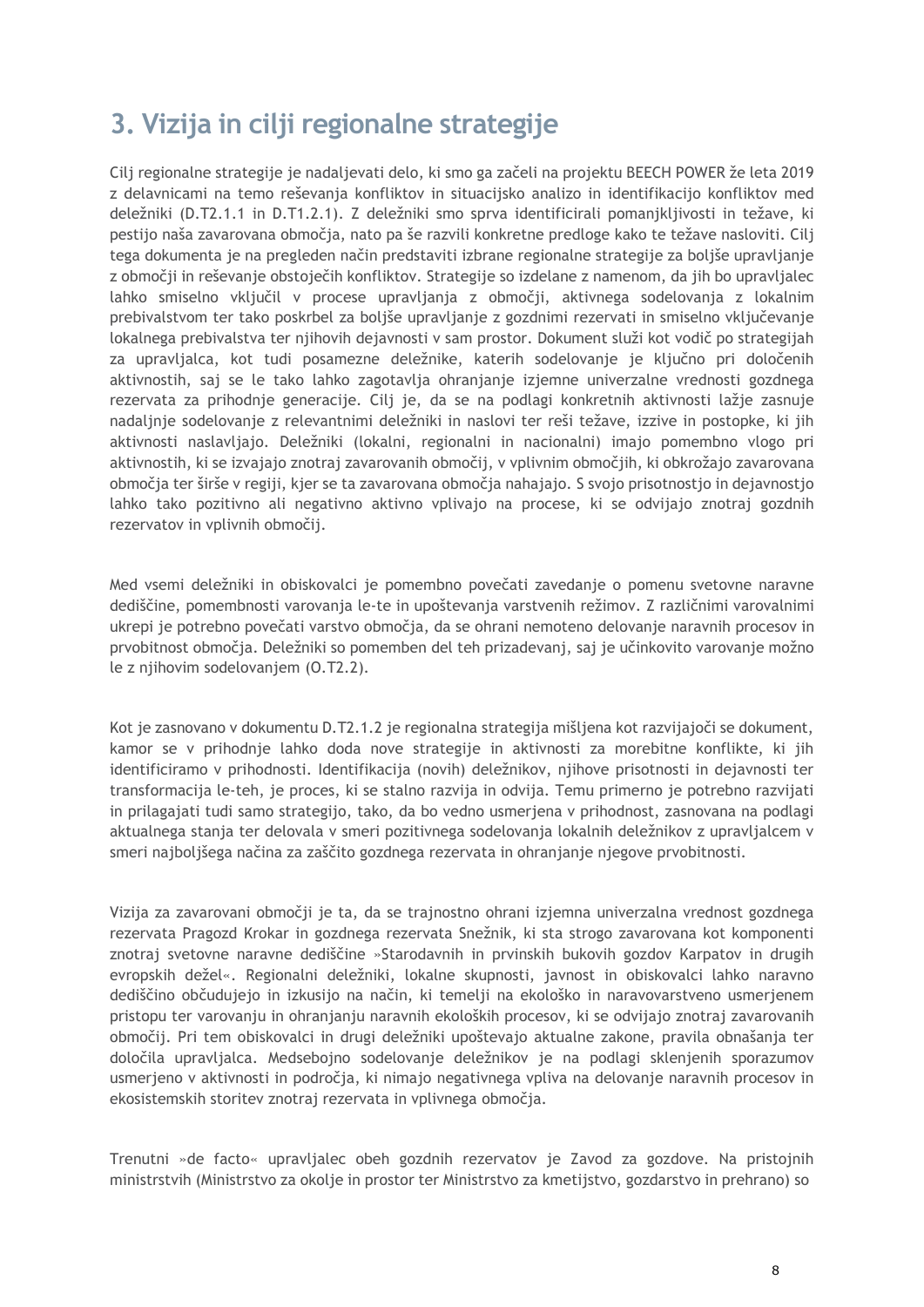v teku postopki za pripravo pravnih podlag za določitev uradnega upravljalca, ki naj bi bil določen predvidoma do konca 2022. Ureditev tovrstnega področja je ena izmed zavez, ki jih je Slovenija sprejela in je bila tudi predpogoj za vključitev gozdnega rezervata Pragozd krokar in gozdnega rezervata Snežnik v UNESCO svetovno naravno dediščino bukovih gozdov. Vloga upravljalca bo delovati v sklopu upravljavskega načrta, izvajati nadzor nad zavarovanim območjem, sodelovati z deležniki v prostoru in preko vseh njegovih aktivnosti zagotoviti ohranjanje in integriteto univerzalne izjemne vrednosti zavarovanih območij. Upravljalec ima tudi nalogo podpirati trajnostni razvoj območja in vključevanje le-tega v regionalne strateške načrte.

Gozdni rezervat Pragozd Krokar je ostanek neokrnjenega pragozda, brez dokazov o človeškem gospodarjenju z njim. Velik je 74,49 ha, obdaja ga vplivno območje gozdnega rezervata Borovec z 47,90 ha. Kot UNESCO svetovna dediščina je prepoznan, ker velja za enega izmed redkih še ohranjenih bukovih pragozdov, ki so preživeli ledene dobe in prispevali k ponovni poselitvi bukve po celotni Evropi. Rezervat zajema nadmorske višine med 840 in 1170 m. V njem je viden vpliv stičišča več biogeografskih regij (dinarske, preddinarske, subpanonske in submediteranske). Zaradi tega v njem najdemo tako alpsko floro, kot termofilne in sklerofilne rastline. Zaradi velike količine odmrle lesne mase v njem najdemo tudi živalske vrste, ki niso prisotne v gospodarskih gozdovih.

Gozdni rezervat Snežnik je največji gozdni rezervat v Sloveniji, kjer lahko najdemo bukev na zgornji gozdni meji. Celotno področje je bilo zavarovano, kot gozdni rezervat in razpoznano, kot UNESCO svetovna dediščina, ker tukaj še vedno lahko opazujemo bukev v njenem mejnem območju. Gozdni rezervat Snežnik pokriva 720,24 ha, z dodatnim vplivnim območjem na površini 128,80 ha. Rezervat se razprostira na gorskem delu kraške planote z vrhom Snežnika (1.796 m), v središču velikega kompleksa neprekinjenih gozdov. Rezervat zajema nadmorske višine med 1200 in 1796 m. Območje so v zadnji ledeni dobi močno preoblikovali ledeniki in njihovi ostanki so še vedno vidni. V gozdovih prevladujejo bukve v gorskih in subalpskih bukovih gozdovih, ki tvorijo zgornjo gozdno mejo. Nad tem pasom se širi še ruševje in nad njim subalpski travniki z izjemno rastlinsko raznovrstnostjo. Bukve v tem zahtevnem okolju zavzamejo posebne oblike, ki jih redko opazimo drugje. V gorskem bukovem gozdu so zaradi velikih količin snega in dolge snežne dobe, drevesa značilne sabljaste oblike. V višjem subalpskem pasu pa se zaradi surovih vremenskih pogojev še bolj spremenijo oblike dreves, tako da redko presežejo višino 6 m in premer posameznega debla 30 cm. V tem gozdu zaradi večjih količin snega in močnih vetrov bukve rastejo v "zveriženih grmovnih« oblikah in v mnogih deblih.

Oba gozdna rezervata sta zavarovana z Uredbo o varovalnih gozdovih in gozdovih s posebnim namenom (Uradni list RS, št. 88/05, 56/07, 29/09, 91/10, 1/13, 39/15 in 191/20) (v prilogi), Krokar kot gozdni rezervat s strogim varstvenim režimom, kjer niso dovoljene nikakršne aktivnosti, torej kjer je vstop vanj v celoti prepovedan, Snežnik pa kot gozdni rezervat z blažjim varstvenim režimom, kjer je dovoljen vstop le po označenih uradnih poteh (v primeru Snežnika so to planinske poti). V gozdnih rezervatih so dovoljene le dejavnosti javne gozdarske službe in raziskovalna oz. izobraževalna dejavnost z dovoljenjem Ministrstva za kmetijstvo, gozdarstvo in prehrano. Obe območji spadata tudi pod Natura2000 območja (SPA in SAC Kočevsko, ter SPA Snežnik-Pivka in SAC Javorniki-Snežnik), zato sta zavarovana tudi preko evropske Direktive o pticah (74/409/EGS) in Direktive o habitatih (92/43/EGS). Kot UNESCO svetovni dediščini sta oba gozdna rezervata priznana pod kriterijem IX Izjemne univerzalne vrednosti Smernic za implementacijo konvencije o svetovni dediščini (UNESCO, 2019). Kot del mednarodne svetovne dediščine morajo območja upoštevati tudi odločitve Skupnega upravljavskega komiteja (JMC) in strokovna mnenja Mednarodne zveze za varstvo narave (IUCN).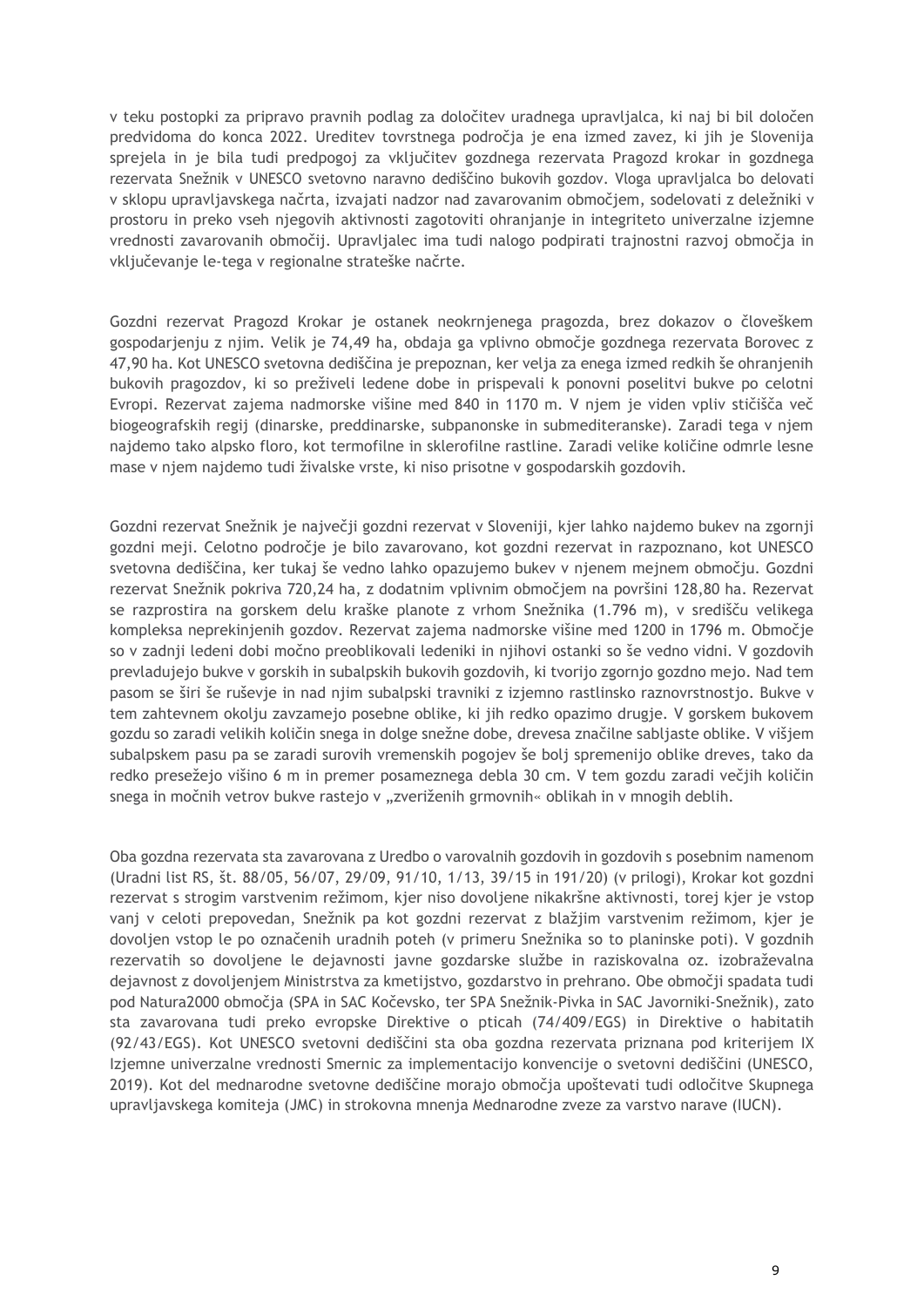## <span id="page-13-0"></span>**4. Gozdna rezervata Pragozd Krokar in Snežnik kot svetovna dediščina – odgovornost, priložnosti in izzivi v lokalnih območjih**

Glavna odgovornost vseh deležnikov in upravljalca v širšem prostoru gozdnih rezervatov, mora biti ohranitev izjemne univerzalne vrednosti (OUV) svetovne dediščine. Z varovanjem OUV se ohrani tudi asociacija UNESCO znamke z lokalno regijo, kar prinese dodatne priložnosti za ekonomsko - turistični razvoj širšega območja. Javni interes za svetovno dediščino se lahko, in je priporočljivo da se, uporabi za regionalni razvoj. Glavne priložnosti tu so povezane s turizmom, rekreacijo in povezanimi sektorji (ponudbeni sektor, nastanitveni sektor, gastronomija, kultura…). Občine pri turističnem razvoju regije igrajo ključno vlogo. Turistična ponudba mora biti razvita na način, da UNESCO znamka privabi obiskovalce, vendar se regija ne zanaša izključno na zavarovano območje za prinos dohodkov, ampak UNESCO znamka (v tem primeru obisk gozdnih rezervatov) le podaljša zadrževanje in bivanje turistov v regiji. Kakršenkoli ekonomski razvoj, povezan z UNESCO in svetovno dediščino, mora temeljiti na trajnosti in prijaznosti do okolja in lokalnih prebivalcev, z vseobsegajočim ciljem varovanja izjemne univerzalne vrednosti. Občine imajo tudi tu ključno vlogo, saj imajo ob podpori strokovnih služb, zavodov in razvojnih agencij, moč usmerjati razvoj območja na željen način.

Obe regiji (Kočevska in Notranjska) imata priložnost da se še naprej razvijata kot t.i. »zeleni destinaciji« s poudarkom na eko turizmu. Tovrstna usmeritev ravno tako sovpada z državno strategijo razvoja turizma, ki temelji na zelenem turizmu. Razvoj, usmerjen v »zeleno« vizijo zagotavlja boljšo zaščito OUV, saj je prisotnost svetovne dediščine in UNESCO znamke veliko gonilo turističnega zanimanja v območju, še posebej v primerjavi z območji, ki niso povezana s to znamko. Tako je primerno varovanje zavarovane dediščine in ohranjanje OUV prioriteta ne le naravovarstvenim deležnikom, temveč tudi gospodarskim interesom.

Glavni izzivi lokalnih območij so usklajevanja med kompleksno mrežo različnih deležnikov, njihovih želja in vizij o uporabi zavarovanih območij ter prihajanje do soglasij in kompromisov. Pri tem se je potrebno zadevati dejstev, da imajo deležniki različne vizije razvoja območij in dejavnosti v njih, zaradi česar prihaja do nesoglasij in konfliktov. Upravljalec območja ima med drugim nalogo tudi, da z ostalimi deležniki vzpostavi kvaliteten, korekten in spoštljiv odnos in dialog. Vsi deležniki pa se morajo zavedati najpomembnejše naloge, ki se nanaša na ohranitev območja in procesov, pri svoji udeležbi, dejavnostih in vizijah pa morajo tako sklepati kompromise in soglasja. Ohranjanje OUV zahteva upoštevanje mednarodnih odločitev, sprejetih s strani UNESCO, IUCN in JMC, upoštevanje veljavne državne zakonodaje in upoštevanje avtoritete upravljalca območja, ki vsa ta pravila uveljavlja v praksi. Zaradi tega lahko prihaja do konfliktov med lokalnimi deležniki, ki se morda ne zavedajo kompleksnosti upravljanja in varovanja takih območij. Zagotavljanje ustreznega delovanja vseh deležnikov (s čimer zagotovimo, da ne bodo kršili pravil ali se obnašali na način, ki škodi OUV) je velik izziv, saj deležniki lahko različno dojemajo okolje, procese, ki se odvijajo v njem in način, kako njihova dejavnost vpliva na to. Dobro sodelovanje upravljalca z vsemi deležniki, še posebej pa z občinami kot glavnimi avtoritetami na območju, je ključnega pomena. Pri tem velikokrat prihaja ali pa lahko pride do konfliktov, zato je potrebno upoštevati strategije, za prepoznavanje, preprečevanje in umiritev le-teh (O.T2.2.).

Trenutna neposredna grožnja obeh zavarovanih območij, ki vplivajo na integriteto OUV, je predvsem veliko število obiskovalcev. V primeru Pragozda Krokar gre tu za nedovoljen vstop v pragozd, v primeru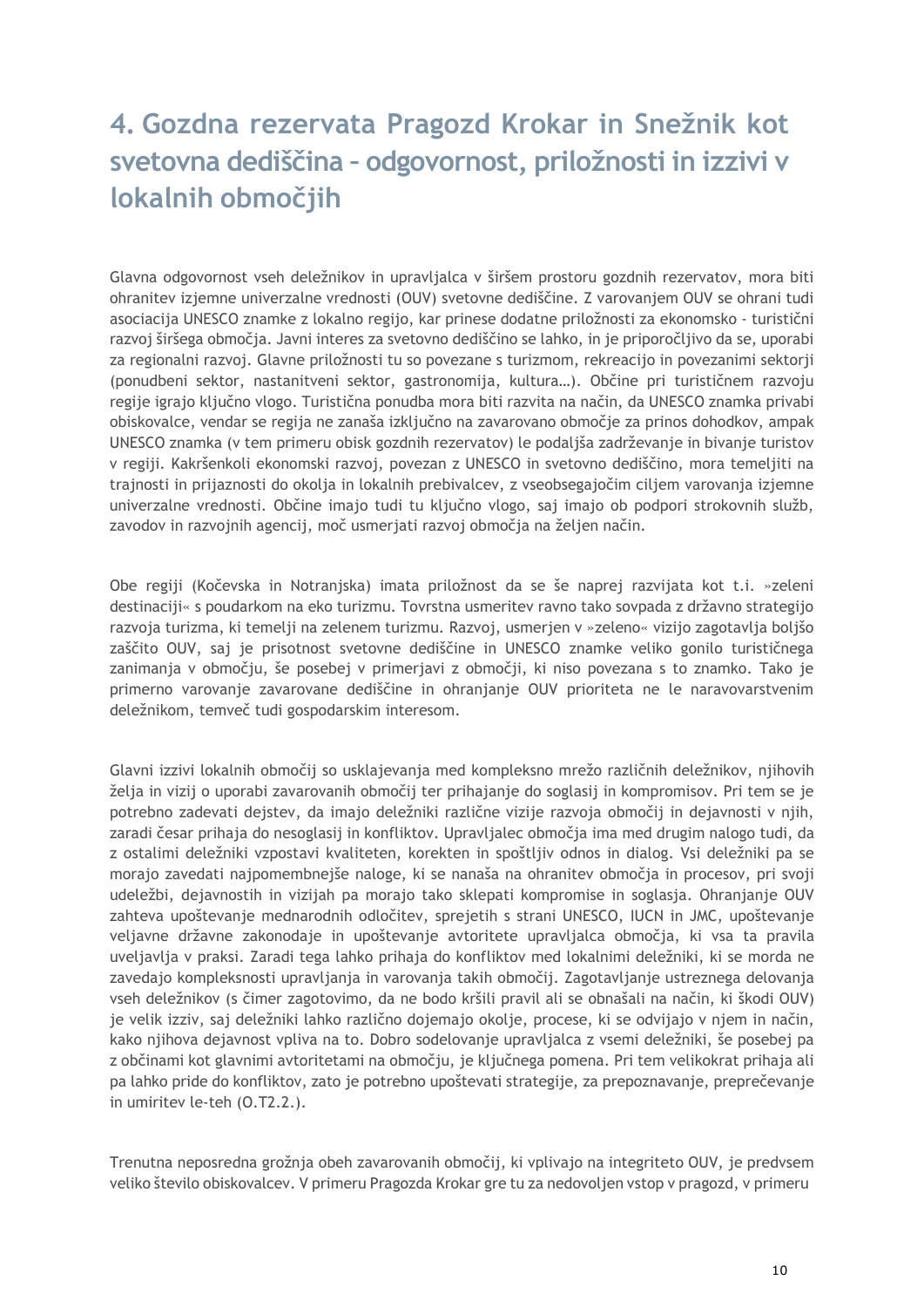Snežnika pa za ogromno število obiskovalcev po pohodniških poteh, ki predstavljajo velik pritisk na okolje. Območje Snežnika ima prav tako problem turističnih deležnikov, ki iščejo priložnost za zaslužek, kar pogosto vodi v kršenje varstvenega režima. Snežnik doživlja tudi težave s prehodi migrantov skozi zavarovano območje in s tem povečano onesnaževanje z odpadki v varovanem območju. Posledično je večja tudi prisotnost policijskih enot v gozdu. Vse to vodi v škodo gozdnemu rezervatu. Nekatere dodatne rekreativne dejavnosti prav tako ogrožajo integriteto OUV. Poleti kolesarjenje, pozimi pa turno smučanje izven dovoljenih poti ogrožata integriteto okolja v gozdnih rezervatih. Grožnje lahko prihajajo tudi iz raziskovalnega področja, saj se veliko raziskovalcev ne zaveda pogojev in procesov za vstop v zavarovana območja ter tako svojo raziskavo opravlja na nelegalen način, brez soglasja Ministrstva za kmetijstvo, gozdarstvo in prehrano. Problematične so lahko predvsem raziskave, kjer je potrebno izvesti večji poseg v zavarovano območje – npr. odstranjevanje rastja, prsti, širitev vhodov za raziskovanje jam in brezen.

Obe zavarovani območji imata tudi težave, povezane s pomankanjem uradno določenega upravljalca in upravljavskega načrta. Ko se bodo postavili zakonodajni temelji upravljanja, bo lažje tudi sodelovanje z občinskimi organi in ostalimi deležniki, saj bo jasno določena hierarhija, vloge in pristojnosti. Ključno je izobraževanje javnosti o pomenu zavarovanih območij in potrebi po njihovi ohranitvi. Le s podporo javnosti se lahko učinkovito zavaruje območja, še posebej ker nadzor na terenu predstavlja velik izziv. Tudi tu igrajo občine, zavodi in ostale regionalne institucije pomembno vlogo.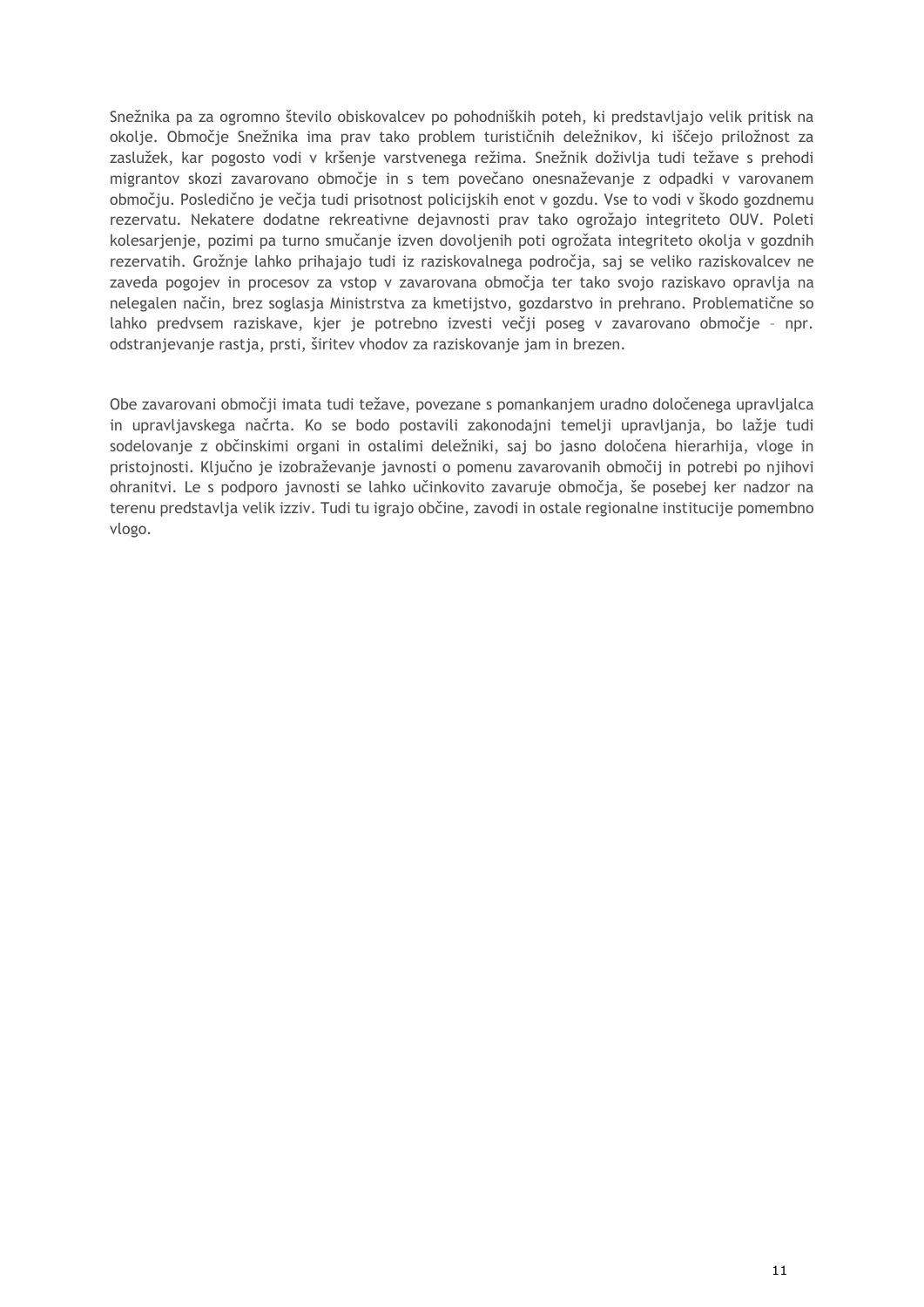## <span id="page-15-0"></span>**5. Regionalni deležniki okoli svetovne dediščine**

Državnih deležnikov, ki delujejo v regionalnem prostoru obeh zavarovanih območij (Pragozd Krokar in Snežnik) je precej, vsak pa ima svojo vlogo in način delovanja. Tudi državni deležniki imajo različne interese v območju, pri tem pa je pomembno to, da se med seboj usklajujejo in sklepajo kompromise.

Glavni deležnik je Zavod za gozdove (ZGS), ki je tudi najbolj odgovoren za vzpostavitev varstvenih režimov, ki so pripeljali do vpisa na seznam svetovne dediščine. Zavod pripravlja gozdnogospodarske načrte za vse slovenske gozdove. Slovenski državni gozdovi (SiDG) je državno podjetje, ki skrbi za upravljanje in gospodarjenje z gozdovi v državni lasti, njihov interes v območju je predvsem gospodarske narave. Obe območji veljata za naravni vrednoti državnega pomena, zato je eden izmed deležnikov tudi Zavod RS za varstvo narave (ZRSVN). Zavarovani območji sta zanimivi tudi iz znanstvenoraziskovalnega vidika, pri čemer so glavni deležniki Gozdarski inštitut Slovenije (GIS), Znanstvenoraziskovalni center Slovenske akademije znanosti in umetnosti (ZRC SAZU) ter Univerza v Ljubljani (UL). Kot deležniki so pomembna tudi pristojna ministrstva, in sicer Ministrstvo za kmetijstvo, gozdarstvo in prehrano (MKGP), Ministrstvo za okolje in prostor (MOP) in Ministrstvo za izobraževanje, znanost in šport (MIZŠ) kot ministrstvo v katerem deluje Urad za UNESCO.

Deležnike lahko glede na njihovo željo po rabi zavarovanega območja delimo na več različnih kategorij. Poleg državnih deležnikov, ki vključujejo odločevalne, regulatorne, upravljavske in izobraževalno-raziskovalne organizacije, imamo na nivoju lokalnih deležnikov naslednje glavne kategorije: turizem in rekreacija, mediji, izobraževanje, naravovarstvo, uprava in regionalni razvoj. Poleg deležnikov, ki spadajo v naštete kategorije, je pomembna še lokalna javnost in morebitni privatni lastniki zemljišč v okolici zavarovanih območij. Seznam vseh lokalnih deležnikov, razdeljenih po kategorijah, je priložen v prilogi. Spodaj se osredotočamo le na trenutne glavne in najbolj aktivne deležnike v lokalnem prostoru.

Glavni deležniki so povzeti po dokumentu D.T1.3.6, vsi ostali pa po seznamu deležnikov, ki je bil pripravljen ob začetku projekta. Seznam deležnikov je razvijajoč dokument, ki se lahko prilagaja in spreminja glede na okoliščine in dogajanja v lokalnem okolju. Deležniki se lahko s svojo dejavnostjo iz prostora umaknejo, jo transformirajo, nadomestijo pa jih lahko novi deležniki.

#### **Gozdni rezervat Pragozd Krokar**

Trenutni glavni regionalni deležniki v območju Pragozda Krokar so predstavljeni v spodnji preglednici.

| <b>Deležnik</b>                                                            | Pomembnost |
|----------------------------------------------------------------------------|------------|
| Zavod Kočevsko                                                             |            |
| Planinsko društvo Kočevje                                                  |            |
| Ars Naturae - fotografija, turizem in razvoj, Petra Draškovič Pelc<br>s.p. |            |
| Občina Kočevje                                                             |            |
| Občina Osilnica                                                            |            |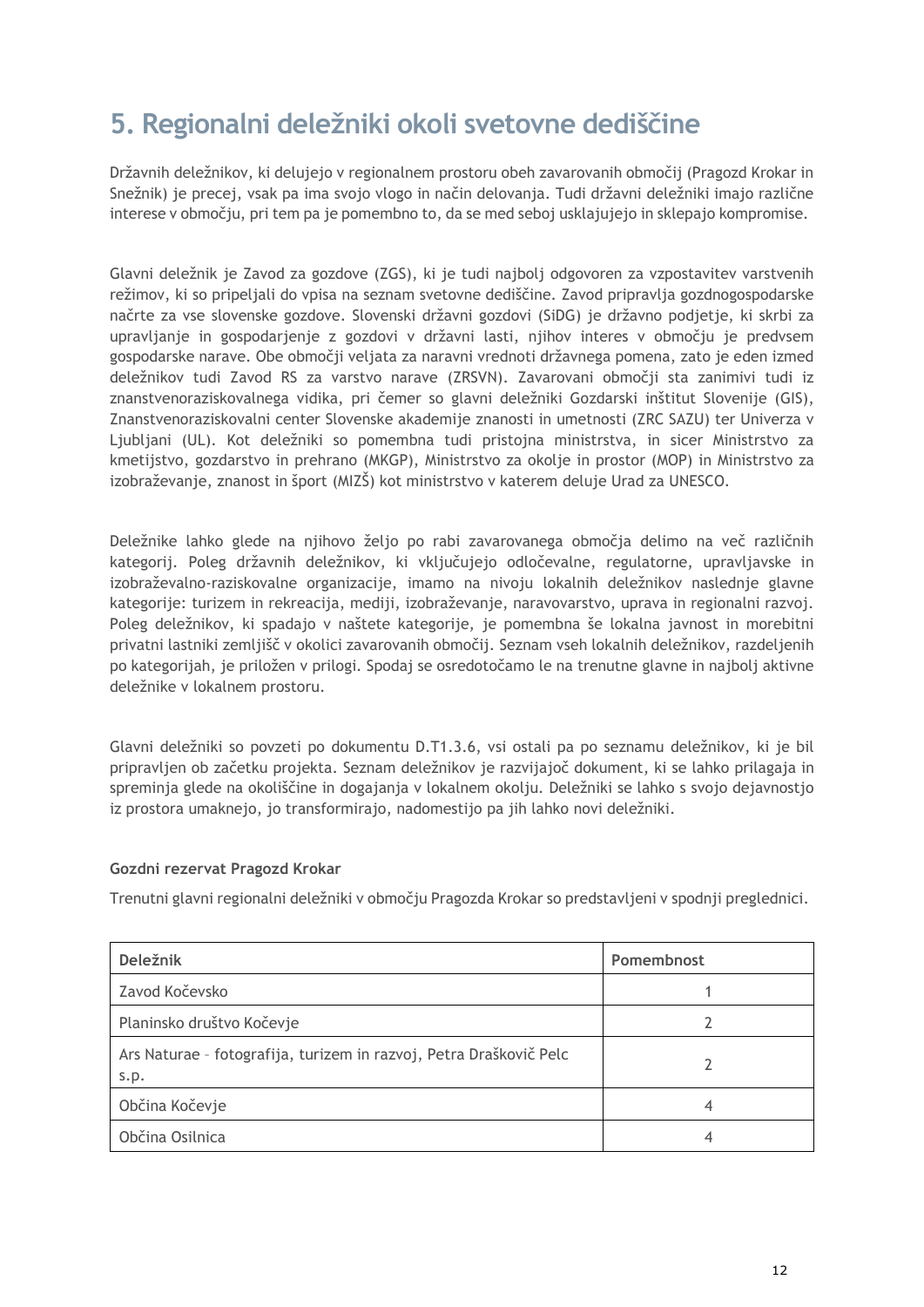Območje rezervata spada pod Občino Kočevje in delno pod Občino Osilnica. Zaenkrat sodelovanje z njimi obsega le njihovo udeležbo na projektnih delavnicah, obstaja pa velik potencial za aktivno sodelovanje v prihodnosti, predvsem pri usmerjanju regionalnega razvoja območij v okolici svetovne dediščine.

Zavod Kočevsko je kot največja turistična organizacija v regiji eden najpomembnejših deležnikov. Sodelovanje z njimi je trenutno zelo dobro. Zavezani so k trajnostnemu razvoju turistične ponudbe in zagotavljanju primernega obiskovanja v vplivnem območju svetovne dediščine. V ta namen aktivno ne tržijo Pragozda Krokar v svojih programih, dokler se ne uredi položaja upravljalca in postavi primerne infrastrukture. Kadar omenjajo Pragozd Krokar eksplicitno navedejo, da tam velja poseben varstveni režim ter, da je obisk dovoljen le po označeni Borovški naravoslovni poti, ki poteka znotraj vplivnega območja gozdnega rezervata Borovec. Sicer imajo željo po izrazitem infrastrukturnem razvoju v vplivnem območju, ki ni nujno v soglasju z mnenji projektne skupine in bodočega upravljalca. Potrebno bo aktivno delo na tem, da med Zavodom in upravljavcem pride do kompromisa glede razvoja infrastrukture v vplivnem območju.

Planinsko društvo Kočevje velja za aktivnega deležnika s precejšnjo vlogo v prostoru svetovne dediščine. Kot planinsko društvo skrbijo za vzdrževanje planinskih poti v celotni regiji, katere potekajo tudi v vplivnem območju, saj se na določenih odsekih prekrivajo z gozdnimi naravoslovnimi potmi. V tem območju organizirajo tudi skupinske pohode. Sodelovanje z njimi je dobro, preko svojih komunikacijskih kanalov in spletne strani obveščajo svoje člane o pravilih obnašanja v vplivnem območju in pomembnosti zavarovanega območja. Vseeno opažamo, da pri nekaterih članih planinskega društva prihaja do kršitev varstvenega režima. V zavarovanem območju se nahaja vrh Krokar, ki nudi obširne razglede po Kolpski dolini in hrvaškem dinarskem gorstvu. Do vrha vodi ilegalna neoznačena pot, katero, kljub opozorilnim tablam, nadzoru ter številnim javnim pozivom uporablja veliko planincev. Zahajanje v strogo varovano območje je glavno neposredno tveganje za škodo izjemni univerzalni vrednosti te svetovne dediščine. Potencial za škodo se veča zaradi čim večjega interesa za obisk območja, kar se bo še povečalo, ko bo Zavod Kočevsko začel območje aktivno tržiti. Zato je v sodelovanju s PD Kočevje nujno omejiti uporabo ilegalnih poti. Vsak posamezni planinec in pohodnik pa se mora zavedati pravil obnašanja in pomena nedostopanja na tovrstna območja.

Ars Naturae – Petra Draškovič Pelc je ena najbolj aktivnih deležnic za Pragozd Krokar. Kot fotografinja in samostojna turistična vodnica vodi turistične izlete v regiji, tudi v vplivnem območju Pragozda Krokar. Prisotna je na več projektnih delavnicah in aktivno prispeva k razvoju upravljavskih smernic. Aktivno sporoča tudi o kršitvah varstvenega režima in gozdnega redu, ki jih opaža v vplivnem območju in drugod po regiji. Nadaljnjo sodelovanje z njo je zelo zaželeno, saj s svojim aktivnim delovanjem pozitivno prispeva k ohranjanju svetovne dediščine bukovih gozdov. Kot primer dobrega sodelovanja med upravljavcem in deležnikom s turistično željo po uporabi območja, je lahko sodelovanje z njo v zgled drugim deležnikom, ki delujejo v vplivnem območju.

#### **Gozdni rezervat Snežnik**

Trenutni glavni deležniki v območju Snežnika so predstavljeni v spodnji preglednici.

| Deležnik        | Pomembnost |
|-----------------|------------|
| <b>RRA Kras</b> |            |
| TIC Lož         |            |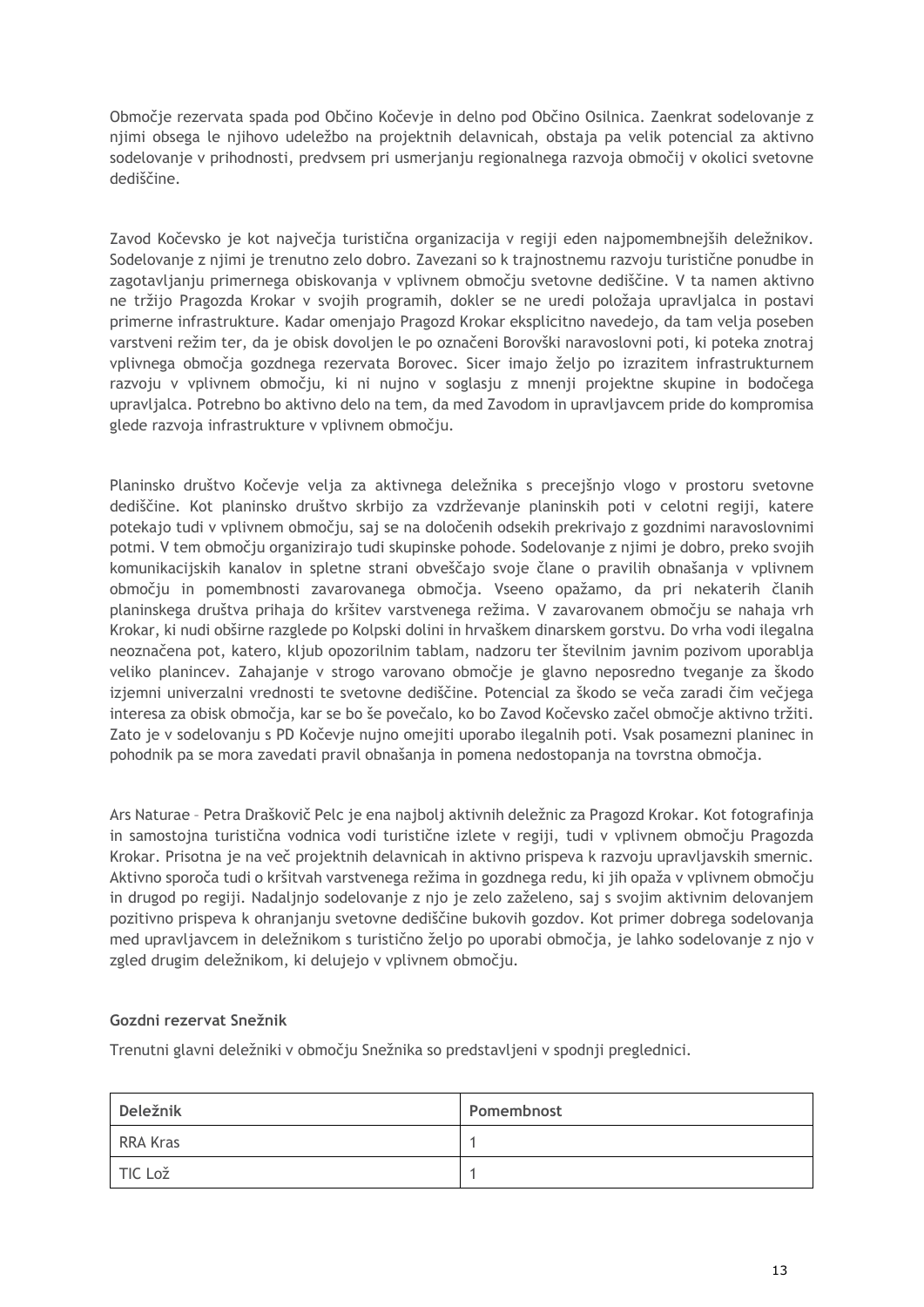| TIC Ilirska Bistrica    |   |
|-------------------------|---|
| Občina Loška dolina     | 4 |
| Občina Ilirska Bistrica | ◢ |

Območje rezervata pokrivata občini Ilirska Bistrica ter Loška dolina, na katera se navezujeta turistično informacijska centra Ilirska Bistrica in Lož. Do sedaj se je z njimi sodelovalo le preko projektnih delavnic na projektu BEECH POWER, kaže pa se potreba po bolj aktivnem sodelovanju, predvsem na usmerjanju regionalnega razvoja območja v okolici svetovne dediščine UNESCA.

Pri razvoju in usmerjanju turizma ter ohranjanju kulturne dediščine je tu najbolj aktivna regionalna razvojna agencija Zeleni Kras. Povezuje se s številnimi lokalnimi vodiči ter skrbi za njihovo izobraževanje. Večkrat so izkazali interes po sodelovanju pri komuniciranju ter dodatnem izobraževanju lokalnih vodičev na področju UNESCO svetovne dediščine.

Na območje gozdnega rezervata se razteza tudi vplivno območje javnega zavoda Park Škocjanske jame, ki je s svojimi izkušnjami kot prva vpisana UNESCO naravna dediščina v Sloveniji. Park Škocjanske jame je pripravljen aktivno pomagati pri razvoju upravljavskih smernic. Zaradi pristojnosti njihovih naravovarstvenih nadzornikov v svojem vplivnem območju so lahko upravljalcu v veliko pomoč pri zaznavanju ter sankcioniranju kršiteljev naravovarstvenih predpisov.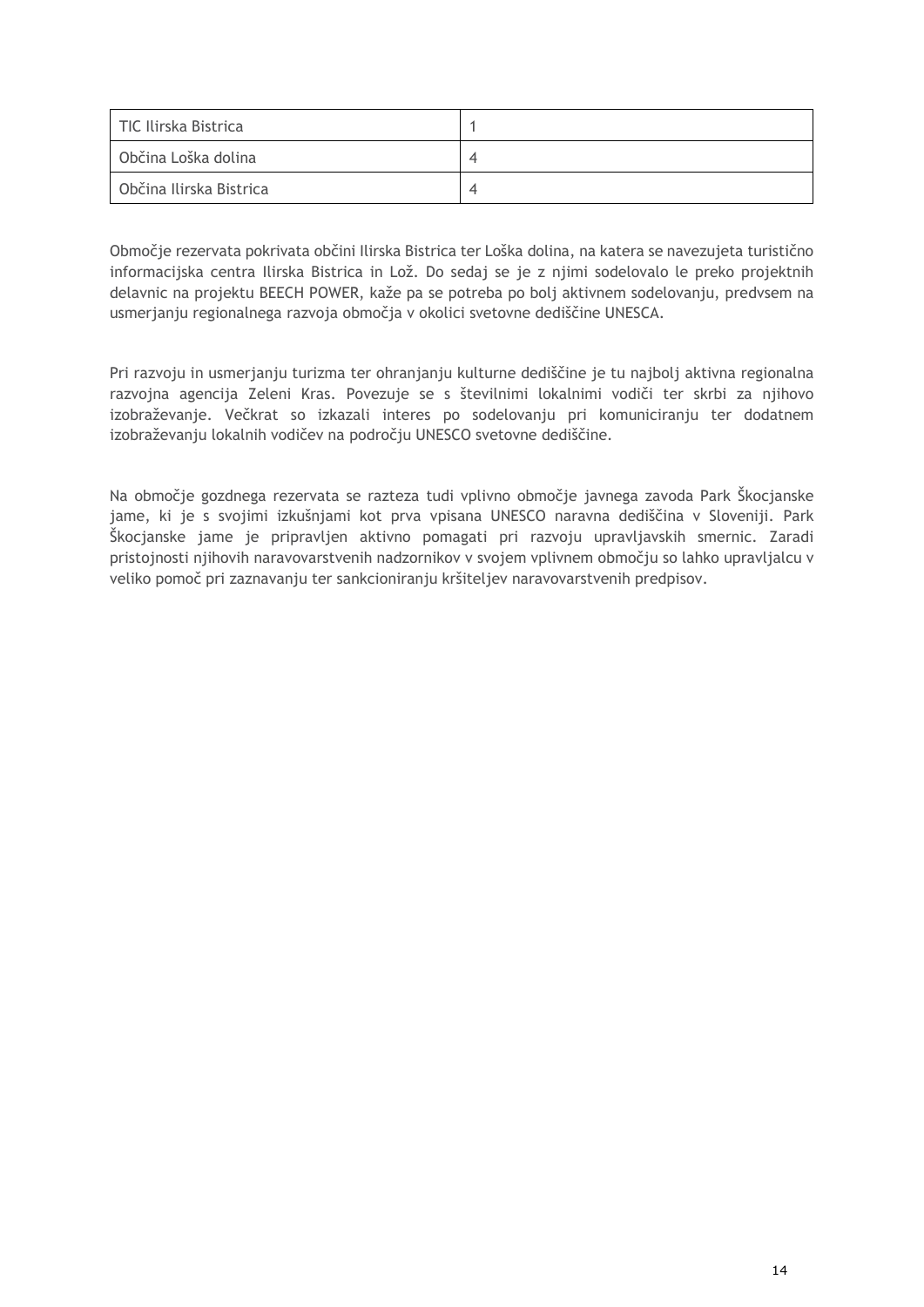## <span id="page-18-0"></span>**6. Tematske strategije in aktivnosti**

## <span id="page-18-1"></span>**6.1. Pregled tematik in njihovih ciljev**

Strategije smo razdelili na 5 tematskih delov. Te so podrobneje predstavljene v spodnjih poglavjih, v nadaljevanju pa sledi pregled ciljev, ki jih želimo doseči s posamezno tematiko.

## <span id="page-18-2"></span>**6.1.1. Tematika 1: Varovanje gozdnih rezervatov**

Najpomembnejši tematski sklop se nanaša na ukrepe za varovanje gozdnih rezervatov Krokar in Snežnik, ki sta vpisana na seznam svetovne naravne dediščine. Naravna dediščina je nekaj, kar je nenadomestljivo in nepopravljivo. Človek s svojo dejavnostjo v prostoru (znotraj zavarovanih območjih, v vplivnim območjih ali pa širše v regiji), lahko aktivno prispeva k kvaliteti in celovitosti ekosistemskih storitev v gozdnih rezervatih. Z vzpostavitvijo različnih ukrepov informiranja, izobraževanja, nadzorovanja in, v skrajnih primerih tudi, kaznovanja, želimo omogočiti zaščito in varovanje gozdnih rezervatov in njihove univerzalne vrednosti za vse prihodnje generacije.

## <span id="page-18-3"></span>**6.1.2. Tematika 2: Informiranje in vključevanje javnosti**

Z aktivnostmi v tej tematiki želimo izobraziti splošno javnost o pomenu svetovne dediščine, ki se nahaja v njihovem okolju. Cilj je, da se javnost zaveda pomembnosti naravne dediščine, pomembnosti naziva svetovne dediščine, zakaj je varovanje pomembno, ter kakšne priložnosti ohranjanje dediščina prinaša za lokalno območje. Preko zavedanja javnosti o pomeni svetovne dediščine bomo zmanjšali kršitve varstvenega režima ter pridobili lokalno skupnost na našo stran, da nas pri varovanju ne bo ovirala, temveč pomagala.

## <span id="page-18-4"></span>**6.1.3. Tematika 3: Promocija trajnostnega regionalnega razvoja**

Cilj te tematike je spodbuditi trajnostni razvoj regije v povezavi s svetovno dediščino. Razvoj mora temeljiti na trajnostnem razvoju in okolju prijaznem načinu poslovanja. Cilj je razvoj regije v zeleno destinacijo, ki preko svetovne dediščine ponudi obiskovalcem še dodaten razlog za obisk, zadrži pa jih s pestrostjo ponudbe in izkušenj v širšem prostoru. Svetovna dediščina kot znamka naj ne služi kot glavno gonilo razvoja, vendar kot dodaten indikator, da gre za regijo, ki postavlja naravo in okolje na prvo mesto, s tem pa se pojavijo možnosti za razvoj. Raziskovanje svetovne dediščine naj bo aktivnost in dodaten razlog, zaradi katere bodo obiskovalci svoj obisk v regiji dodatno podaljšali in razširili in ne edini, kateremu bodi namenili celoten obisk. Med pogoje za uspešen trajnostni regionalni razvoj spadajo tudi razvoj javnega potniškega prometa in pogostost medregijskih in medkrajevnih povezav, razvoj in optimizacija trajnostne mobilnosti (npr. javni sistem izposoje koles z dobro strateško razporeditvijo), dostop do informacij in uvajanje informacijskih tehnologij v različne sektorje, ki sodelujejo s turizmom.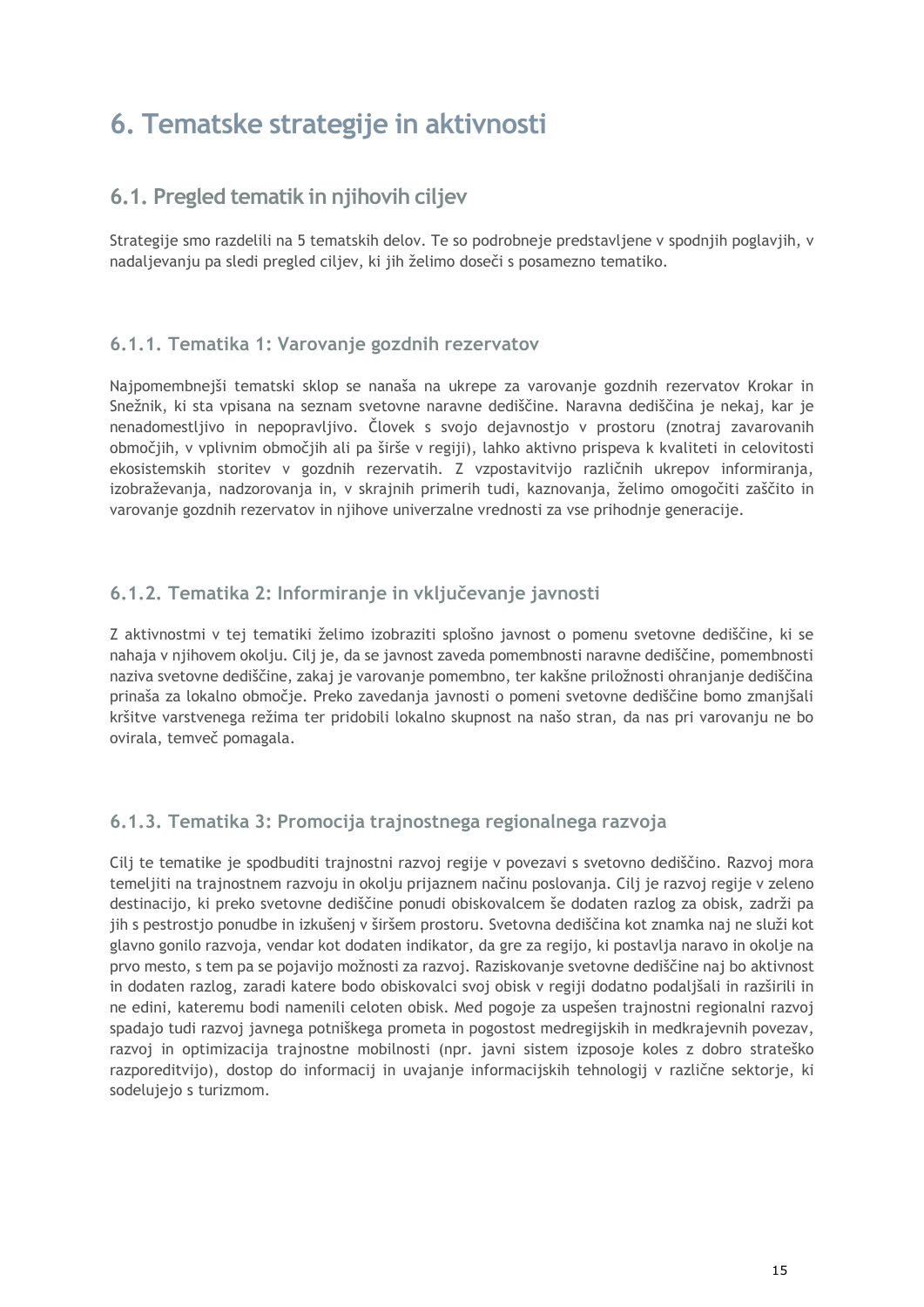## <span id="page-19-0"></span>**6.1.4. Tematika 4: Boljše izkušnje za obiskovalce**

Cilj je obiskovalcem regije zagotoviti boljšo in celovitejšo izkušnjo ob obisku. Tematika se navezuje na prejšnjo, saj je povezana z regionalnim razvojem regije in vpeljavo in razvojem informacijskih tehnologij.

#### <span id="page-19-1"></span>**6.1.5. Tematika 5: Vodenje obiskovalcev**

Cilj je zagotoviti obisk turistov na način, ki ne krši varstvenih ukrepov in ne škoduje naravnim procesom v zavarovanem območju svetovne dediščine. Obiskovalcem je potrebno svetovno dediščino predstaviti na način, ki je primeren za posamezno skupino. Vodenje in razlago je tako potrebno prilagoditi predznanju, strokovni usposobljenosti, starosti in zmožnosti članom skupine (npr. za vrtčevske otroke je potrebno ubrati popolnoma drug pristop kot za odrasle obiskovalce, strokovnjake idr.).

### <span id="page-19-2"></span>**6.1.6. Tematika 6: Komunikacije in izmenjava znanja**

Cilj je aktivno sodelovanje med deležniki, spoštljivo reševanje konfliktov, in izmenjava znanja in izkušenj, tako v lokalnem kot mednarodnem prostoru. Lokalni deležniki lahko z medsebojnim aktivnim in zglednim sodelovanjem dosežejo več, lažje in hitreje, kar pomeni, da svoj čas in energijo usmerjajo v reševanje dejanskih problemov in situacij znotraj gozdnih rezervatov.

## <span id="page-19-3"></span>**6.2. Konkretne strategije znotraj posameznih tematik**

Strategije in posamezne aktivnosti znotraj njih so bile razvite na podlagi preteklih delavnic z zainteresiranimi deležniki (D.T1.1.2, D.T1.2.1, D.T3.2.1). Mnenja vseh deležnikov, ki so bila predstavljena na delavnicah, smo upoštevali in oblikovali strategije, ki se nam na podlagi izkušenj in znanj o gozdovih, procesih, varovanju naravne dediščine ter socio-ekonomskih vidikov v povezavi z lokalnimi deležniki zdijo najbolj potrebne. Nekatere aktivnosti, ki jih nismo oblikovali na delavnicah, smo povzeli po izkušnjah mednarodnih partnerjev (D.T2.2.2).

Strategije so predstavljene za vsak gozdni rezervat posebej, razen kadar so veljavne za obe območji (gozdni rezervat pragozd Krokar in gozdni rezervat Snežnik). Glavni deležniki za vsako aktivnost so navedeni ob aktivnosti. Ob vsaki aktivnosti seveda sodeluje tudi upravljalec zavarovanega območja, ki pa ga nismo posebej navajali med glavnimi deležniki. Vloga upravljalca je pri večini aktivnosti velika, če ne celo najpomembnejša, usmerjena pa je v sodelovanje z ostalimi deležniki. Ravno zaradi tega upravljalec ni posebej naštet med glavnimi deležniki. Upravljalec ima ključno vlogo pri aktivnostih, ki se nanašajo na izobraževanje, odločanje v povezavi z različnimi aktivnostmi, podajanje informacij, komuniciranje, sodelovanje in povezovanje z drugimi deležniki ter nadzor nad procesi in aktivnostmi, ki se izvajajo v zavarovanem območju, varovalnem pasu ter širše v regiji. V nadaljevanju smo tako navajali le glavne in najpomembnejše regionalne deležnike, ki so pomembni za posamezno tematiko. Vsi deležniki pa se nahajajo v prilogi na koncu dokumenta.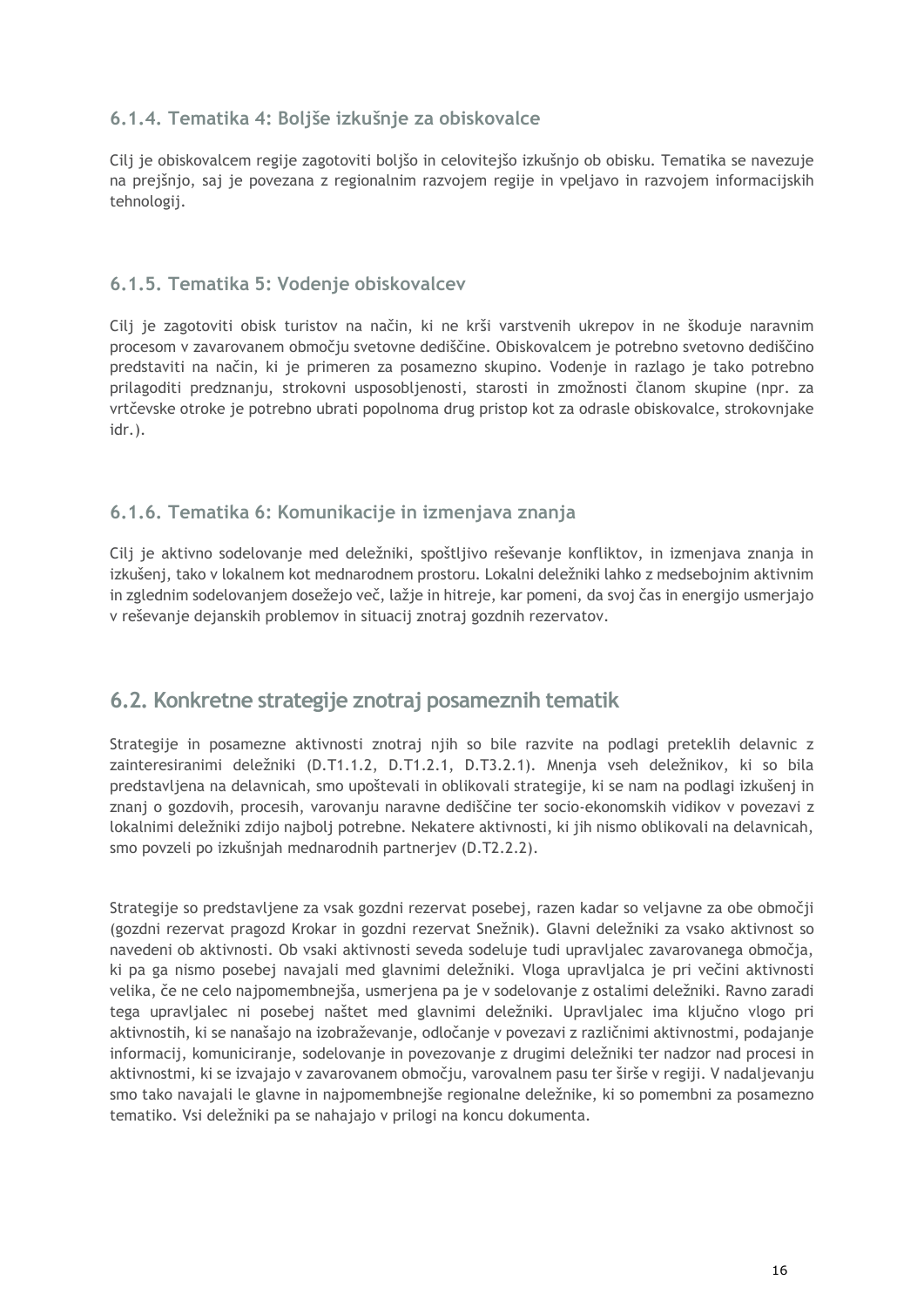Glede na to, da je ta dokument regionalna strategija, smo vanj vključevali le regionalne deležnike. Poleg regionalnih, je za ustrezno delovanje gozdnega rezervata in izvajanja različnih aktivnosti v njem, pomembno na različnih nivojih vključevati tudi nacionalne ali pa preko drugih služb celo mednarodne deležnike. Nacionalni deležniki so različna ministrstva, zavodi, strokovne službe, inštituti in ostale institucije. Mednarodni deležniki pa so npr. IUCN, UNESCO, itd.

Vsako regionalno in lokalno okolje premore veliko število deležnikov, ki se s svojo dejavnostjo lahko medsebojno izvrstno dopolnjujejo in tako kvalitetno prispevajo k boljšemu regionalnemu razvoju in predstavitvi območja. Kot primer lahko navedemo npr. izdelavo brošure o gozdnem rezervatu. Lokalni fotograf lahko poskrbi za ustrezne fotografije, šole skupaj z učenci/dijaki za pripravo vsebin, OE Zavoda za gozdove za strokovni pregled vsebine, lokalni turistični zavod za oblikovanje in občina pa za sredstva za tisk. S tovrstnimi ciljno usmerjenimi aktivnostmi in dejavnostmi ne samo povečamo produktivnost, sodelovanje in medsebojno povezovanje lokalnih deležnikov, temveč tudi poskrbimo za večjo učinkovitost, finančno optimizacijo, uporabo lokalnega znanja ter, kar je najpomembnejše, regionalno zavedanje in pomen varovanja gozdnih rezervatov.

Pri spodaj naštetih strategijah bi bilo sicer potrebno določiti tudi časovno obdobje in časovni načrt za izvedbo posameznih strategij ter aktivnosti in pogostost ponovitve le-teh (tistih, ki se izvajajo periodično na npr. 1 leto). Pri pisanju te regionalne strategije se za tovrstni časovni načrt nismo odločili, saj med odgovornimi ministrstvi in ostalimi deležniki ravnokar potekajo postopki za pripravo strokovnih podlag (uredbe), na podlagi katere bo nato tudi sklenjen dogovor o določitvi upravljalca. Ko bo določen upravljalec in zaključeni vsi upravno – formalni postopki glede tega, se bo lahko v strategijo vključila tudi časovnica izvedbe posameznih strategij in aktivnosti. Ker je v trenutni fazi še zelo nehvaležno predvidevati kdaj bodo tovrstni postopki zaključeni, upravljalec pa začel z delom, smo se odločili, da časovnega načrta v strategijo ne bomo vključili, saj ne želimo po nepotrebnem ustvarjati pritiska na regionalne deležnike ter hkrati tudi časovnega zamikanja in prelaganja različnih aktivnosti. Časovni načrt se bo lahko vključil v strategijo naknadno, ko bo upravljalec določen in začel z delom.

## <span id="page-20-0"></span>**6.2.1. Tematika 1: Varovanje gozdnih rezervatov preko različnih aktivnosti in ukrepov**

Ekosistemska integriteta zavarovanega območja in ohranjanje njegove univerzalne vrednosti je najpomembnejša naloga, tako upravljalca, kot deležnikov. Potrebe po varovanju gozdnih rezervatov so odvisne predvsem od aktivnosti v gozdnih rezervatih, spoštovanja le-teh s strani deležnikov ter števila obiskovalcev in ostalih deležnikov, ki prostor uporabljajo za svoje aktivnosti in dejavnosti. Večji kot je vpliv deležnikov na prostor, večja je povzročena škoda na ekosistem in bolj aktivno je potrebno varovanje gozdnih rezervatov. Pomembno je, da morebitne negativne procese prepoznamo in predvidimo dovolj zgodaj, saj se tako pri varovanju lahko na začetku opiramo na t.i. »mehke pristope«, ki zajemajo izobraževanje in ozaveščanje lokalnega prebivalstva in deležnikov o problematiki negativnih učinkov, ki so posledica njihove dejavnosti in pomembnosti varovanja. Zavedati se je potrebno, da so učinki tovrstnih ukrepov vidni na dolgi rok. Če ti pristopi ne delujejo, delujejo prepočasi ali pa je za njih že prepozno, pa je potrebno v teh primerih ubrati tudi »trše pristope«, ki pa so povezani s prepovedovanjem, omejevanjem in kaznovanjem kršiteljev, saj je tako učinek viden hitreje. Pri tem pa se moramo zavedati, da bodo deležniki te ukrepe upoštevali v veliki meri zaradi posledic (npr. finančnih kazni) in ne zaradi zavedanja pomembnosti varovanja. Pogosto tako lahko tudi dosežemo popolnoma nasprotni učinek – deležniki bodo iz »protesta« načrtno kršili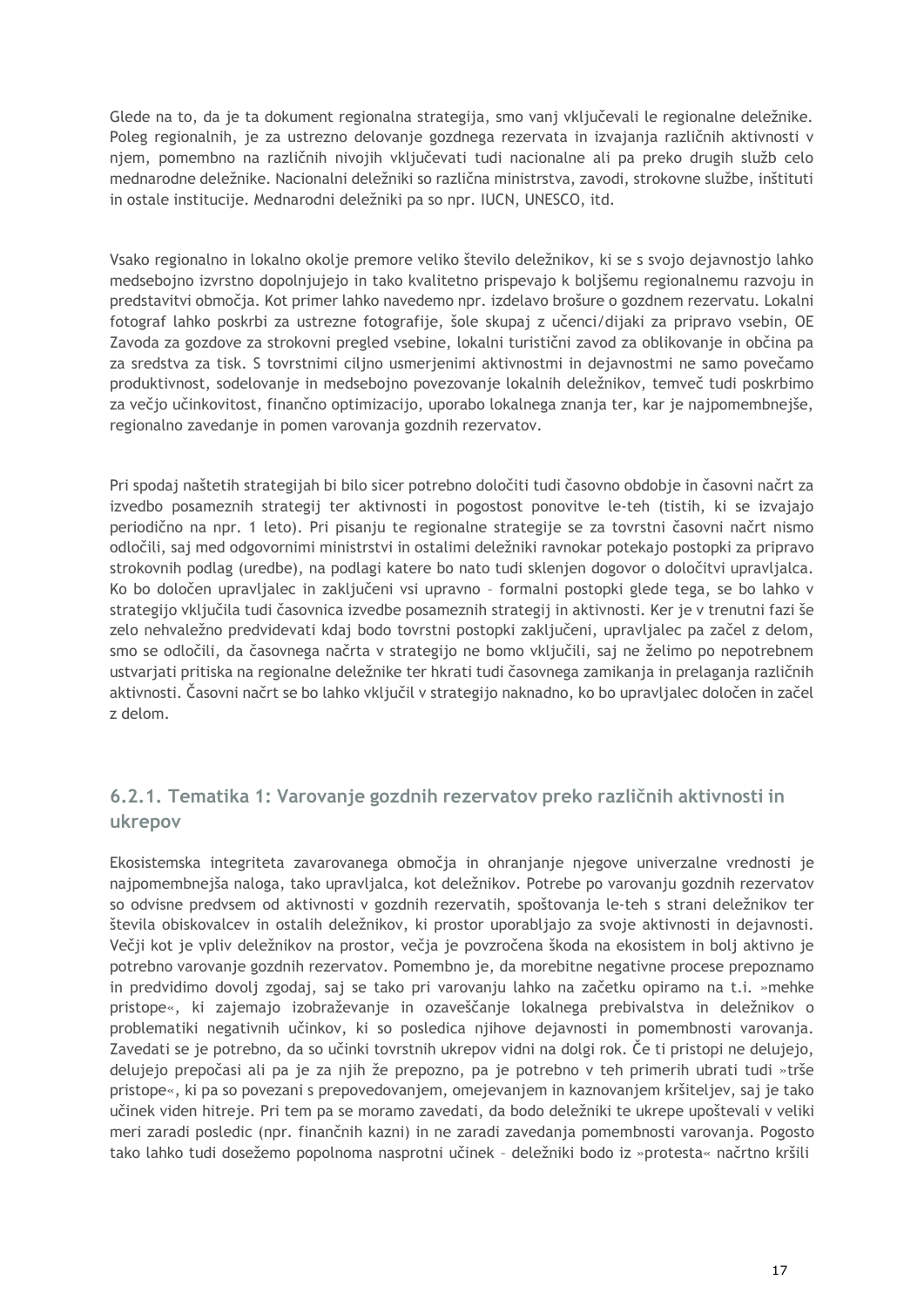pravila. Četudi se odločimo za uporabo trših pristopov, pa je potrebno vzporedno s tem izvajati tudi mehke pristope.

Glavni deležniki, ki imajo pomembno vlogo pri varovanju gozdnih rezervatov so poleg upravljalca območja Zavod za gozdove in njihove območne enote (OE Kočevje, OE Postojna), občine (Kočevje, Osilnica, Loška dolina, Ilirska Bistrica), Ministrstvo za okolje in prostor, Ministrstvo za kmetijstvo, gozdarstvo in prehrano in Zavod RS za varstvo narave. Med pomembne deležnike lahko tukaj prištejemo tudi izobraževalne ustanove (npr. vrtci, šole, višje izobraževalne ustanove), ki s svojo aktivnostjo z ostalimi deležniki prispevajo k splošnejši naravovarstveni izobrazbi ostalih lokalnih in regionalnih deležnikov. Sem seveda spadajo tudi turistična društva, zavodi in vodiči sami, za katere je potrebno, da s svojim delovanjem in zgledom aktivno prispevajo k ohranjanju varstvenega stanja.

Pri varovanju je ključno usklajeno delovanje različnih deležnikov. Deležniki, ki imajo odločevalno, zakonodajno in kaznovalno vlogo (npr. ministrstva), imajo kot glavno nalogo poskrbeti, da zakonodaja omogoča efektivno in ustrezno izvajanje ukrepov za varovanje gozdnih rezervatov. Deležniki s področja izobraževanja (npr. vrtci, šole, višje izobraževalne ustanove) imajo pomembno vlogo pri izobraževanju, ozaveščanju in informiranju deležnikov. Od nekaterih drugih deležnikov (npr. Zavod za gozdove) pa se na račun njihove vloge v prostoru pričakuje, da bo imel na račun svojega znanja in pristojnosti v samem prostoru več vlog – npr. pri izobraževanju, načrtovanju, varovanju in odločanju.

## <span id="page-21-0"></span>**6.2.2. Tematika 2: Informiranje in vključevanje javnosti za povezovanje lokalnih prebivalcev s pomenom svetovne dediščine**

Pomembno je, da se lokalni prebivalci čustveno povežejo in identificirajo s svetovno dediščino v njihovem okolju. Le tako lahko zagotovimo širšo podporo naravovarstvu in dolgotrajni uspeh varovanja. Spremeniti mnenje ljudi, da pri naravovarstvu ne gre za omejevanje, temveč priložnost, je težko, vendar nujno (UNESCO, 2012). To je verjetno najpomembnejša strategija, ki jo skušamo doseči. Glavni deležniki za to tematiko so poleg upravljalca še občinski organi in glavni turistični ponudniki, saj preko njih lahko dosežemo najširšo publiko. Pomembno je tudi sodelovanje s šolami.

| Pomembnost | <b>Aktivnost</b>                              | Trajanje   | Deležniki Krokar                                             | Deležniki Snežnik                                                                                                  |
|------------|-----------------------------------------------|------------|--------------------------------------------------------------|--------------------------------------------------------------------------------------------------------------------|
|            | Predavanja v<br>naravi, naravoslovni<br>dnevi | Periodično | Šole v lokalnih občinah,<br>Občina Kočevje, širša<br>javnost | Šole v lokalnih<br>občinah, Občina<br>Loška dolina,<br>občina Il. Bistrica,<br>širša javnost                       |
| 2          | Javna predavanja                              | Periodično | Občina Kočevje,<br>Osilnica, Knjižnica<br>Kočevje            | Občina Loška<br>dolina, občina Il.<br>Bistrica, knjižnica<br>Makse Samsa,<br>knjižnična Enota<br>Maričke Žnidaršič |

#### **Strategija 1: Izobraževanje javnosti**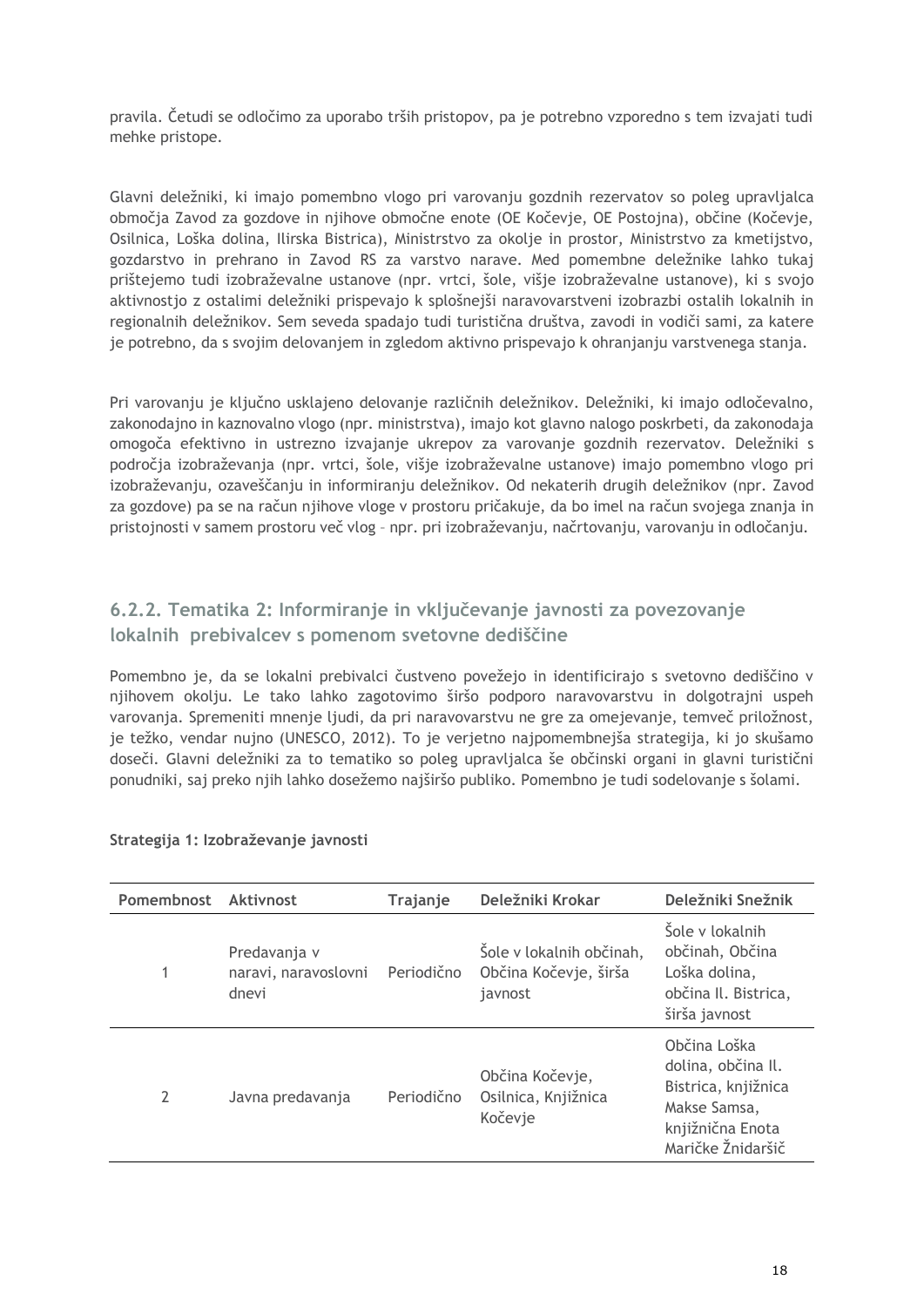| 3 | Priprava tiskanega<br>materiala, brošur   | Občasno | Fotografi, fotografsko<br>društvo Grča, Zavod<br>Kočevsko, ostali<br>turistični zavodi | TIC Lož, TIC II.<br><b>Bistrica</b>                                  |
|---|-------------------------------------------|---------|----------------------------------------------------------------------------------------|----------------------------------------------------------------------|
| 4 | Objave v medijih in<br>družbenih omrežjih | Stalno  | Občina Kočevje in<br>Osilnica ter občinski<br>mediji                                   | Občina Loška<br>dolina, občina II.<br>Bistrica in občinski<br>mediji |

Predavanja v naravi so najbolj učinkovit način za prenos sporočila na želeno publiko. Navadno so organizirana v povezavi s šolami v sklopu naravoslovnih dni, lahko pa so namenjena tudi širši javnosti. Pri tej aktivnosti bo upravljalec vzpostavil stike s šolami (osnovnimi in srednjimi) v regiji in ponudil možnost sodelovanja in skupnega organiziranja naravoslovnih dni na temo bukovih gozdov, pragozdov in varovanja le-teh. V določene aktivnosti (prilagojene starostni skupini), pa lahko aktivno vključimo tudi vrtčevske otroke, kjer jim preko igre in zabave lahko predstavimo nekatera pravila obnašanja in varovanja. Hkrati pa se bodo na takšen način izobrazili tudi vzgojitelji, učitelji, profesorji in ostali strokovni delavci izobraževalnih zavodov, ki bodo lahko tovrstna znanja vključili tudi v ostale dejavnosti in aktivnosti pri vzgoji in izobraževanju. Bolj strokovno usmerjene tematike se lahko odlično vključijo v višje razrede osnovnih in predvsem srednjih šol pri naravoslovnih predmetih (npr. geografija in biologija). Občasno bo upravljalec tudi sam organiziral javna predavanja v naravi, ki bodo namenjeni za širšo javnost. Te bo oglaševal na različne načine (objave v tradicionalnih medijih, družbeni mediji, vabila preko deležnikov…). Nekaj podobnega na območju Pragozda Krokar letno že poteka v sklopu Tedna Gozdov, po čemur se upravljavska ekipa lahko zgleduje. Preko šol se lahko organizira različne natečaje (npr. fotografski, slikarski ali pa literarni natečaj), kjer se udeleženci osredotočajo na specifične tematike povezane z gozdnimi rezervati. Njihovi (zmagovalni) izdelki so nato vključeni tudi v nadaljnje aktivnosti.

Javna predavanja bodo organizirana periodično v namen izobraževanja javnosti o različnih tematikah, povezanih z pragozdovi in varstvom gozdov. Glavni deležniki za to aktivnost so občine in turistični zavodi za pomoč pri doseganju širše javnosti. Knjižnica Kočevje redno organizira strokovna predavanja, potopise in podobno, zato je primeren deležnik za pomoč pri organizaciji predavanj na Kočevskem. V Ilirski Bistrici se enaka predavanja ter dogodke izvaja v knjižnici Makse Samsa.

Tiskani material na pasiven način pomaga izobraževati javnost. S tiskanim materialom upravljalec lahko obvešča o dogodkih, poziva javnost, izobražuje o pragozdu, pravilih obnašanja… Za Pragozd Krokar so tu glavni deležniki fotografi (predvsem fotografsko društvo Grča), s katerimi lahko sodelujemo za objavo fotografij v brošurah, ki kažejo pravilen način obiska. To pomeni, da so fotografi in tisti, ki izdajo brošure in ostali slikovni material, v prvi vrsti zgled ostalim s svojim delovanjem – na fotografijah so zajeti kadri, ki si jih lahko v živo, pri upoštevanju pravil, ogledajo vsi obiskovalci. Tiskovine ne zajemajo slik iz delov gozdnih rezervatov, ki so zaradi varovanja popolnoma zaprti in vstop v njih ni dovoljen niti fotografom tovrstnih fotografij. Z distribucijo tiskanega materiala lahko na Kočevskem pomagajo Zavod Kočevsko in ostali turistični ponudniki, ki svojim gostom na voljo ponudijo naše tiskovine. Za Snežnik sta dva turistično informacijska centra (Lož, Ilirska Bistrica), ki se lahko prav tako povežeta z lokalnimi fotografi, s katerimi se lahko sodeluje pri izdelavi brošur in drugega tiskanega materiala. Prav tako lahko TIC-a distribuirata tiskovine naprej obiskovalcem in drugim zainteresiranim.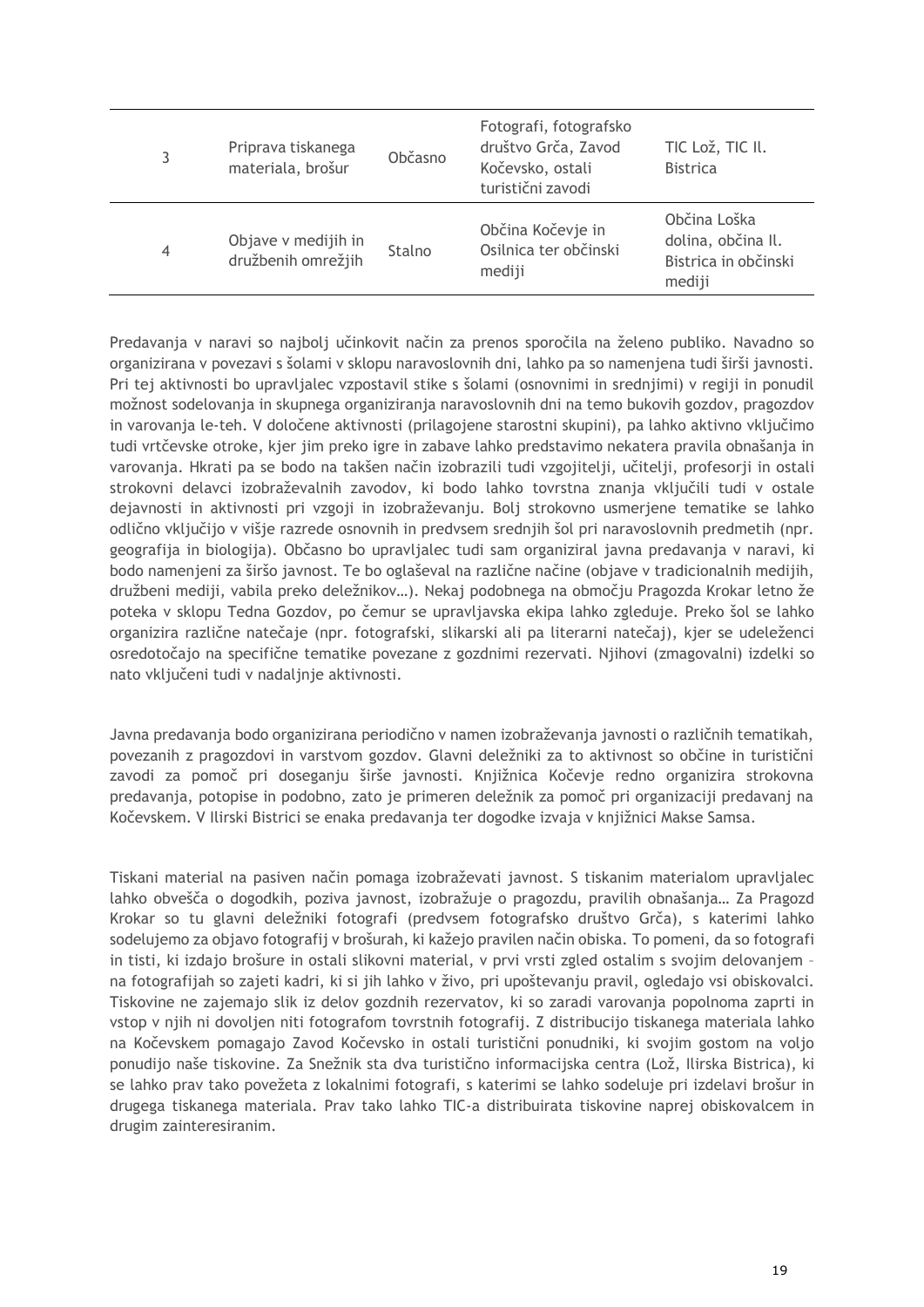Redne objave v tradicionalnih in družbenih medijih prav tako pomagajo izobraževati javnost. Za Kočevsko so tu glavni mediji, ki delujejo v občinskem okolju: časopisa Kočevar/Krošnjar in Kočevska, TV Kočevje, radio Univox, družbeni mediji občine Kočevje. Za Snežnik so glavni mediji lokalna glasila (Odmevi, Bistriški Odmevi, Loški Obrh), TV Galeja in regijski radio Radio94. Ti mediji imajo izjemno odgovorno vlogo, saj dosežejo večino lokalnih gospodinjstev in prebivalcev. Njihovo strokovno, objektivno in z upravljalcem usklajeno poročanje o različnih tematikah s področja gozdnih rezervatov je zato nujno.

| Pomembnost     | Aktivnost                                                                         | Trajanje             | Deležniki Krokar                                                  | Deležniki Snežnik                                                                                                                       |
|----------------|-----------------------------------------------------------------------------------|----------------------|-------------------------------------------------------------------|-----------------------------------------------------------------------------------------------------------------------------------------|
| 1              | Oblikovanje<br>komunikacijskega načrta                                            | Enkratno             | Zavod Kočevsko                                                    | RRA Zeleni Kras,<br>TIC Lož, TIC II.<br><b>Bistrica</b>                                                                                 |
| $\overline{2}$ | »Rojstni dan« svetovne<br>dediščine                                               | Periodično,<br>letno | Občina Kočevje,<br>Zavod Kočevsko,<br>fotografsko društvo<br>Grča | Občina Loška<br>dolina, občina Il.<br>Bistrica, TIC Lož,<br>Il. Bistrica                                                                |
| 3              | Brezplačni vodeni ogledi<br>za javnost po vplivnem<br>območju                     | Periodično           | Zavod Kočevsko                                                    | RRA Kras, lokalni<br>vodniki                                                                                                            |
| 4              | Javni natečaji -<br>fotografski, umetniški                                        | Periodično           | Občina Kočevje,<br>Osilnica, Zavod<br>Kočevsko                    | Občina Loška<br>dolina, občina Il.<br>Bistrica, TIC Lož,<br>TIC II. Bistrica                                                            |
| 5              | Pozivi za oblikovanje<br>lokalnih<br>izdelkov/spominkov na<br>temo bukovih gozdov | Periodično           | Občina Kočevje,<br>Osilnica, Zavod<br>Kočevsko                    | Občina Loška<br>dolina, občina Il.<br>Bistrica, TIC Lož,<br>TIC II. Bistrica, TD<br>Loška dolina -<br>Kozarišče, LAS<br>Snežnik - Nanos |

#### **Strategija 2: Sporazumevanje z javnostjo**

Za sporazumevanje z javnostjo je sprva pomembna formulacija komunikacijskega načrta (D.T2.1.2). Glavni deležniki tu so občine in turistični zavodi, ki že imajo več izkušenj na tem področju.

Po zgledu nemških projektnih partnerjev lahko upravljalec vsako leto obeleži datum vpisa v svetovno dediščino s prireditvijo, odprto javnosti. V sodelovanju z občinama Kočevje in Osilnico ter Zavodom Kočevsko lahko organizira proslavo. Na območju Snežnika lahko organizacija poteka v sodelovanju z občinama Loška dolina in Il. Bistrica, kot tudi TIC Lož in TIC Il. Bistrica. Sodeluje lahko tudi skupnost za lokalni razvoj LAS Snežnik – Nanos. Tovrstna aktivnost se lahko naveže še na sorodne in za širšo javnost uporabne tematike, kot npr. tečaj prve pomoči pri zvinih/zlomih in ostalih pohodniških poškodbah (v sodelovanju z zdravstvenimi domovi), tečaj preživetja v naravi (v sodelovanju s posamezniki in društvi, ki se ukvarjajo s tovrstno dejavnostjo), napotki ukrepanja pri srečanju z medvedom in ostalimi živalmi v gozdu, prepoznavanje divjih zelišč/gozdnih sadežev in podobne tematike. Kljub temu, da se marsikatera izmed naštetih tematik v gozdnih rezervatih ne sme izvajati,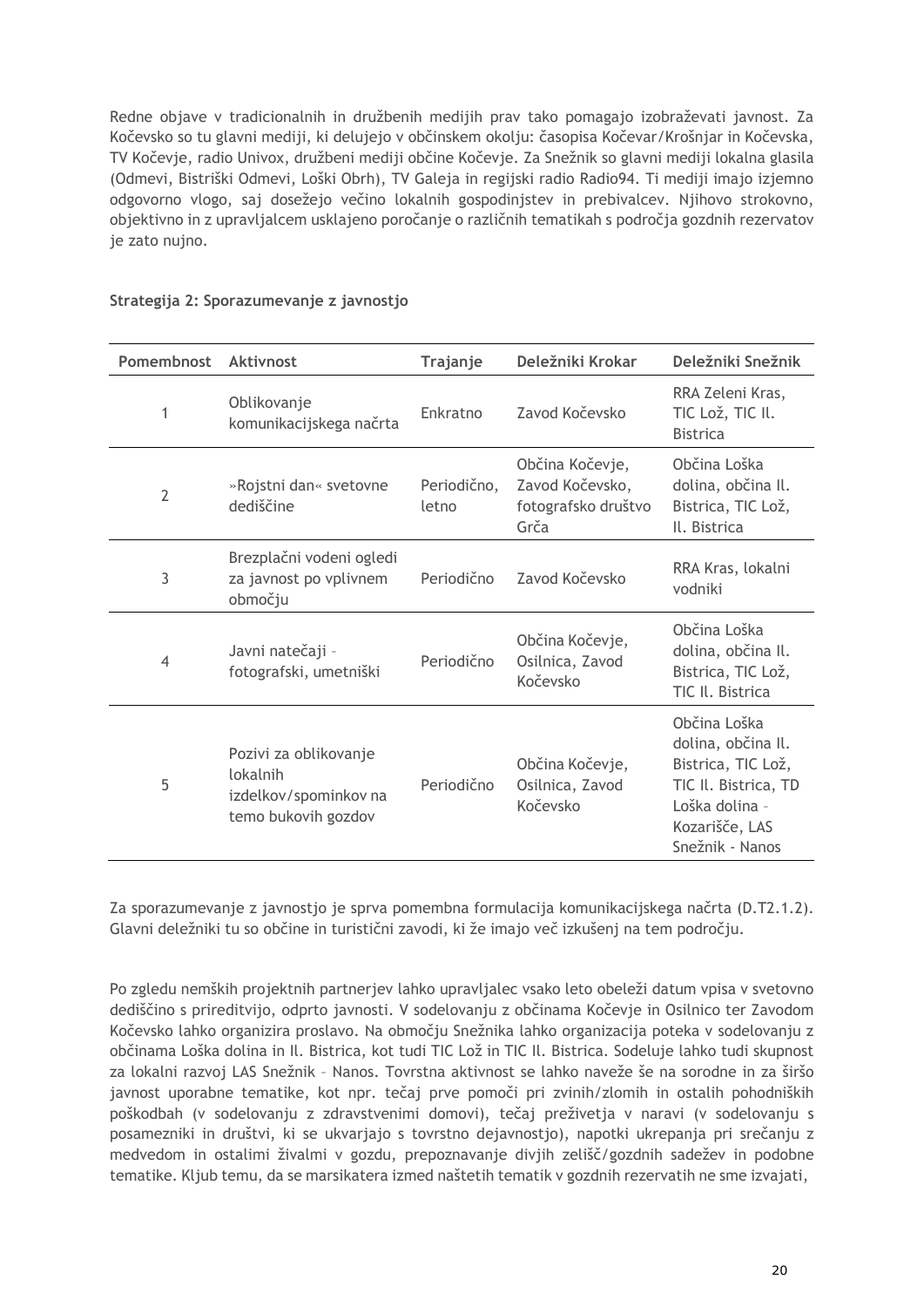pa se lahko aktivno vključijo in povežejo s prostorom in problematiko varovanja okolja. Glede na stopnjo gozdnatosti obeh regij in možnosti za izvajanje tovrstnih tematik v drugih gozdovih, so to gotovo znanja, ki bi koristila vsakemu pohodniku in obiskovalcu gozdov.

Občasno lahko za navezovanje z javnostjo upravljalec organizirana brezplačne vodene oglede po vplivnem območju. Če nima na voljo izkušenih vodičev, se lahko poveže z Zavodom Kočevsko. Za Snežnik se upravljalec lahko poveže z RRA Zeleni Kras in TIC Lož, TIC Il. Bistrica. Pogoj sodelovanja mora biti ustrezna usposobljenost in izobraženost vodičev o specifičnih tematikah: UNESCO, svetovna dediščina, vpis na seznam svetovne naravne dediščine, pomen in funkcija gozdnih rezervatov, zgodovina in razvoj bukovih gozdov, posebnost pragozdov, poznavanje varstvenega režima in pravil obnašanja.

Organizacija javnih umetniških natečajev s simbolnimi oz. podobnimi nagradami za promocijo zavarovanega območja. Tematika mora biti povezana z naravovarstom, pragozdovi, pravili obnašanja… Kriteriji natečaja morajo biti določeni na tak način, da ne bo prihajalo do kršitev v vplivnem in jedrnem območju svetovne dediščine. Za doseganje javnosti se upravljalec poveže z občino in občinskimi mediji, kot simbolnimi sponzorji dogodka pa tudi različnimi organizacijami, ki se ukvarjajo s tematiko natečaja (fotografska, kulturna, umetniška društva…).

Po zgledu hrvaških projektnih partnerjev se ustvari sodelovanje z lokalnimi ponudniki izdelkov in spominkov na temo bukovih gozdov. Poudarek je na lokalno izdelanih ekoloških izdelkih, ročnih izdelkih, edinstvenih izdelkih, povezanih z lokalno naravno in kulturno dediščino. Kriteriji za sodelovanje se oblikujejo na principu trajnostnega razvoja in prijaznosti do okolja v vseh spektrih poslovanja. Oblikuje se standard za sodelovanje, ki je razširjen v Strategiji 3 tematike 2.

| Pomembnost Aktivnost |                                                                                    | Trajanje  | Deležniki Krokar                | Deležniki Snežnik                                            |
|----------------------|------------------------------------------------------------------------------------|-----------|---------------------------------|--------------------------------------------------------------|
|                      | Poziv k sodelovanju<br>javnosti                                                    | Enkratno  | Vsi deležniki                   | Vsi deležniki                                                |
| 2                    | Izobraževanja o<br>učinkovitem<br>komuniciranju in<br>pomenu svetovne<br>dediščine | Večkratno | Zavod Kočevsko<br>(organizator) | TIC Lož, TIC II.<br>Bistrica, TD Loška<br>dolina - Kozarišče |

#### **Strategija 3: Izobraziti mrežo ambasadorjev**

V sodelovanju z vsemi aktivnimi in zainteresiranimi deležniki, kot tudi zainteresiranimi člani javnosti, se organizira skupina ljudi, ki želijo z upravljalcem sodelovati kot ambasadorji svetovne dediščine. Organizira se izobraževanja o pomenu svetovne dediščine, težavah, izzivih, rešitvah in o učinkovitem komuniciranju vseh teh tematik. Ambasadorji v neuradni funkciji delujejo znotraj lokalnih območij in širijo ozaveščanje o svetovni dediščini. Na različnih javnih dogodkih lahko tudi pomagajo upravljavski ekipi.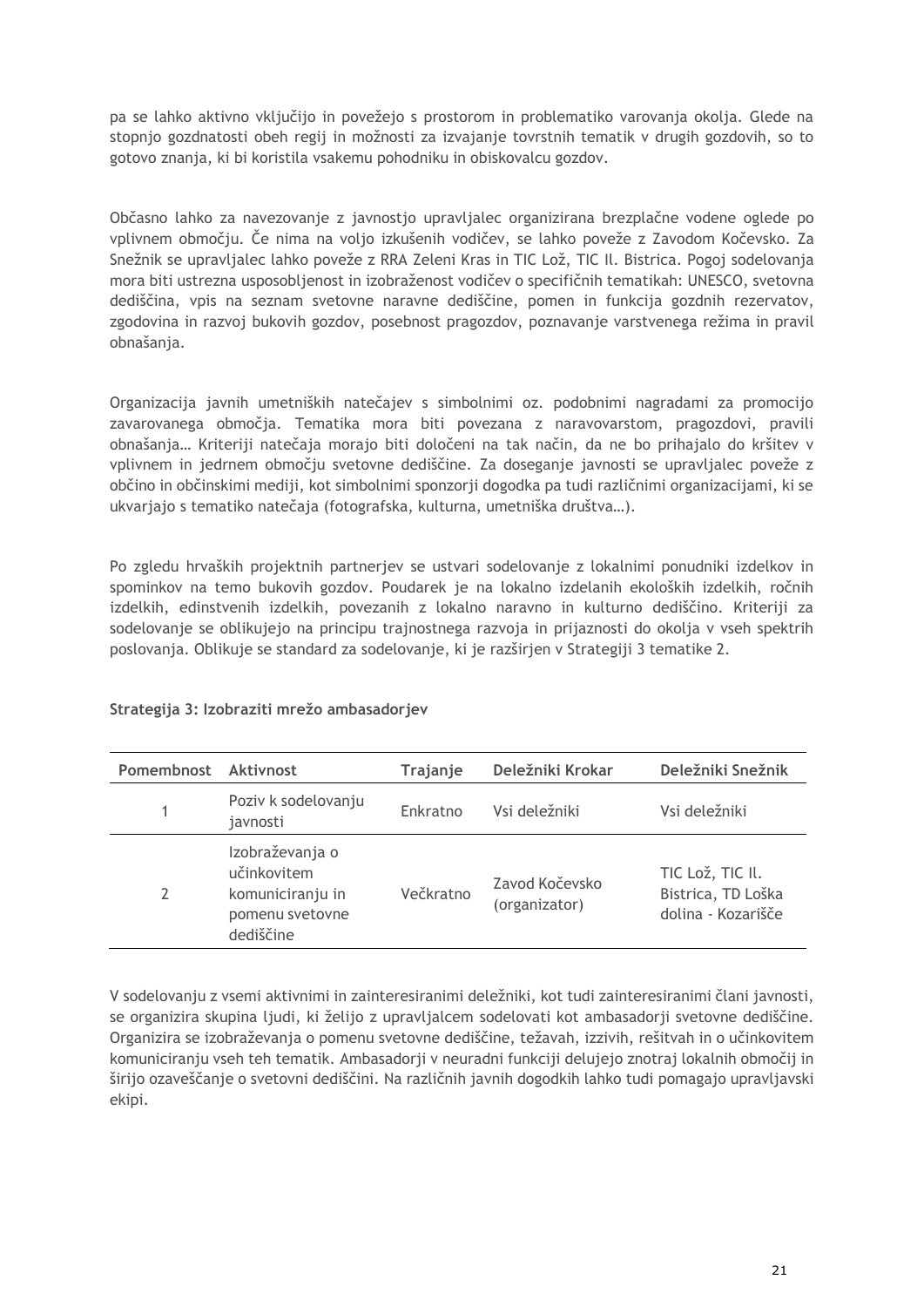| Pomembnost Aktivnost |                                 | Trajanje    | Deležniki Krokar                    | Deležniki Snežnik                                     |
|----------------------|---------------------------------|-------------|-------------------------------------|-------------------------------------------------------|
|                      | PR kampanja                     | Dolgotrajno | Občina Kočevje,<br>Občina Osilnica  | Občina Loška<br>dolina, občina Il.<br><b>Bistrica</b> |
|                      | Poziv k sodelovanju<br>javnosti | Dolgotrajno | Vsi deležniki<br>(glavne so občine) | Vsi deležniki<br>(glavne so občine)                   |

#### **Strategija 4: Javnost obvešča upravljalca o kršitvah varstvenega režima**

V povezavi z lokalnimi občinami se oblikuje PR kampanja, ki poziva javnost, naj upravljalca obveščajo o kakršnihkoli kršitvah v vplivnem območju. Kampanja deluje preko tradicionalnih medijev, družbenih medijev, na javnih dogodkih in v tiskanih materialih (kot je opisano v Strategiji 1). Sporočilo kampanje lahko širijo tudi ambasadorji iz Strategije 3. PR kampanja se začne kasneje od ostalih izobraževalnih in povezovalnih dejavnosti, ker sprva želimo širšo javnost izobraziti o zavarovanem območju, šele nato pa prositi za sodelovanje pri varstvu. Pozivi za sodelovanje potekajo tudi v krogu aktivnih deležnikov, deležniki pomagajo širiti sporočilo kampanje.

## <span id="page-25-0"></span>**6.2.3. Tematika 3: Promocija trajnostnega regionalnega razvoja skozi svetovno dediščino**

Trajnostni regionalni razvoj ni pomemben le za ohranitev izjemne univerzalne vrednosti, temveč za zagotavljanje dolgoročne koristi lokalne skupnosti. Trajnost pomeni, da razvoj zadostuje trenutnim potrebam skupnosti, brez da ogroža možnosti prihodnjih generacij, da zadovoljijo svoje potrebe in uživajo primerljivo kakovost življenja. Trajnost se doseže preko implementacije sonaravnih standardov, ki aktivno vplivajo na trajnostni razvoj regije preko strategije trajnostnega razvoja, ki zajema tri stebre: gospodarski razvoj, socialni razvoj in varstvo okolja. Glavni razvojni potencial regij s svetovno dediščino je turizem. Združeni narodi trajnostni turizem definirajo kot "turizem, ki celostno obravnava sedanje in prihodnje ekonomske, družbene in okoljske vplive, in naslavlja potrebe obiskovalcev, industrije, okolja in lokalne skupnosti" (IUCN, 2018). Znamka UNESCO ima edinstveno priložnost, da vpliva na regionalni razvoj na trajnostni način, ne le neposredno v turističnem sektorju, temveč tudi v širšem kontekstu (nastanitve, transport, gastronomija…), tudi na sektorje, ki niso povezani s turizmom. Glavno gonilo turističnega razvoja so regionalne turistične organizacije, kot tudi manjši samostojni turistični ponudniki. V tem kontekstu je pomembno predvsem, da turistični ponudniki upoštevajo sonaravna načela sobivanja in sodelovanja z ostalimi ponudniki – se zavzemajo za enakovredno razdelitev nalog in aktivnosti, pošteno in kvalitetno sodelovanje z ostalimi deležniki, medsebojno spoštovanje in pomoč ter s svojo dejavnostjo ne povzročajo škode drugim deležnikom ter upoštevajo pravila. Občinski organi prav tako lahko vplivajo na trajnostni razvoj preko občinske zakonodaje in finančnih spodbud. Pomembno je sodelovanje z vsemi relevantnimi deležniki. Upravljalec lahko tudi sam vstopa v partnerstva s podjetji in ponudniki, če zadoščajo določenim kriterijem trajnostnega poslovanja. Podjetja, povezana s svetovno dediščino na ta račun dobijo promocijo, ki lahko spodbudi njihov posel, kar jim daje spodbudo za trajnostno poslovanje. Lokalna podjetja in gospodarstvo lahko pomagajo pri izvajanju promocije na več različnih načinov, kot so: sodelovanje, finančna in materialna pomoč, podpiranje prizadevanj upravljalca za ohranjanje in zaščito območij, sponzorstvo, organizacija izobraževanj za zaposlene in njihove družine, aktivnosti preko poslovnih partnerjev, itd.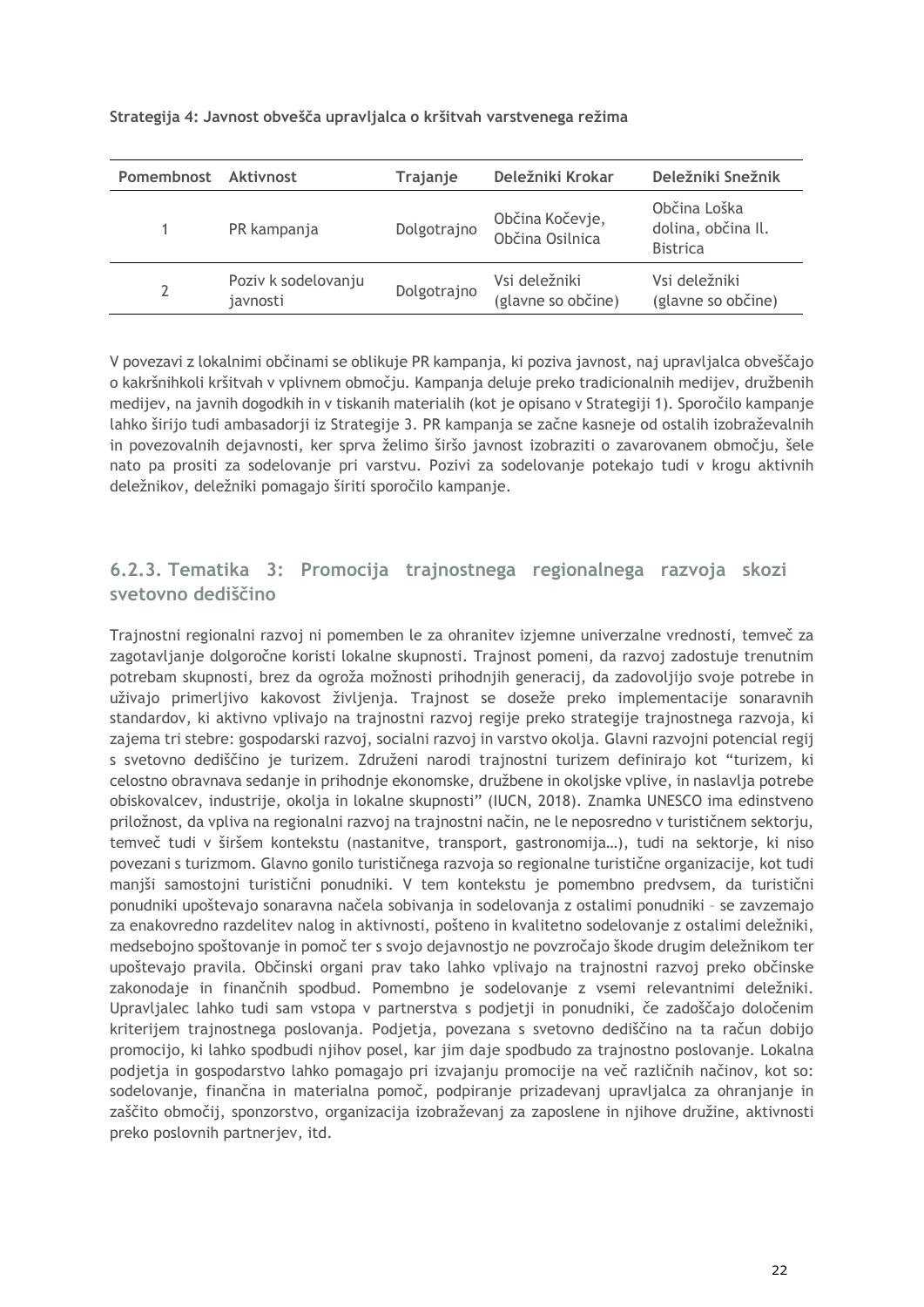#### **Strategija 1: Ustanovitev centra za obiskovalce na temo bukovih gozdov**

| Aktivnost            | <b>Trajanje</b> | Deležniki Krokar | Deležniki Snežnik                               |
|----------------------|-----------------|------------------|-------------------------------------------------|
| Zagotavljanje financ | Dolgotrajno     | Občina Kočevje   | Občina Ilirska Bistrica,<br>Občina Loška dolina |

Finance za izgradnjo oz. prenovo obstoječe zgradbe za ustanovitev centra za obiskovalce je potrebno pridobiti ali iz mednarodnih projektov, državnega proračuna, ali pa občinskega proračuna. V regionalnem okolju lahko finance prispeva občina, v kateri se bo objekt nahajal. Za Pragozd Krokar je to Občina Kočevje, za Snežnik pa občini Loška dolina in občina Il. Bistrica. Najpomembnejši pa so evropski projekti, kjer se preko različnih mehanizmov in skladov, lahko upravljalec prijavi na razpis za sofinanciranje. Pri razvoju infrastrukture je potrebno upoštevati smernice UNESCO in držav partnerk glede vzdrževanja in gradnje infrastrukture znotraj gozdnih rezervatov in vplivnih območij (Coordination Office, 2020).

#### **Strategija 2: Razviti širšo ponudbo aktivnosti in doživetij v regiji**

| Pomembnost | Aktivnost                                                               | Trajanje    | Deležniki Krokar                   | Deležniki Snežnik                                                                                 |
|------------|-------------------------------------------------------------------------|-------------|------------------------------------|---------------------------------------------------------------------------------------------------|
| 1          | Večja pestrost<br>rekreativnih<br>aktivnosti in<br>ponudnikov doživetij | Dolgotrajno | Občina Kočevje,<br>Zavod Kočevsko  | Občina Loška<br>dolina, občina Il.<br>Bistrica, RRA Zeleni<br>Kras, LAS Snežnik -<br><b>Nanos</b> |
| 2          | Več nastanitvenih<br>kapacitet                                          | Dolgotrajno | Občina Kočevje,<br>Občina Osilnica | Občina Loška<br>dolina, Občina II.<br><b>Bistrica</b>                                             |
| 3          | Večja gastronomska<br>ponudba v regiji                                  | Dolgotrajno | Občina Kočevje,<br>Občina Osilnica | Občina Loška<br>dolina, Občina Il.<br><b>Bistrica</b>                                             |

Pri razvoju regije upravljalec lahko igra svetovalno vlogo, opozarja na potrebe, ki morajo biti upoštevane, da ne bo prišlo do vplivov na zavarovano območje. Vsi deležniki, ki igrajo vlogo pri regionalnem razvoju se morajo zavedati, da se status svetovne dediščine lahko odvzame, če varovanje dediščine ni primerno. Odvzem bi bil katastrofa in sramota za državo, kot je Slovenija, ki je v svetu znana kot zelena destinacija, prijazna naravi, in se kot taka tudi oglašuje. To vpliva tudi na razvoj in socialno-ekonomsko situacijo v regiji, zato je pomembno, da je razvoj naravnan trajnostno in ne škoduje zavarovanemu območju. Upravljalec, kot organ, ki se tega najbolj zaveda, mora sodelovati, opozarjati, in usmerjati deležnike, ki narekujejo razvoju regije. Glavni deležniki tu so občine, kot akterji v širšem prostoru, v neposrednem prostoru zavarovanega območja pa turistične agencije in lokalne skupnosti. Upravljalec mora imeti pregled nad vsemi deležniki in njihovimi aktivnostmi znotraj vplivnega območja, kot tudi širše. Aktivnosti mora oceniti in se po potrebi posvetovati z ostalimi strokovnimi službami in ministrstvi glede možnih vplivov na OUV (O.T2.2).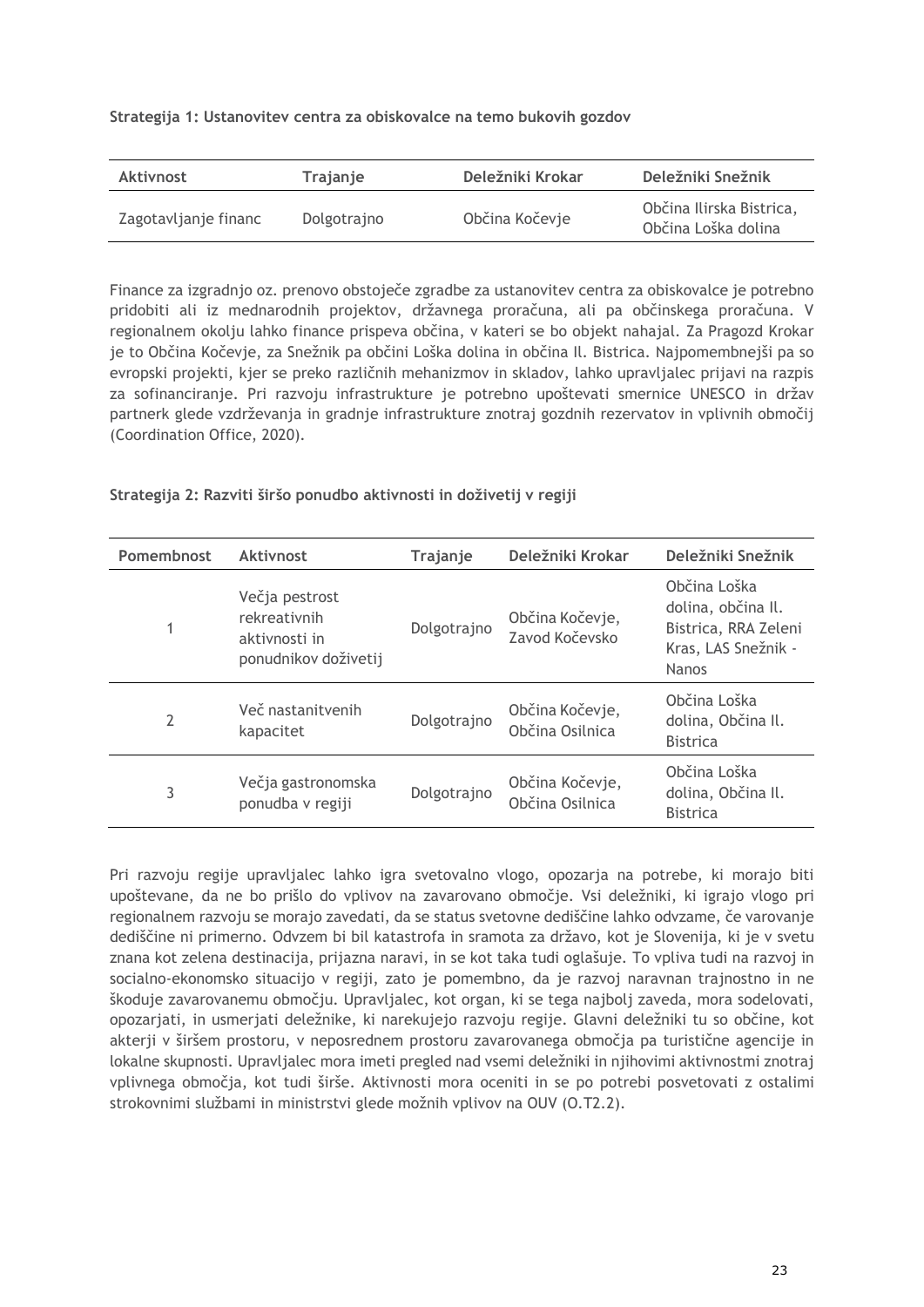#### **Strategija 3: Razviti spodbude za sodelovanje podjetij z upravljalcem**

Partnerstva s podjetji in samostojnimi podjetniki, v povezavi z aktivnostjo 5, strategije 2, tematike 2 (pozivi za sodelovanje). Upravljalec razvije znamko, ki označuje trajnostni razvoj in prijaznost gozdu. Razvije konkretne kriterije, ki jih deležnik mora izpolniti, da pridobi to znamko. Kriterije se določi na podlagi izkušenj drugih projektov (npr. LIFE Dinalp Bear – znamka »Medvedu prijazno«). Možni kriteriji za sodelovanje so ponudba ekoloških trajnostnih izdelkov, uporaba trajnostnega transporta, finančna podpora naravovarstvenim prizadevanjem, trajnostno poslovanje. Upravljalec mora jasno določiti, kaj izraz »trajnost« določa.

Podjetja asociirana z znamko, imajo spodbudo, da nadaljujejo s svojim načinom poslovanja, znamka, ki označuje njihov odnos do narave pa pritegne tudi več strank, saj se čim več ljudi nagiba h kupovanju in uporabi okolju prijaznih izdelkov in storitev. S tem imajo podjetja tudi finančno spodbudo za trajnostni razvoj in sodelovanje z upravljalcem.

Ta strategija je mišljena kot dolgoročen cilj, ko bo vzpostavljen uradni upravljalec z upravljavskim načrtom, finančnimi sredstvi in ko bo v prostoru deloval dovolj časa, da bo lokalna skupnost seznanjena z njim. Natančnejši razvoj tovrstne strategije je smiseln, ko bodo uspešno postavljene in se izvajale druge prednostne strategije, ki bodo dodatno definirale in usmerile razvoj regij ter deležnikov in njihove vključenosti v prostor. Takrat se bodo tudi pokazale nove priložnosti, ideje, načrti in smeri za razvoj in sodelovanje podjetij z upravljalcem.

## <span id="page-27-0"></span>**6.2.4. Tematika 4: Doprinos regionalnih deležnikov k boljši izkušnji za obiskovalce svetovne dediščine**

#### <span id="page-27-1"></span>**6.2.4.1. Gozdni rezervat Pragozd Krokar**

#### **Strategija 1: Posodobljen promocijski material, ki ne vključuje slik iz pragozda**

Aktivnosti:

- Razvoj skupnega standarda za primerne fotografije (skupaj z Zavodom Kočevsko kot glavnim turističnim ponudnikom, fotografskim društvom Grča in Ars Naturae – Petra Draškovič Pelc). Upravljalec pripravi okvirne standarde, ki se nanašajo na pravila obiska zavarovanega območja, deležnikom se jih na sestanku predstavi, oni podajo svoje mnenje in svoje predloge, skupaj se oblikuje dokument, kateremu sledimo vsi deležniki, ki se poslužujemo fotografij iz območja.
- Organizirati fotografe da posnamejo nove reklamne fotografije ob upoštevanju razvitega standarda. Kot spodbuda za sodelovanje se lahko ponudni simbolna nagrada, če se bo slike uporabljalo v reklamne namene, pa je za to odgovoren predvsem Zavod Kočevsko, ki pravice za uporabo najboljših slik lahko tudi odkupi.

Cilj je, da fotografije predstavljajo motive in območja, ki so ob upoštevanju pravil obiska dostopni vsem obiskovalcem. Trenutne fotografije so v marsikaterih primerih posnete tam, kjer je vstop nedovoljen z namenom ohranjanja izjemne univerzalne vrednosti. Tovrstne fotografije je tako potrebno umakniti iz uporabe za komercialne in promocijske namene.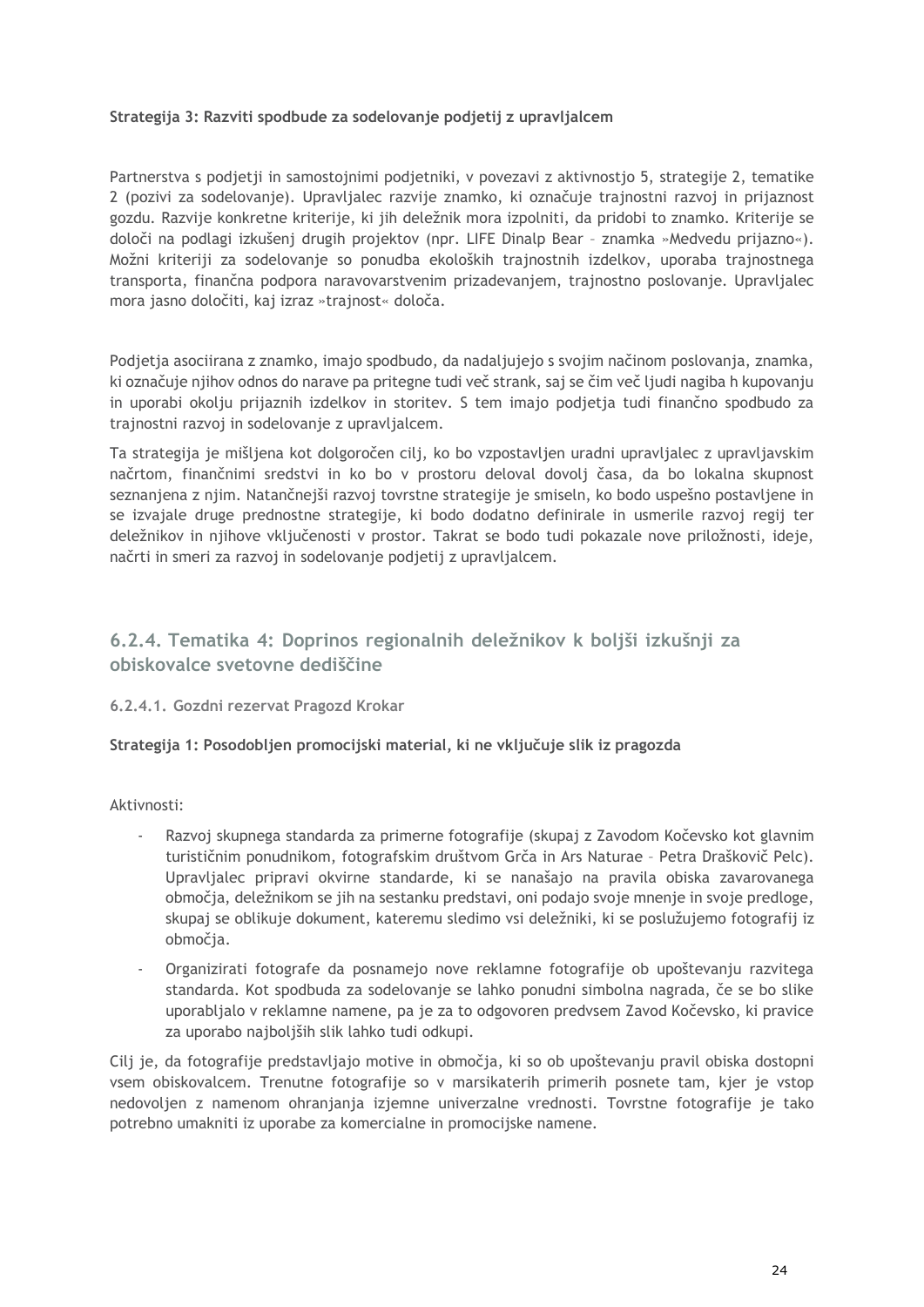#### **Strategija 2: Izobraziti turistične vodiče o pomenu svetovne dediščine**

#### Aktivnosti:

- Na območju Kočevske deluje kar nekaj turističnih vodičev, v okviru Zavoda Kočevsko, manjših turističnih organizacij ali kot samostojni podjetniki. Njihove aktivnosti se izvajajo tudi v vplivnem območju svetovne dediščine, zato je pomembno, da imajo ob temu primerno znanje. Izobraževanja o pomenu pragozdov, UNESCO oznake, zgodbi Pragozda Krokar, zgodovini bukovih gozdov in pravilih obnašanja lahko organiziramo s pomočjo Zavoda Kočevsko in ostalih turističnih ponudnikov. Vsebino pripravi upravljalec, poudariti je treba zakaj imamo na območju svetovno dediščino in kako s svojimi aktivnostmi postopati v prihodnje, da se jo ohrani še naprej.

#### **Strategija 3: Izboljšati možnosti obiska za obiskovalce**

#### Aktivnosti:

- Za boljšo izkušnjo obiska vplivnega območja je potrebna izgradnja nujne infrastrukture. Ta vključuje parkirišča, stranišča, označbe poti. Finance za to lahko zagotovijo občine, upravljalec, ministrstva in drugi morebitni zainteresirani partnerji. Najpomembnejši pa so evropski projekti, kjer se preko različnih mehanizmov in skladov, lahko upravljalec prijavi na razpis za sofinanciranje.
- Kot omenjeno v prejšnjem poglavju, je potrebna ustanova centra za obiskovalce, kjer se bo obiskovalce informiralo in usmerjalo po območju. Poleg že obstoječe turistične infrastrukture, bi ta center za obiskovalce služil predvsem kot vstopna točka za naravne zanimivosti v regiji, s poudarkom na bukovih gozdovih. Občina Kočevje ali državne/zasebne inštitucije lahko prispevajo finančna sredstva za ureditev centra za obiskovalce v Kočevski Reki.
- Za gibalno ovirane osebe in osebe, ki ne želijo obiskati vplivnega območja osebno, se razvije interaktivna ponudba o pragozdu, ki bo na voljo v centru za obiskovalce. Interaktivna ponudba lahko vključuje več načinov za doživljanje zavarovanih območij, med drugim tudi nove multimedijske tehnologije, kot je virtualna realnost. Tovrstna doživetja že razvija Zavod Kočevsko, zato je sodelovanje z njimi ključno.
- Kot omenjeno v prejšnjem poglavju obstaja potencial za trajnostni razvoj regije. To vključuje tudi dodatne turistične ponudbe izven območja rezervata. Želja upravljalca naj bi bila, da se čim več turističnega prometa preusmeri izven vplivnega območja v druge točke po regiji. Vizija je, da UNESCO oznaka obiskovalce privabi v regijo, zadrži pa jih pestra ponudba ostalih turističnih zanimivosti in doživetij. Pomembno je sodelovanje z Občino Kočevje, Občino Osilnica, Zavodom Kočevsko in ostalimi turističnimi ponudniki in deležniki, ki izvajajo aktivnosti v vplivnem območju.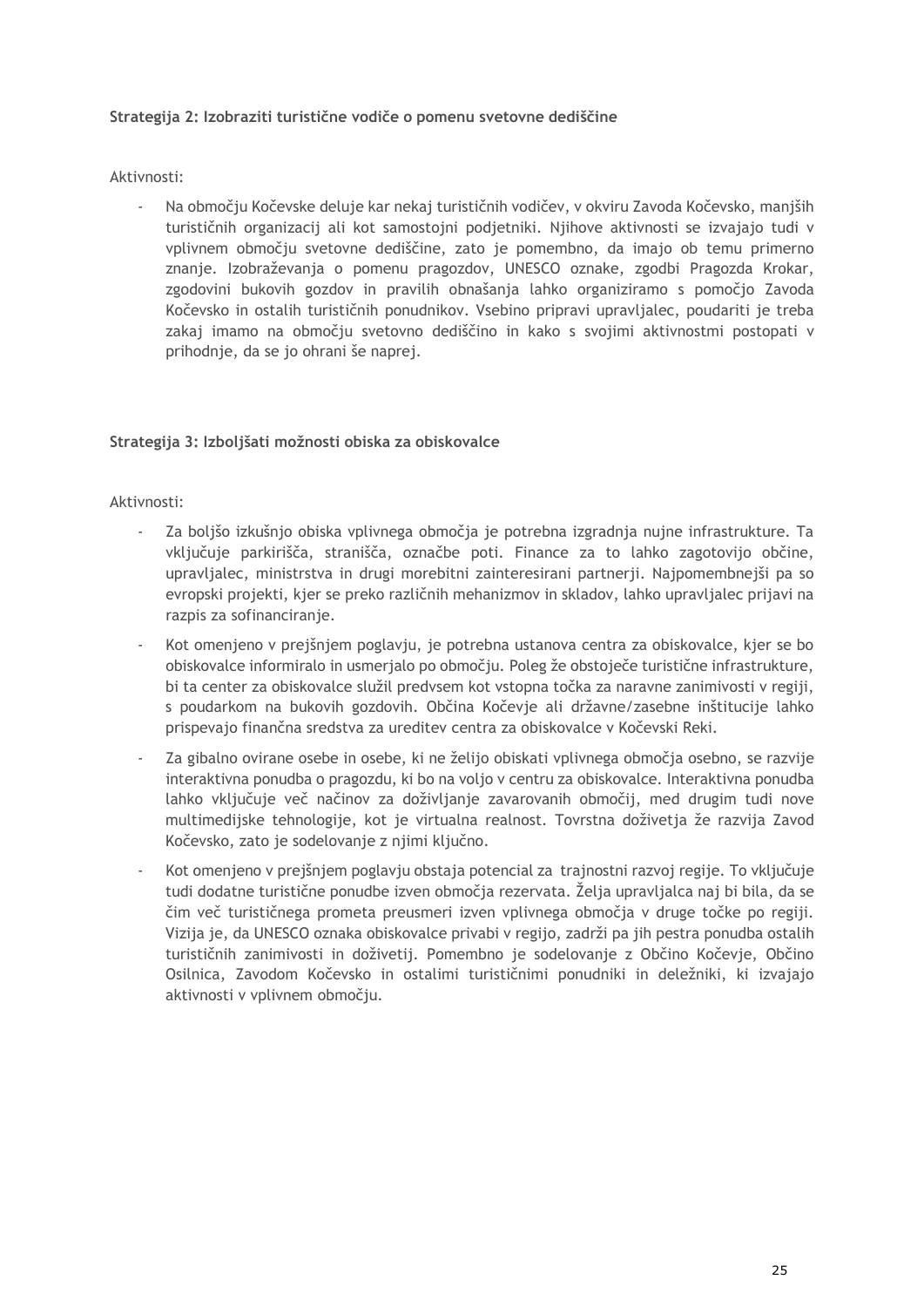#### <span id="page-29-0"></span>**6.2.4.2. Gozdni rezervat Snežnik**

#### **Strategija 1: Razvoj marketinške in turistične strategije območja**

#### Aktivnosti:

- Sodelovanje s turističnimi ponudniki, organizacija delovnih skupin za pripravo strategije, tudi vključevanje občin (Občina Ilirska Bistrica, Občina Loška dolina, RRA Zeleni Kras, ostali turistični ponudniki)
- Oblikovanje in podpis pogodbe, s katero bi se turistični ponudniki zavezali k pravilnem izvajanju svoje turistične ponudbe. S tem bi se upravljalec zavaroval proti vodenju obiskovalcev izven uhojenih planinskih poti.
- Izdelava promocijskega materiala za celotno območje povezano z UNESCO vpisom, brez poudarka na gozdnem rezervatu. Oblikovana s strani upravljalca ter ZGS kot strokovne inštitucije. Financiranje s strani upravljalca ter občin.

#### **Strategija 2: Izobraziti turistične vodiče o pomenu svetovne dediščine**

Aktivnosti:

- Izobraževanja o pomenu pragozdov, UNESCO oznake, zgodbi Snežnika, pravilih obnašanja (vsi turistični ponudniki)

Na območju Snežnika deluje kar nekaj turističnih vodičev, v okviru večjih kot manjših turističnih organizacij ali kot samostojni podjetniki. Njihove aktivnosti se izvajajo tudi v zavarovanem območju svetovne dediščine, zato je pomembno, da imajo ob temu primerno znanje. Izobraževanja o pomenu pragozdov, UNESCO oznake, zgodbi Snežnika, zgodovini bukovih gozdov in pravilih obnašanja lahko organiziramo s pomočjo RRA Kras in ostalih turističnih ponudnikov. Vsebino pripravi upravljalec, poudariti je treba zakaj imamo na območju svetovno dediščino in kako s svojimi aktivnostmi postopati v prihodnje, da se jo ohrani še naprej. Še posebej pomembno je z izobraževanji poudariti odgovornost, ki jo za ohranjanje dediščine nosijo turistični ponudniki. Nekateri ponudniki so v preteklosti že kršili pravila varstvenega režima, če izobraževanja ne bodo uspešna in se bodo kršitve dogajale tudi v prihodnje je treba poudariti, da se bo konflikte reševalo s tršimi metodami, ki vključujejo tudi kazenski pregon.

#### **Strategija 3: Izboljšati možnosti obiska za obiskovalce**

Aktivnosti:

Izgradnja nujne infrastrukture na širšem območju: označbe gozdnih cest (Občina Ilirska Bistrica, Občina Loška dolina)

Trenutne oznake do vstopnih točk so pomanjkljive, zato bi jih bilo treba posodobiti. K temu lahko prispevajo občine, kot tudi planinska društva. Glede na to, da je želja projektne ekipe, da se na Snežniku obisk ne povečuje, ter da se čim bolj omeji število obiskovalcev, je potrebno imeti v mislih, da boljše oznake do vstopnih točk lahko vodijo v povišan obisk, kar si ne želimo.

- Izboljšati kolesarske poti za obisk območja (Občina Ilirska Bistrica, Občina Loška dolina)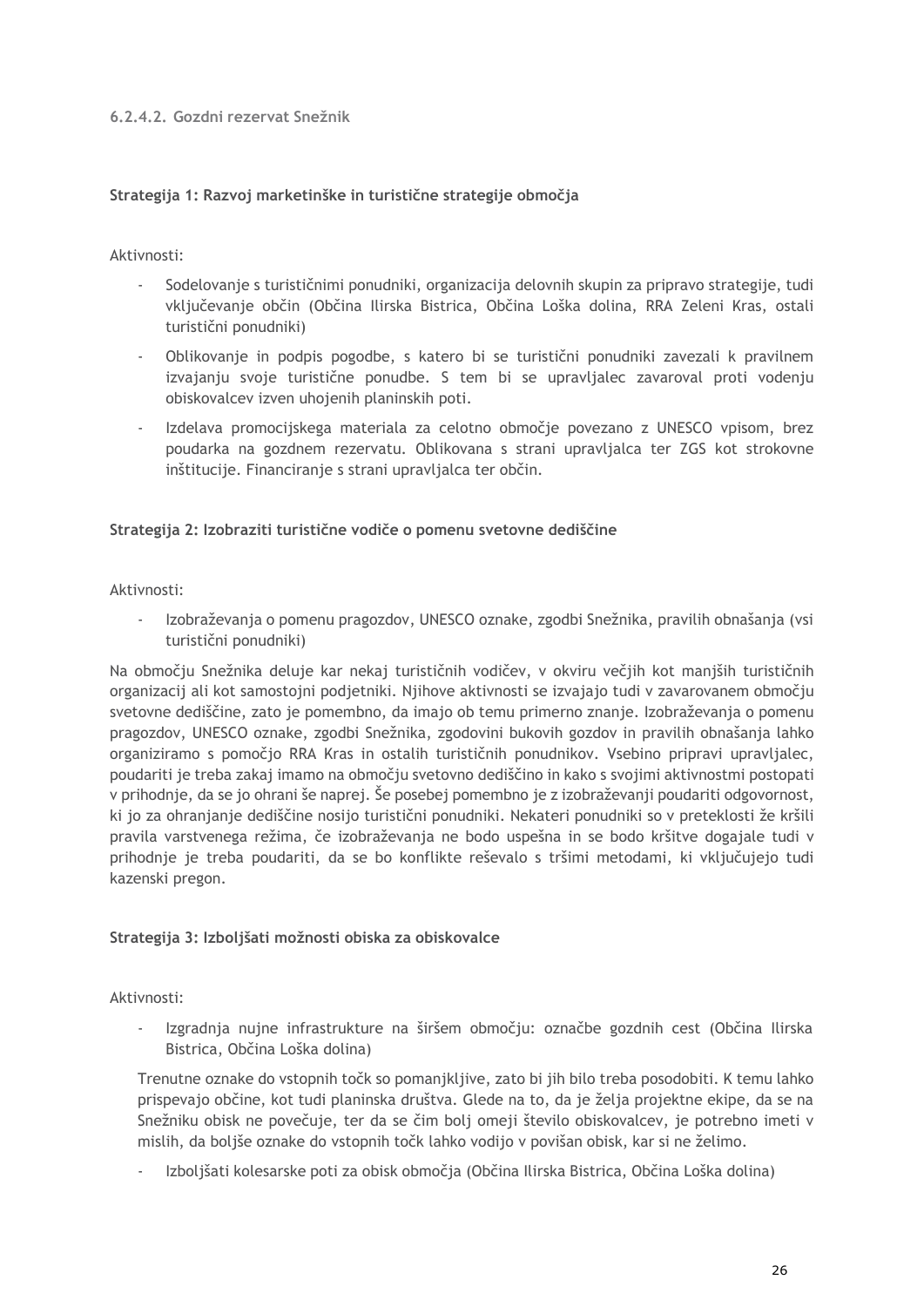Tudi ta ukrep bo lahko vodil v povišan obisk območja in večjo možnost za škodo v zavarovanem območju.

- Definiranje območij za usmerjanje obiskovalcev izven rezervata (Turistični ponudniki in občine)
- Center za obiskovalce (občini prispevata finančna sredstva dober primer je Mašun, kjer je obnovljena gozdna hiša s poudarkom na velikih zvereh – projekt Carnivora Dinarica)
- Ureditev učne poti na Sviščakih (pot že obstaja, vendar je v slabem stanju in potrebna obnove) s poudarkom na UNESCO bukovih gozdovih, tako da je predstavljen celotni rezervat, njegove posebnosti in zanimivosti, hkrati pa so podani tudi razlogi, zakaj je vstop na določena območja prepovedan.

## <span id="page-30-0"></span>**6.2.5. Tematika 4: Doprinos regionalnih deležnikov k vodenju obiskovalcev v skladu z varstvenimi ukrepi v in okoli območja svetovne dediščine**

Pri usmerjanju obiska je najbolj učinkovit ukrep zagotavljanje vodenih obiskov, preko usposobljenih vodičev, ki zagotovijo, da obisk v območju svetovne dediščine poteka na nemoteč in korekten način. Pri temu igrajo vlogo predvsem turistični ponudniki in ostali deležniki, ki za lastne aktivnosti organizirajo izlete v območju (planinska društva, fotografska društva, taborniki, skavti).

#### **Strategija 1: Promocija vodenih izletov**

| Aktivnost                                                                | Trajanje    | Deležniki Krokar | Deležniki Snežnik                             |
|--------------------------------------------------------------------------|-------------|------------------|-----------------------------------------------|
| Oglaševanje vodenih<br>izletov kot superiorne<br>izkušnje za obiskovalce | Dolgotrajno | Zavod Kočevsko   | RRA Zeleni Kras, TIC<br>Lož, TIC II. Bistrica |

Izlet s turističnim vodičem lažje zagotovi pravilen način obiska in obnašanja v vplivnem območju, zato je pomembno da oglašujemo vodene izlete kot superiorne samostojnim izletom. Ta strategija cilja predvsem na tuje obiskovalce in obiskovalce iz drugih slovenskih regij, saj lokalni izletniki večinoma niso pripravljeni plačati za vodenje po lokalnem okolju. Lokalni vodiči so pogosto osebe, ki imajo v prostoru osebno zgodovino ter lahko predstavijo različne zgodbe, anekdote in informacije, ki niso na voljo v brošurah, informacijskih tablah in uradnih informacijah. Takšno praktično znanje je velikega pomena za poživitev izkušnje obiskovalcev in obisku doda učinek pristnosti. Glavni deležniki pri tej aktivnosti so večje turistične organizacije v regiji, saj imajo na voljo vodiče, načeloma pa tudi razvito oglaševalsko strategijo in finance, namenjene temu.

#### **Strategija 2: Definiranje načina uporabe gozdnih naravoslovnih poti**

| Pomembnost | Aktivnost                                                                       | Trajanje | Deležniki Krokar | Deležniki Snežnik                                       |
|------------|---------------------------------------------------------------------------------|----------|------------------|---------------------------------------------------------|
|            | Priprava dokumenta<br>o načinu uporabe<br>poti v okolici<br>svetovne dediščine, | Enkratno | Zavod Kočevsko   | RRA Zeleni Kras,<br>TIC Lož, TIC II.<br><b>Bistrica</b> |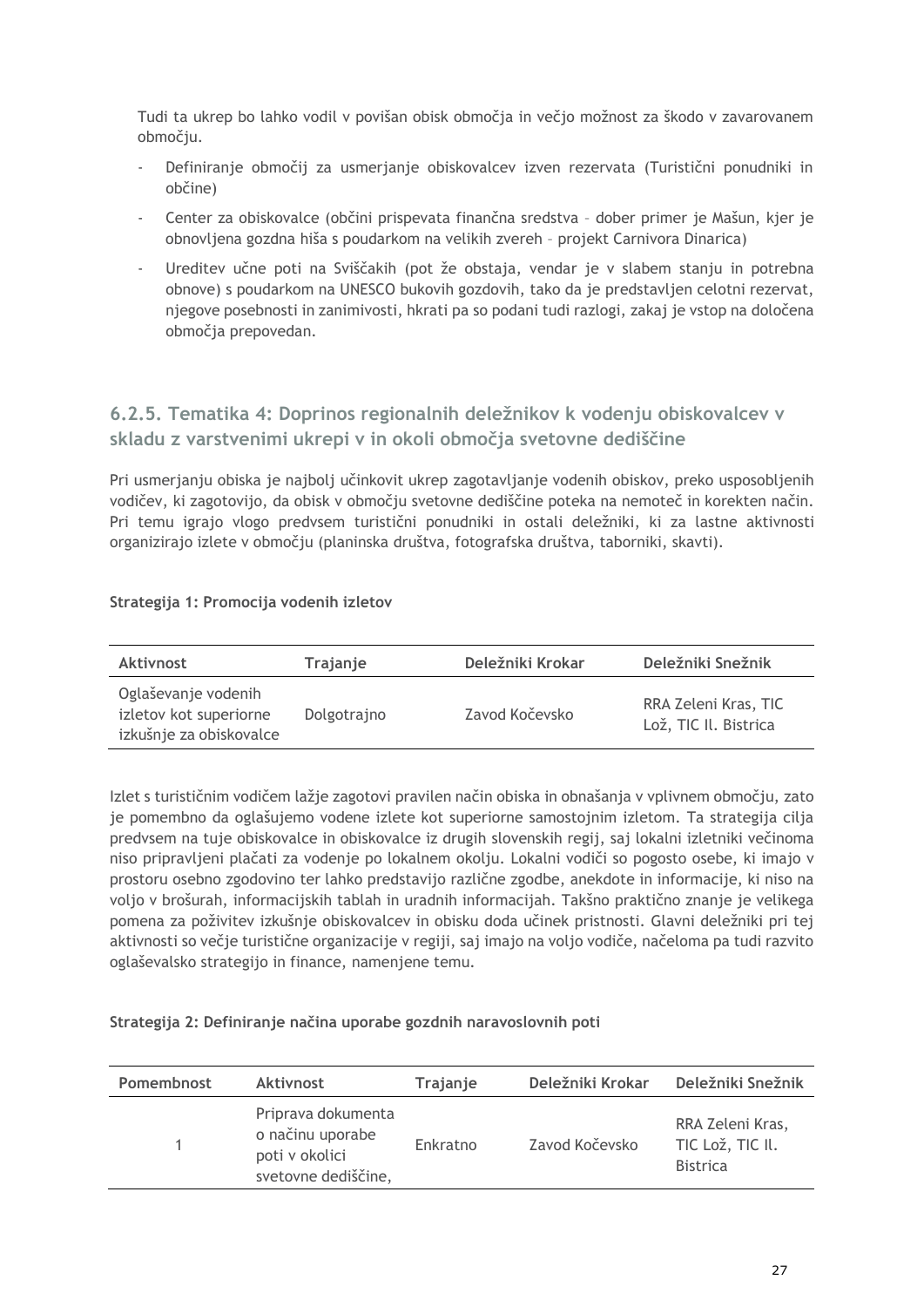## povzetek veljavnih zakonodaj

Da pri dejavnostih deležnikov v vplivnem območju ne bi prihajalo do nejasnosti in kršitev varstvenega režima, je potrebno vsem deležnikom, ki delujejo v območju, predstaviti dokument, ki jasno opredeljuje način uporabe gozdnih poti v vplivnem območju, povzet po aktualni zakonodaji. Dokument se deležnikom predstavi na sestanku lokalnih akcijskih skupin ali pa individualno vsakemu deležniku posebej. Upravljalec se prepriča, da deležnik razume način uporabe prostora ter se z njim strinja in potrjuje, da načina uporabe ne bo kršil. Upravljalec in deležniki se lahko dogovorijo za neformalni podpis izjave, ki bi vse podpisane »moralno zavezoval« k upoštevanju pravil o uporabi poti. Pri pripravi dokumenta o načinu uporabe poti lahko sodelujejo turistični zavodi, kot največji potencialni uporabniki prostora. S tem se tudi izognemo morebitnim nesoglasjem ob predstavitvi dokumenta.

#### **Strategija 3: Definiranje vstopnih točk za obisk svetovne dediščine**

| <b>Aktivnost</b>                                                                                                                                                    | Trajanje | Deležniki Krokar                                             | Deležniki Snežnik                                            |
|---------------------------------------------------------------------------------------------------------------------------------------------------------------------|----------|--------------------------------------------------------------|--------------------------------------------------------------|
| Sporazum o vstopnih<br>točkah za vodene<br>oglede, na podlagi<br>obstoječe in načrtovane<br>infrastrukture in<br>zagotavljanja čim<br>manjšega vpliva na<br>območje | Enkratno | Vsi deležniki, ki<br>aktivno delujejo v<br>okolici rezervata | Vsi deležniki, ki<br>aktivno delujejo v<br>okolici rezervata |

Z deležniki upravljalec oblikuje načrt o vstopnih točkah za vodene oglede in možnosti različnih verzij poti. S tem se zagotovi, da ogledi potekajo po vnaprej določenih smernicah in zmanjša možnost kršitev. Vstopne točke za vodene oglede so oblikovane na podlagi obstoječe in načrtovane infrastrukture ter v sodelovanju s turističnimi zavodi in vodiči. Poleg zagotavljanja čim manjšega vpliva na območje to zagotovi tudi čim boljšo izkušnjo za obiskovalce. Za to aktivnost so potrebni vsi deležniki, ki aktivno delujejo v okolici rezervata, ne le turistične agencije. Najbolj pomembni pa so tisti, ki so najpogosteje prisotni v območju, kar vključuje največje turistične agencije in posamezne vodiče vodenih turističnih aktivnosti.

Pomembno je, da se z vstopnimi točkami ter verzijami poti, po končni določitvi, seznani tudi ostale deležnike ter tovrstne informacije vključi v brošure, predstavitve, informacijske table ter ostalo turistično-informacijsko infrastrukturo.

#### **Strategija 4: Monitoring obiska**

Deležniki iz terena poročajo upravljalcu območja o številu obiskovalcev na območju. Poleg njihovih uradnih številk iz vodenih ogledov, poročajo tudi o kršitvah varstvenega režima, ki jih opazijo na terenu.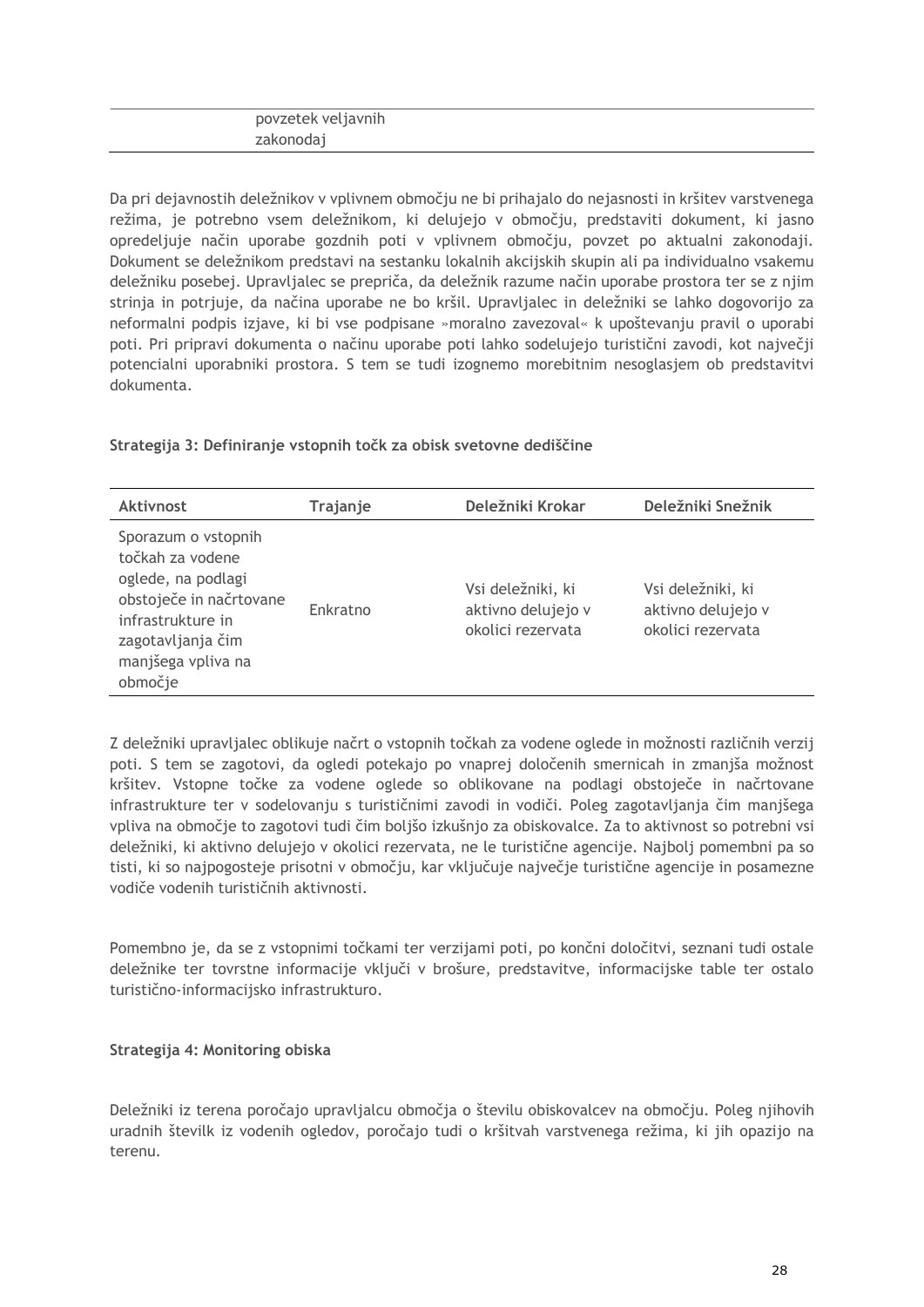Monitoring obiska in števila obiskovalcev ima izjemno pomembno vlogo pri ocenjevanju vpliva obiskovalcev na spremembe, ki se odvijajo v gozdnem rezervatu in njegovi okolici. Večji kot je obisk tovrstnih območij, večji je posledično tudi okoljski pritisk na le-te. To pomeni več svetlobnega in zvočnega onesnaževanja, več odpadkov in emisij, več infrastrukturnih posegov in pogostejša obnova infrastrukture. Vse to se lahko odraža na stanju flore in favne v gozdnem rezervatu in njegovi okolici. Z monitoringom obiska ter ocenjevanjem sprememb v naravi lahko pripravimo realnejše scenarije glede kritičnih količin obiska ter ocenimo kje in v kolikšni meri bi povečan obisk vplival na sam gozdni rezervat in njegovo okolico.

Na podlagi rezultatov monitoringa obiska, lahko nato upravljalec postavlja različne strategije in izvaja ukrepe, ki prispevajo k vzdrževanju ekološkega stanja gozdnih rezervatov in preprečevanju negativnih posledic vplivov obiskovalcev. Ti ukrepi lahko zajemajo vse od prostorske do časovne razporeditve obiskov:

- Več različnih vstopnih točk in poti;
- omejitve števila obiskovalcev na posamezen ogled;
- omejitve dnevnih/mesečnih ogledov;
- določitev obdobij mirovanja, kjer ogledi niso možni, da ima narava čas za regeneracijo;
- omejitev aktivnosti in časovno obdobje izvedbe le-teh,
- in drugi.

| Pomembnost | <b>Aktivnost</b>                                                                   | Trajanje    | Deležniki Krokar                                             | Deležniki Snežnik                                            |
|------------|------------------------------------------------------------------------------------|-------------|--------------------------------------------------------------|--------------------------------------------------------------|
|            | Vzpostavitev<br>kontaktnih oseb<br>med upravljalcem<br>in deležniki                | Enkratno    | Vsi deležniki, ki<br>aktivno delujejo v<br>okolici rezervata | Vsi deležniki, ki<br>aktivno delujejo v<br>okolici rezervata |
| 2          | Upravljalec aktivno<br>in redno prosi<br>deležnike za<br>podatke o<br>obiskovalcih | Dolgotrajno | Vsi deležniki, ki<br>aktivno delujejo v<br>okolici rezervata | Vsi deležniki, ki<br>aktivno delujejo v<br>okolici rezervata |

Upravljalec v svoji ekipi določi osebo, ki je odgovorna za kontakt med deležniki in upravljalcem. Kontaktni osebi deležniki posredujejo informacije o obisku vplivnega območja in števila obiskovalcev, ki jih deležnik tja vodi. Poleg tega upravljalec sam skrbi za digitalni sistem štetja obiska na določenih točkah označenih poti. S tem upravljalec dobi večji pregled nad številom obiskovalcev v vplivnem območju, na podlagi teh podatkov lahko primerno reagira pri vzdrževanju poti, usmerjanju obiska, infrastrukturi… Poleg digitalnega štetja obiska je pomembno, da se izvaja tudi fizično štetje (npr. preko prodanih vstopnic, ogledov, deležniki sami sporočajo število oseb, ki vstopi v območje, se beleži na podlagi podpisov v knjige, itd.), saj se na takšen način lahko preverja tudi kateri deležnik (npr. posamezno turistično društvo, zavod, vodič) ali pa dejavnost ima kakšen vpliv na okolje. Vzporedno digitalno in fizično štetje pa tudi samo sebi nudi kontrolo in preprečuje popolni izpad podatkov v primeru, da kateri način zataji.

Kontaktna oseba aktivno skrbi za reden stik med deležniki in upravljalcem in jih prosi za podatke o obiskovalcih. Poleg tega lahko deležniki na kontaktno osebo naslavljajo vprašanja, ki jih imajo v zvezi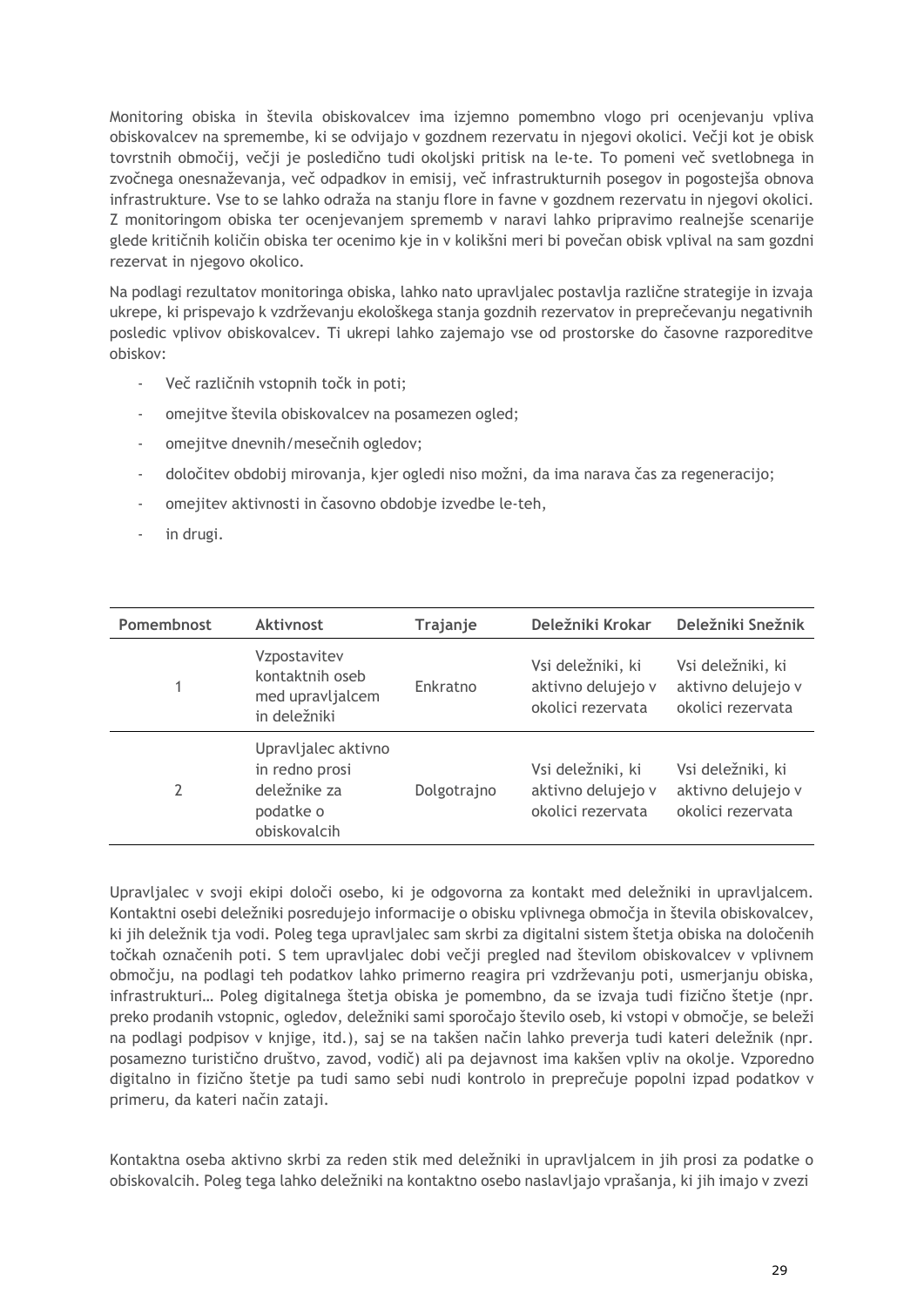z vodenimi obiski, varstvenim režimom in ostalimi stvarmi. V to aktivnost morajo biti vključeni vsi deležniki, ki aktivno delujejo v okolici rezervata.

#### **Strategija 5: Sankcije za kršitelje**

| Aktivnost                                 | Trajanje    | Deležniki Krokar | Deležniki Snežnik                               |
|-------------------------------------------|-------------|------------------|-------------------------------------------------|
| Sodelovanje z občinsko<br>redarsko službo | Dolgotrajno | Občina Kočevje   | Občina Ilirska Bistrica,<br>Občina Loška dolina |

Določene osebe bodo kršile pravila obiska in škodovala vrednosti naravne dediščine, ne glede na izobraževanje, opozorila in strategije usmerjanja. V ta namen ima upravljalec možnost sodelovanja z državno gozdarsko in okoljsko inšpekcijsko službo, ki lahko na terenu izvaja nadzor in kaznuje kršitelje, na regionalnem nivoju pa lahko sodeluje z občinsko redarsko službo. Sodelovanje z redarsko službo je odvisno od sodelovanja z občinami, zato so občine glavni deležniki za to aktivnost. Pred tem je priporočljivo tudi sodelavce redarske službe izobraziti o varstvenem režimu, načinu varovanja in pomenu svetovne dediščine. Občinska redarska služba, državna gozdarska in okoljska inšpekcijska služba in upravljalec imajo tako pomembno vlogo pri varovanju gozdnih rezervatov. Pri tem je poleg sankcioniranja pomembno tudi izobraževanje – da se kršitelju ponovno predstavi pravila obnašanja v gozdnih rezervatih – to lahko zajema brošuro, kjer so predstavljena pravila obnašanja, ukrepi, posledice, itd.

## <span id="page-33-0"></span>**6.2.6. Tematika 6: Komunikacija in prenos znanja med deležniki svetovne dediščine v lokalnem in mednarodnem okolju**

Eden glavnih razlogov za nastanek konfliktov med deležniki je slaba komunikacija. Izziv svetovne dediščine bukovih gozdov je ta, da že obstajajo odločitve in restrikcije mednarodnih teles (UNESCO, IUCN, JMC), katere moramo spoštovati vsi deležniki v prostoru. Pogosto pa te restrikcije niso dobro predstavljene vsem deležnikom, zato nastanejo konflikti (O.T2.1). Zato je potrebna dobra komunikacijska strategija.

Do konfliktov pogosto prihaja tudi, ker določeni deležniki/skupine deležnikov ne želijo upoštevati veljavne zakonodaje in pravil obnašanja v gozdnih rezervatih. Deležniki, ki pravila kljub opozorilom, še naprej kršijo, so tako pogosto podvrženi nadaljnjim sankcijam (kazni). Konflikt med upravljalcem in deležniki se tako le še povečuje. Kljub temu, da se načrtovalci te strategije zavedamo, da v nekaterih primerih prihaja do resničnega šuma v komunikaciji in nepoznavanja pravil, pa je žal večina konfliktov posledica tega, da določeni deležniki pravil kljub pozivom ne želijo upoštevati.

Zaradi tega je pomembno, da se ukrepi in strategije usmerijo tudi v preprečevanje tovrstnih konfliktov ter izboljšanje komunikacije in prenosa znanja med upravljalcem in regionalnimi deležniki.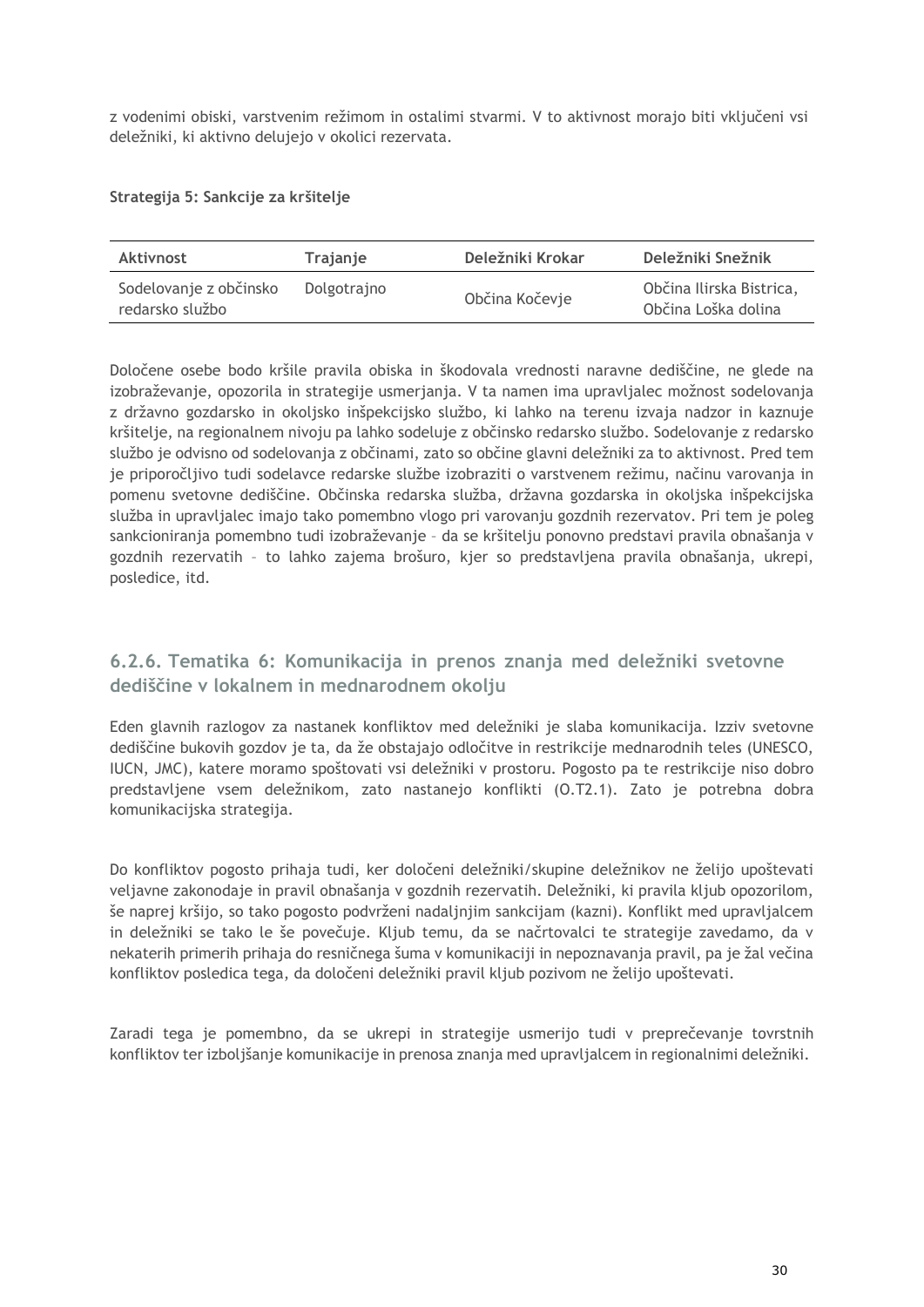#### <span id="page-34-0"></span>**6.2.6.1. Komunikacija in prenos znanja med upravljalcem in regionalnimi deležniki**

V nadaljevanju predstavljamo nekaj predlogov, kako lahko upravljalec izboljša komunikacijo in prenos znanja v odnosu z regionalnimi deležniki:

- Oblikovanje strokovne delovne skupine glavnih državnih in regionalnih deležnikov za različna področja (npr. turizem in rekreacija, izobraževanje,…), ki bo delovala kot svetovalno telo upravljalcu (D.T2.1.2)
- Priprava povzetka ključnih upravljavskih dokumentov (WH konvencija, Smernice za implementacijo WH konvencije (Operational Guidelines for the Implementation of the WH Convention), IUCN evaluacije, odločitve WH komiteja, JMC smernice, državna zakonodaja) (O.T2.1)
- Razdelitev in javna objava povzetkov vsem relevantnim deležnikom
- Organizacija delovnih skupin za lažje sodelovanje in reševanje konfliktov med deležniki, kot tudi lažje vključevanje deležnikov v upravljavski proces
- Redni sestanki med upravljalcem, občinami in ostalimi glavnimi deležniki, ki narekujejo razvoj regije (npr. turistične agencije)
- Letne konference za mreženje med deležniki (občine in upravljalec kot organizator)
- Javna predstavitev upravljavskega načrta
- Letna javna delavnica za zbiranje predlogov zainteresirane javnosti za upravljavski načrt (D.T2.1.2)
- Delavnice in predavanja na temo izobraževanja o tematikah svetovne dediščine, bukovih gozdov, gozdnih rezervatov
- Vzpostavitev kontakta, kamor deležniki lahko naslavljajo vprašanja izven sestankov in dogodkov
- Vzpostavitev spletne baze z vsemi javno dostopnimi informacijami in dokumenti

<span id="page-34-1"></span>**6.2.6.2. Prenos znanja deležnikov v evropskem okolju svetovne dediščine bukovih gozdov**

- Povezovanje deležnikov na mednarodnem nivoju, s pomočjo upravljavcev območij
- Povezovanje upravljalcev UNESCO svetovne dediščine bukovih gozdov na mednarodnem nivoju
- Predstavitve dela, izzivov, težav, rešitev, mreženje in izmenjava izkušenj
- Spletne konference, terenski obiski, strokovne izmenjave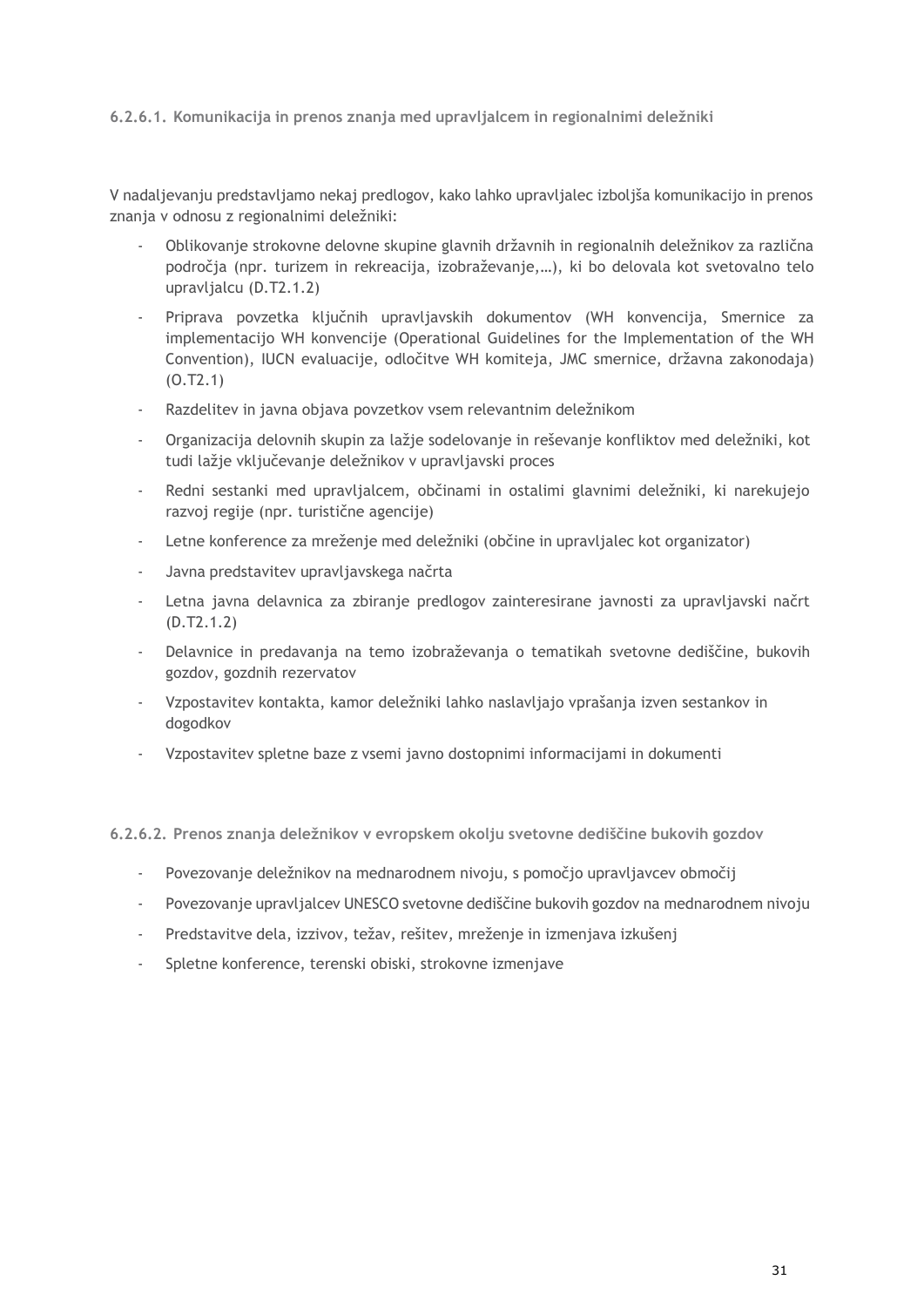## <span id="page-35-0"></span>**7. Implementacija strategij**

Strategije, opisane v prejšnjem poglavju, se bo deležnikom predstavilo na različne načine. Pomembno je predvsem aktivno sodelovanje preko sestankov, izobraževanj, predavanj in različnih delavnic. Za deležnike je potrebno ustvariti prostor, kjer se počutijo zaželene in čutijo, da lahko tudi sami prispevajo k razvoju strategij za upravljanje z zavarovanim območjem. Deležniki, ki se aktivno vključijo v različne aktivnosti, so pogosto bolj dovzetni za različne ukrepe. V ta namen smo že oblikovali lokalno akcijsko skupino za turizem in rekreacijo, s ciljem, da se aktivni deležniki na tem področju povežejo, ohranjajo stike med seboj, na sestankih razpravljajo o svojih željah in skrbeh. S konstruktivno kritiko ukrepov in predlogi izboljšav s področja turizma in rekreacije ter aktivnim sodelovanjem z upravljalcem, lahko tako aktivno prispevajo k izboljšanju kvalitete aktivnosti, ki se izvajajo v gozdnih rezervatih in njihovi okolici ter tako pozitivno vplivajo na le-te. Kot skupina lahko lažje predstavijo svoja stališča, akcijska skupina pa jim omogoča tudi bolj organiziran stik z upravljalcem in lažje ohranjanje odnosov z njim, hkrati pa lahko upravljalcu prenašajo tudi mnenja in predloge ostalih deležnikov, ki delujejo na področju turizma in rekreacije, sami pa niso aktivno vključeni v tovrstno lokalno akcijsko skupino.

Glede na to, da uradno upravljalec še ni določen, in projektna ekipa in ZGS trenutno delujeta le kot »de facto« upravljalec, je težko pisati o specifičnih implementacijskih mehanizmih. Ti bodo odvisni od upravljavskega načrta, ki bo razvit in implementiran po določitvi upravljalca.

Izpostavimo lahko, da je pomembno, za ohranitev OUV pravzaprav nujno, da vsi deležniki v prostoru med seboj aktivno sodelujejo, izmenjujejo mnenja, razpravljajo o svojih vizijah v prostoru in najdejo kompromis, katerega se bodo držali vsi. Ohranjanje OUV je glavna naloga upravljalca, ostali deležniki pa imajo lahko različne vizije gospodarskega razvoja ali varstva narave. Zaradi tega je potrebno pri iskanju kompromisa vedno imeti v mislih, da le-tega ne moremo sprejemati v primeru, da to pomeni tveganje za OUV. Pomembno je vzgojiti prepričanje, da je trajnostni gospodarski razvoj odvisen od ohranjanja OUV svetovne naravne dediščine in ohranjanja neokrnjenosti ostale naravne in kulturne dediščine v regionalnem prostoru. Le trajnostni gospodarski razvoj je na dolgi rok zdrav za regijo ter ljudi in okolje v njej. Turistični, gospodarski in ekonomski razvoj območja se lahko ravno tako doseže preko trajnostnih ukrepov, ki sicer na kratek rok pogosto prinašajo manjše osebne finančne koristi ter več vloženega časa in energije, na dolgi rok pa nudijo bolj kvalitetno okolje, možnosti za razvoj ter vzdržnostni način življenja ne le nam, našim otrokom in obiskovalcem, ampak vsem prihodnjim generacijam. Trajnostna obravnava zavarovanih območij, vplivnih območij in ostalih delov regije in sprememba v mišljenju lokalnih deležnikov v smeri, da največja možna ekonomska korist od prostora ne sme biti prioriteta, sta dva pomembna koraka, ki aktivno prispevata k razvoju lokalnih deležnikov, transformaciji njihove ponudbe ter varovanju gozdnih rezervatov.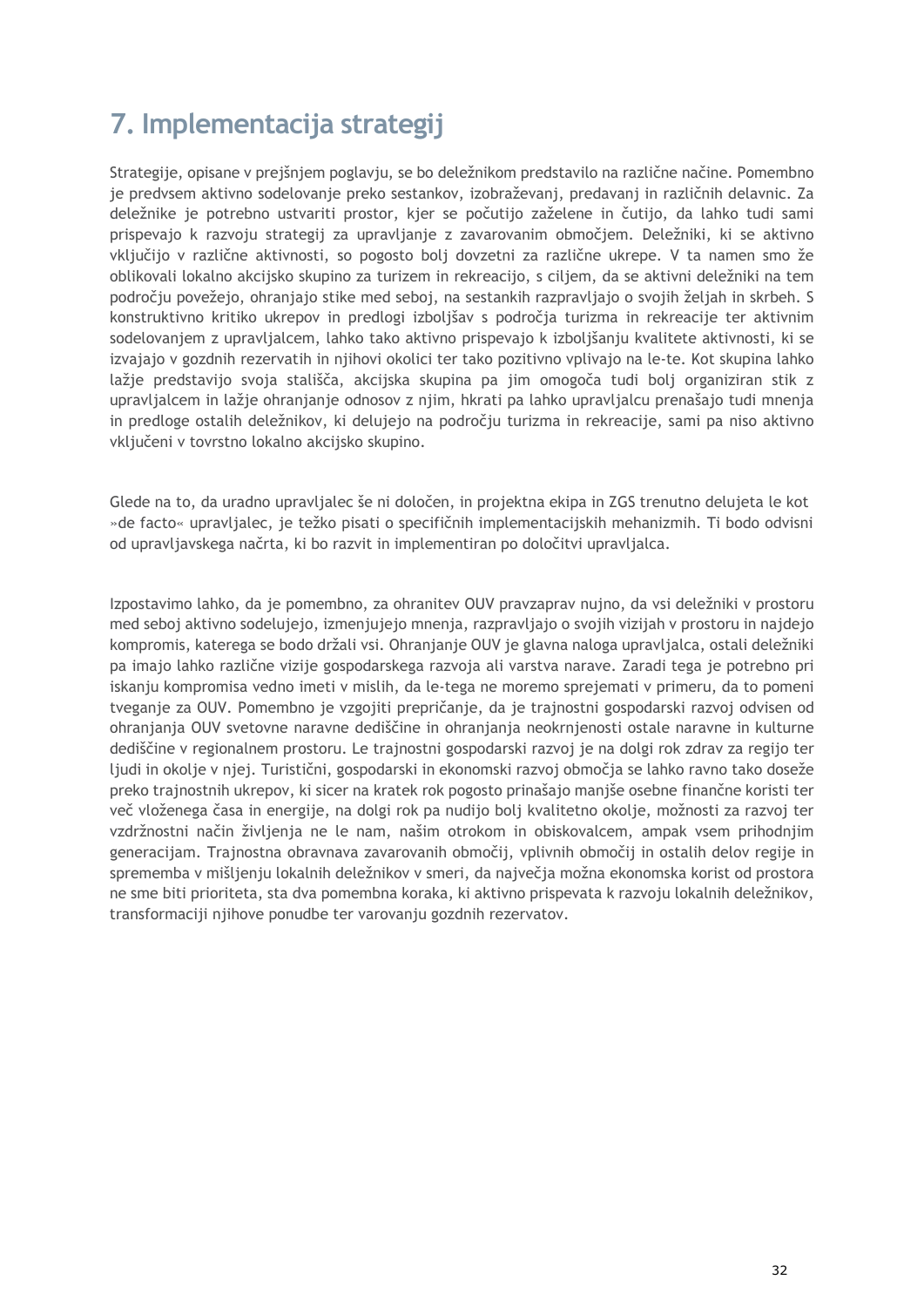## <span id="page-36-0"></span>**8. Viri**

Coordination Office. (2020). Management of the property and buffer zone zonation. E.C.O. Institute of Ecology, Klagenfurt. 30 p.

D.T1.1.2. (2020). Compiled workshop reports - participatory situation analysis. BEECHPOWER Interreg CE project. 33 p.

D.T1.2.1. (2020). Workshop report – participatory strategy development. BEECHPOWER Interreg CE project. 28 p.

D.T2.1.1. (2020). Participatory vulnerability & risk assessment in buffer zones. BEECHPOWER Interret CE project. 26 p.

D.T2.1.2. (2020). Guideline for stakeholder involvement and a related communication strategy. BEECHPOWER Interreg CE project. 49 p.

D.T2.2.2. (2020). Workshop on visitor information and World Heritage knowledge transfer. BEECHPOWER Interreg CE project. 8 p.

D.T3.2.1. (2020). Regional study on needs, potential and requirements for good management. BEECHPOWER Interreg CE project. 21 p.

IUCN. (2018). Tourism and visitor management in protected areas: Guidelines for sustainability. Leung Y.-F., Spenceley A., Hvenegaard G., Buckley R. (eds.). IUCN, Gland, Switzerland. 120 p.

O.T2.1. (2020). Strategy for the active involvement of stakeholders in wh beech forest buffer zone management. BEECHPOWER Interreg CE project. 69 p.

O.T2.2. (2020). Strategy for conflict management in buffer zones of WH beech forests. BEECHPOWER Interreg CE project. 46 p.

UNESCO. (2018). Managing natural World Heritage. Stolton S., Dudley N., Shadie P. (eds.). UNESCO, Paris. 101 p.

UNESCO. (2019). Operational Guidelines for the Implementation of the World Heritage Convention. UNESCO World Heritage Centre, Paris. 177 p.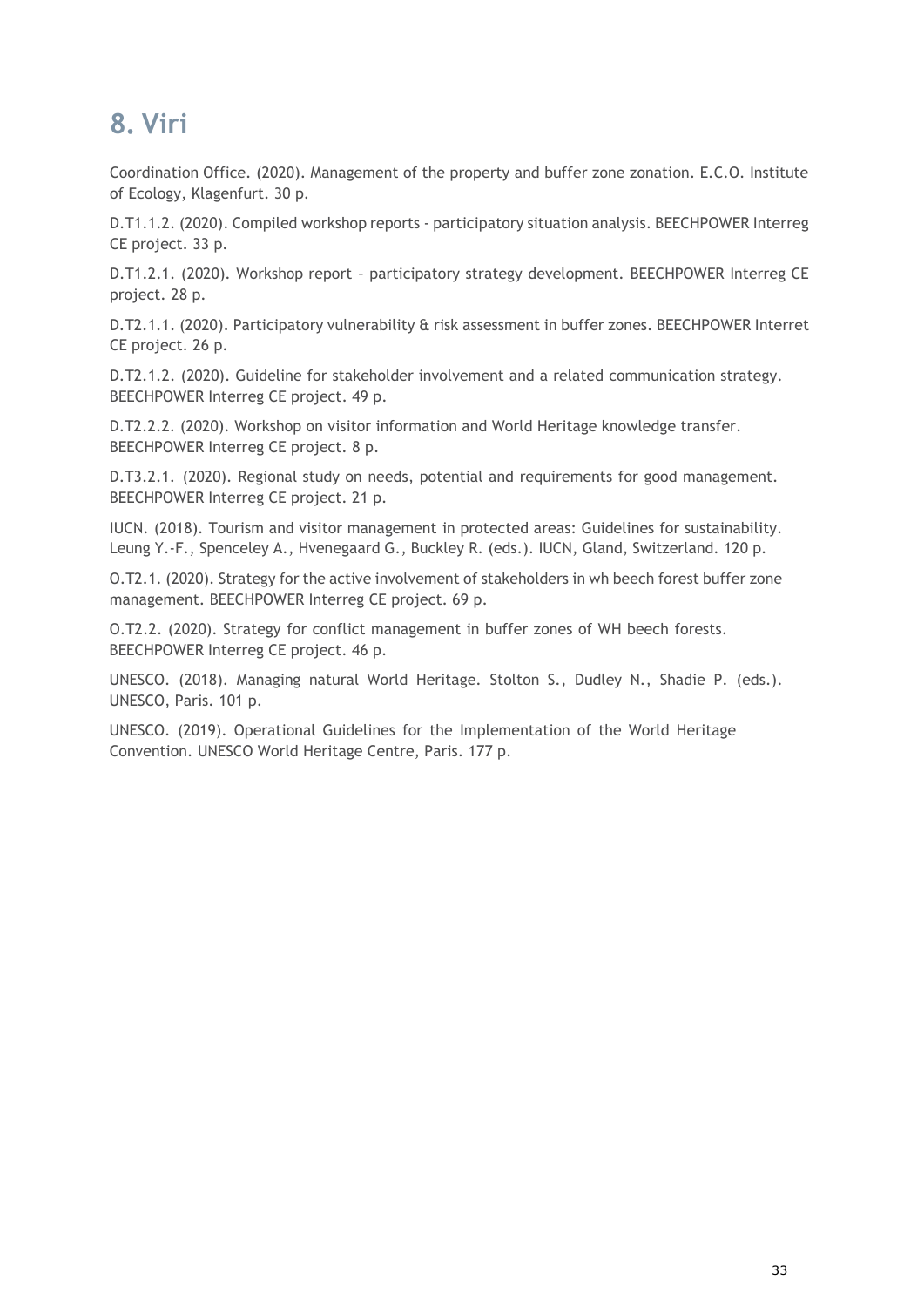## <span id="page-37-0"></span>**9. Priloge**

## <span id="page-37-1"></span>**9.1. Uredba o varovalnih gozdovih in gozdovih s posebnim namenom**

#### UREDBA O VAROVALNIH GOZDOVIH IN GOZDOVIH S POSEBNIM NAMENOM

(neuradno prečiščeno besedilo št. 6)

#### **1. člen**

#### **(vsebina)**

Ta uredba določa varovalne gozdove in gozdove s posebnim namenom z izjemno poudarjeno raziskovalno funkcijo, režim gospodarjenja s temi gozdovi, izvajalca tega režima in zavezanca za zagotovitev sredstev za stroške, ki nastajajo zaradi posebnega režima gospodarjenja.

#### **2. člen**

#### **(varovalni gozdovi in gozdni rezervati)**

(1) Varovalni gozdovi so gozdovi, ki varujejo zemljišča usadov, izpiranja in krušenja, gozdovi na strmih obronkih ali bregovih voda, gozdovi, ki so izpostavljeni močnemu vetru, gozdovi, ki v hudourniških območjih zadržujejo prenaglo odtekanje vode in zato varujejo zemljišča pred erozijo in plazovi, gozdni pasovi, ki varujejo gozdove in zemljišča pred vetrom, vodo, zameti in plazovi, gozdovi v kmetijski in primestni krajini z izjemno poudarjeno funkcijo ohranjanja biotske raznovrstnosti ter gozdovi na zgornji meji gozdne vegetacije.

(2) Gozdovi s posebnim namenom z izjemno poudarjeno raziskovalno funkcijo so gozdni rezervati. To so gozdovi, ki so zaradi svoje razvojne faze in dosedanjega razvoja izjemno pomembni za raziskovanje, proučevanje in spremljanje naravnega razvoja gozdov, biotske raznovrstnosti in varstva naravnih vrednot ter kulturne dediščine.

#### **3. člen**

#### **(opredelitev varovalnih gozdov in gozdnih rezervatov)**

(1) Varovalni gozdovi in gozdni rezervati se določijo po oddelkih oziroma odsekih gozdnogospodarskih enot, gozdnogospodarskih območij.

(2) Varovalni gozdovi so določeni v prilogi 1, ki je sestavni del te uredbe.

(3) Gozdni rezervati so določeni v prilogi 2, ki je sestavni del te uredbe, pri čemer so gozdni rezervati s strogim varstvenim režimom označeni s številko 1, gozdni rezervati z blažjim varstvenim režimom s številko 2.

#### **4. člen**

#### **(kartografska določitev varovalnih gozdov in gozdnih rezervatov)**

(1) Meje varovalnih gozdov in gozdnih rezervatov oziroma njihove lege v prostoru so določene z oddelki oziroma odseki varovalnih gozdov in gozdnih rezervatov in z mejami gozdov znotraj oddelkov oziroma odsekov v merilu 1 : 5000. Zapis meja se hrani v digitalni obliki kot sloj geografskega informacijskega sistema. Zapis meja v digitalni obliki se hrani na ministrstvu, pristojnem za gozdarstvo (v nadaljnjem besedilu: Ministrstvo), in na območnih enotah Zavoda za gozdove Slovenije (v nadaljnjem besedilu: Zavod) ter je dostopen na svetovnem spletu na Javnem pregledovalniku grafičnih podatkov Ministrstva.

(2) Za potrebe izvajanja ukrepov varstva varovalnih gozdov in gozdnih rezervatov ter priprave prostorskih aktov se pridobijo podatki o meji varovalnih gozdov in gozdnih rezervatov tako, da se sloj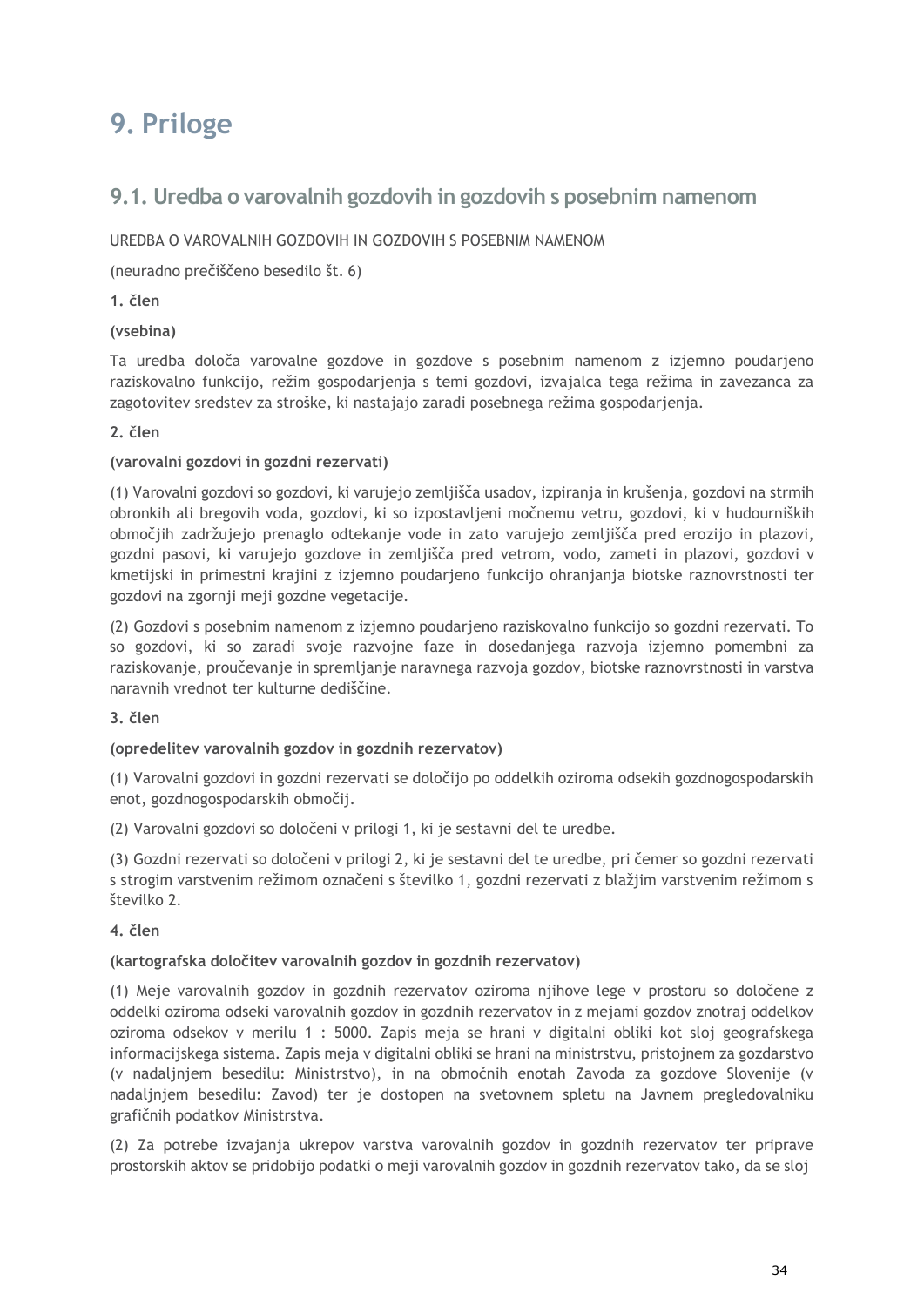geografskega informacijskega sistema v merilu 1 : 5000 iz prejšnjega odstavka prekrije z digitalnim katastrskim načrtom. Prekrivanje podatkov in seznam parcel, ki ležijo na posameznem območju, pripravi Zavod na zahtevo stranke. Stroške priprave podatkov krije stranka, razen upravnih enot in občin, za katere so ti podatki brezplačni. Pri presoji upoštevanja varovalnih gozdov in gozdnih rezervatov v prostorskih aktih in pri posegih v gozdove se upoštevajo tudi dopustna odstopanja, ki so posledica položajne natančnosti digitalnega katastrskega načrta, kar ugotovi Zavod.

#### **5. člen**

#### **(režim gospodarjenja z varovalnimi gozdovi)**

Pri gospodarjenju z varovalnimi gozdovi mora Zavod zagotavljati:

- pravočasno obnovo oziroma posek prestarelega drevja,
- malo površinsko izvajanje sečenj,

- puščanje primerno visokih panjev pri poseku drevja na plazovitih območjih in območjih, kjer je nevarnost snežnih plazov,

- načine spravila in uporabo spravilnih sredstev, kot je določeno z gozdnogospodarskim načrtom gozdnogospodarske enote,

- sanacijo poškodovanih tal zaradi preprečevanja erozije,

odstranjevanje drevja iz hudourniških strug,

- pravočasno izvedbo vseh gozdno gojitvenih del, ki zagotavljajo ohranitev in stabilizacijo varovalne vloge gozda in

rabo biološko razgradljivih olj pri delu s stroji in napravami.

#### **6. člen**

#### **(delitev gozdnih rezervatov)**

Gozdni rezervati se glede na režim gospodarjenja delijo na gozdne rezervate s strogim varstvenim režimom in gozdne rezervate z blažjim varstvenim režimom.

#### **7. člen**

#### **(gozdni rezervat s strogim varstvenim režimom)**

(1) V gozdnih rezervatih s strogim varstvenim režimom so prepovedane vse gospodarske, rekreacijske, raziskovalne in druge dejavnosti, ki bi lahko kakorkoli spremenile obstoječe naravno stanje in vplivale na nemoten naravni razvoj v prihodnosti.

(2) Ne glede na prepovedi iz prejšnjega odstavka je v gozdnih rezervatih s strogim varstvenim režimom dovoljeno opravljati naloge javne gozdarske službe, javne službe ohranjanja narave in nadzorstvene naloge lovstva ter gozdarstva.

(3) Ne glede na prepovedi iz prvega odstavka tega člena lahko Ministrstvo na podlagi vloge znanstvenoraziskovalnih ali izobraževalnih organizacij dovoli opravljanje posameznih raziskovalnih ali izobraževalnih nalog potem, ko si pridobi mnenje Zavoda in Zavoda Republike Slovenije za varstvo narave. V dovoljenju se navedejo tudi pogoji za opravljanje teh nalog.

(4) Okrog gozdnega rezervata s strogim varstvenim režimom se lahko v soglasju z lastnikom gozda ob gozdnem rezervatu določi varstveni pas, ki ne sme biti ožji od ene sestojne višine. V njem se lahko izvajajo samo sanitarne sečnje. Če vodi ob gozdnem rezervatu ali skozenj gozdna prometnica, gozdna učna pot, planinska pot, ali druga pot v javni rabi, je dovoljeno posekati drevesa, ki neposredno ogrožajo promet in gibanje ljudi.

(5) Posek dreves iz prejšnjega odstavka se lahko opravi na podlagi soglasja Zavoda.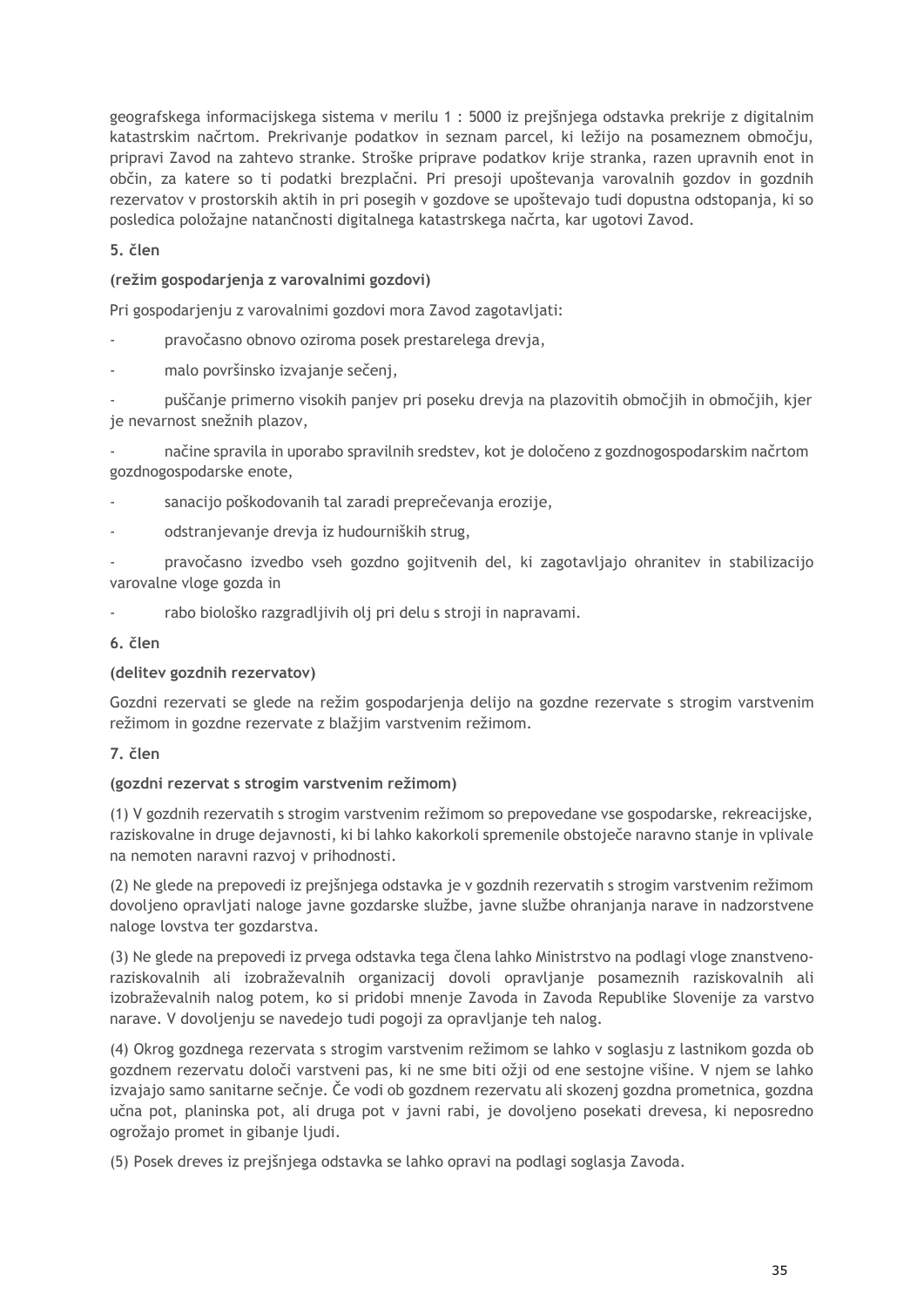#### **8. člen**

#### **(gozdni rezervat z blažjim varstvenim režimom)**

(1) ) V gozdnih rezervatih z blažjim varstvenim režimom velja varstveni režim iz prejšnjega člena.

(2) Ne glede na določbo prejšnjega odstavka je dovoljen ogled rezervata po gozdni učni poti ob spremstvu lastnika gozda ali delavca javne gozdarske službe oziroma uporaba poti v javni rabi, ki vodi skozi rezervat.

(3) Zaradi zagotavljanja poučne in turistične funkcije v gozdnem rezervatu z blažjim varstvenim režimom Ministrstvo dovoli vzdrževanje obstoječih poti v javni rabi, informativnih tabel, ki so določene v načrtih za gospodarjenje z gozdovi ter vzdrževanje objektov kulturne dediščine pod pogojem, da dela ne bodo povzročila škodljive spremembe obstoječega naravnega stanja in vplivala škodljivo na nemoten naravni razvoj v prihodnosti. Izdelavo nove učne poti se dovoli le z dovoljenjem Ministrstva.

(4) Okrog gozdnega rezervata z blažjim varstvenim režimom se lahko v soglasju z lastnikom gozda ob gozdnem rezervatu določi varstveni pas, ki ne sme biti ožji od ene sestojne višine.

#### **9. člen**

#### **(posegi v varovalne gozdove)**

(1) Posegi, ki niso povezani z gospodarjenjem z varovalnimi gozdovi in ne bodo bistveno negativno vplivali na funkcije gozdov, zaradi katerih je bil gozd razglašen za varovalni gozd, se lahko izvajajo na podlagi predhodno pridobljenega dovoljenja, ki ga izda Ministrstvo.

(2) V dovoljenju iz prejšnjega odstavka se določijo pogoji za izvedbo posega na podlagi presoje vpliva posega na varovalni gozd, ki jo opravi Zavod.

#### **10. člen**

#### **(izvajanje režima gospodarjenja)**

Zavod mora zagotoviti izvedbo del, ki so zaradi izvajanja režima gospodarjenja z varovalnimi gozdovi in z gozdnimi rezervati določena v načrtih za gospodarjenje z gozdovi.

#### **11. člen**

#### **(označitev območij varovalnih gozdov in gozdnih rezervatov)**

(1) Meje gozdnih rezervatov se v naravi označijo na deblih stoječega drevja ali na vraščenih skalah 170 cm od tal z dvojno vodoravno modro črto ter z opozorilnimi tablami. Rezervati se lahko opremijo z informacijskimi tablami.

(2) Na območjih, ki so varovani po predpisih o ohranjanju narave, se pri označevanju upošteva predpis, ki ureja označevanje varovanih območij.

**12. člen**

#### **(spremljanje stanja varovalnih gozdov in gozdnih rezervatov)**

Spremljanje stanja varovalnih gozdov in gozdnih rezervatov izvaja Zavod v sodelovanju z izvajalci javnih služb s področja varstva okolja in znanstveno-raziskovalnimi ter izobraževalnimi organizacijami.

#### **13. člen**

#### **(zagotovitev sredstev)**

(1) Sredstva za stroške, ki so potrebni za izvedbo del, ki se morajo izvesti, in sredstva za povečanje stroškov gospodarjenja, ki nastanejo zaradi režima gospodarjenja v varovalnih gozdovih, določenega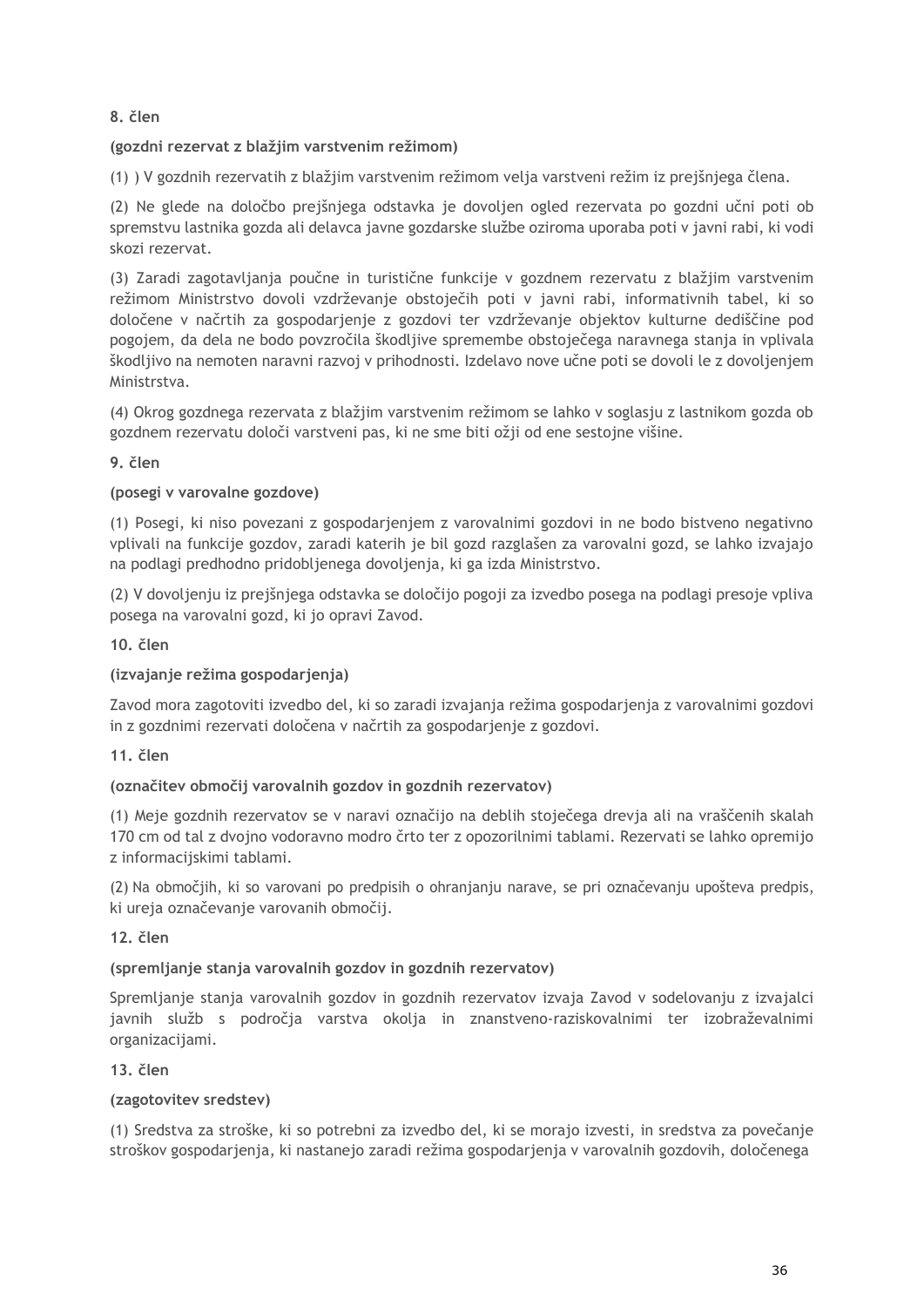s to uredbo, ter sredstva za izplačilo odškodnin zaradi omejevanja uživanja lastnine v gozdnih rezervatih, se na podlagi te uredbe zagotavljajo v proračunu Republike Slovenije.

(2) Izplačilo lastniku gozda oziroma izvajalcu režima gospodarjenja se izvede na podlagi prevzema in obračuna del, opravljenih na podlagi predpisov, ki urejajo financiranje in sofinanciranje vlaganj v gozdove.

## <span id="page-40-0"></span>**9.2. Izjemna univerzalna vrednost**

Povzeto po Operational Guidelines for the implementation of the World Heritage Convention (UNESCO, 2019). Izvirno besedilo je v angleščini, pod njim pa še slovenski prevod projektne ekipe.

#### "**Outstanding Universal Value**

49. Outstanding Universal Value means cultural and/or natural significance which is so exceptional as to transcend national boundaries and to be of common importance for present and future generations of all humanity. As such, the permanent protection of this heritage is of the highest importance to the international community as a whole. The Committee defines the criteria for the inscription of properties on the World Heritage List.

50. States Parties are invited to submit nominations of properties of cultural and/or natural value considered to be of "Outstanding Universal Value" for inscription on the World Heritage List.

51. At the time of inscription of a property on the World Heritage List, the Committee adopts a Statement of Outstanding Universal Value (see paragraph 154) which will be the key reference for the future effective protection and management of the property.

52. The Convention is not intended to ensure the protection of all properties of great interest, importance or value, but only for a select list of the most outstanding of these from an international viewpoint. It is not to be assumed that a property of national and/or regional importance will automatically be inscribed on the World Heritage List.

53. Nominations presented to the Committee shall demonstrate the full commitment of the State Party to preserve the heritage concerned, within its means. Such commitment shall take the form of appropriate policy, legal, scientific, technical, administrative and financial measures adopted and proposed to protect the property and its Outstanding Universal Value."

#### "**Izjemna univerzalna vrednost**

49. Izjemna univerzalna vrednost pomeni dediščino kulturnega in/ali naravnega pomena, ki je tako izjemna, da presega državne meje in je splošno pomembna za sedanje in prihodnje generacije vsega človeštva. Zato je trajno varovanje takšne dediščine najvišjega pomena za celotno mednarodno skupnost. S strani komiteja so oblikovani kriteriji za vpis na seznam svetovne dediščine.

50. Države članice so vabljene, da oddajo nominacije za dediščine kulturnega in/ali naravnega pomena, za katere menijo, da imajo "izjemno univerzalno vrednost".

51. Ob vpisu na seznam svetovne dediščine, komite izda Izjavo o izjemni univerzalni vrednosti (več v členu 154), ki tvori osnovo za nadaljnjo ustrezno varovanje in upravljanje z dediščino.

52. Konvencija za svetovne dediščine ni namenjena varovanju vseh območjih, ki nosijo veliko zanimanje, pomembnost ali vrednost, temveč le varovanju najbolj izjemnih izbranih območij iz mednarodnega vidika. Napačno je sklepati, da bo vsako območje državnega ali regionalnega pomena avtomatsko vpisano na seznam svetovne dediščine.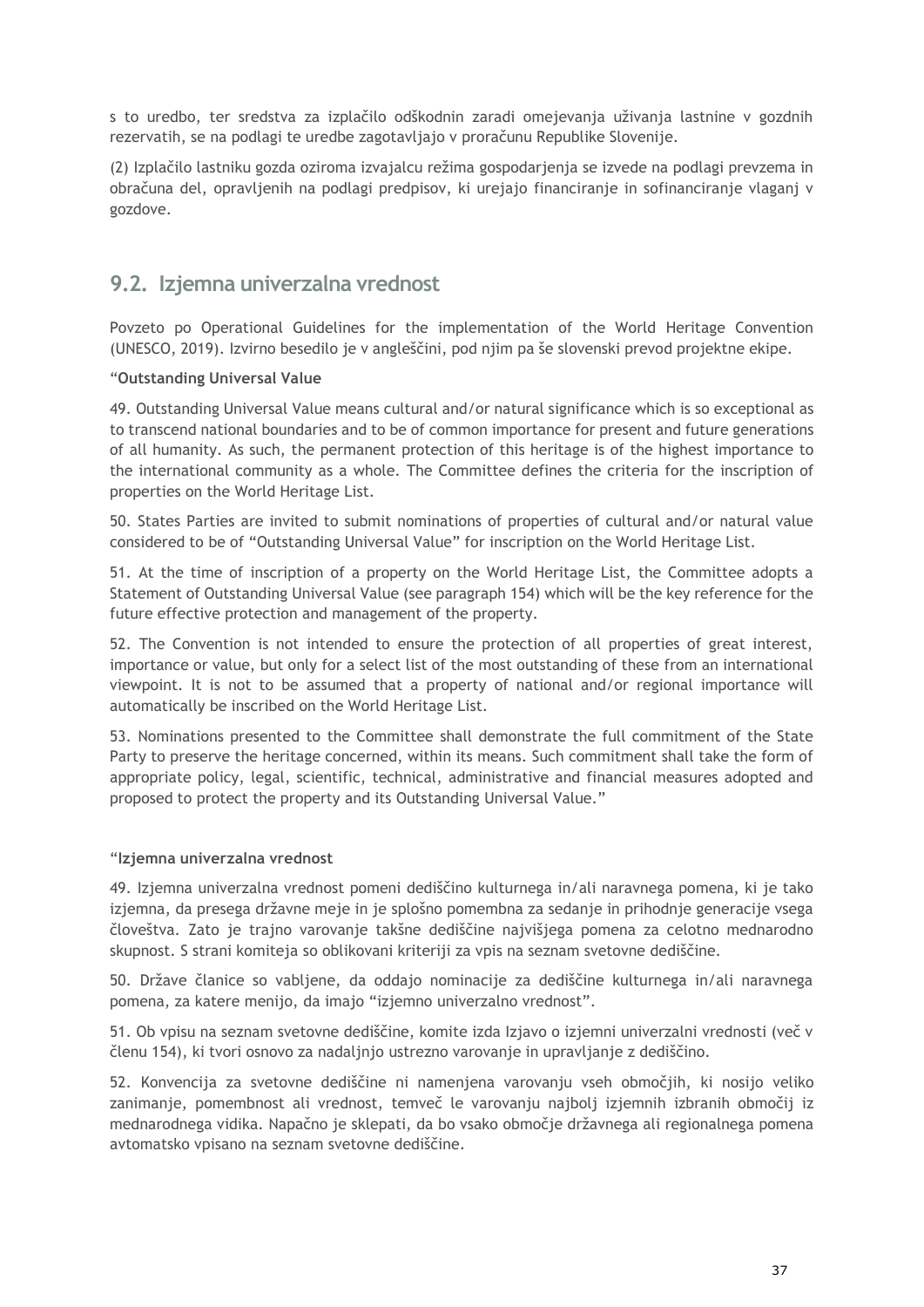53. Nominacije, ki jih komite sprejme v obravnavo, morajo izkazati popolno zavezanost države članice k varovanju nominirane dediščine. To pomeni sprejemanje primernih zakonskih, znanstvenih, tehničnih, administrativnih in finančnih ukrepov za ustrezno varovanje dediščine in njene izjemne univerzalne vrednosti."

Člen 77. Operacijskih smernic definira kriterije, po katerih se določi status svetovne dediščine. Območji GR Pragozd Krokar in GR Snežnik sta kot svetovna dediščina priznani pod kriterijem št. 9.

"**77.** The Committee considers a property as having Outstanding Universal Value (see paragraphs 49- 53) if the property meets one or more of the following criteria. Nominated properties shall therefore:

(ix) be outstanding examples representing significant on-going ecological and biological processes in the evolution and development of terrestrial, fresh water, coastal and marine ecosystems and communities of plants and animals;"

"**77.** Komite smatra, da ima dediščina izjemno univerzalno vrednosti (členi 49-53) če izpolnjuje enega ali več naslednjih kriterijev. Nominirano območje je tako:

(ix) izjemen primer pomembnih potekajočih ekoloških in bioloških procesov v evoluciji in razvoju kopenskih, sladkovodnih, obalnih in morskih ekosistemov in združb rastlin in živali;"

## <span id="page-41-0"></span>**9.3. Seznam deležnikov po kategorijah**

Seznam je razdeljen po najpomembnejših kategorijah, po katerih lahko ločimo deležnike. Seznam ni dokončen in se lahko dopolnjuje in spreminja, glede na nova znanja o deležniki, njihovi vlogi v prostoru, pojavu novih deležnikov itd.

Določene deležnike smo rangirali tudi po pomembnosti za sam gozdni rezervat in vlogo pri regionalnem razvoju območja. Pri rangiranju smo poskušali upoštevati trenutno vlogo v gozdnem prostoru, aktivnosti povezane s tem, vloga napram ostalim deležnikom, potencial za nadaljnji razvoj, kapacitete in doseg posameznega deležnika in pripravljenost za sodelovanje. Seveda pri tem bi radi izpostavili, da ima vsak, tudi navidezno najmanjši deležnik, izjemno pomembno vlogo in poslanstvo v lokalnem prostoru, saj lahko čisto vsak s svojim delovanje pozitivno pripomore o ohranjanju ekološkega stanja in integritete gozdnega rezervata ter pozitivno vpliva na trajnostni regionalni razvoj samega območja.

Pomembno se je zavedati tudi dejstva, da bo upravljalec z nekaterimi deležniki v določenem obdobju bolj plodno sodeloval in implementiral določene strategije, kot z drugimi deležniki. Pri tem je v veliki meri potrebno upoštevati tisti človeški faktor, ki ima pomembno vlogo pri trenutnem sodelovanju in vključevanju deležnikov v določene aktivnosti in strategije. Razlogov zakaj je temu tako je veliko, v nadaljevanju bomo našteli le nekaj možnosti, zakaj trenutno sodelovanje med deležnikom in upravljalcem ne dosega vseh pričakovanj ene ali druge strani. Kljub temu, da zaradi različnih dejavnikov sodelovanje na relaciji upravljalec – deležnik ni v določenem trenutku najbolj optimalno ali pa plodno, to še vedno ne pomeni, da se razmerje v prihodnosti ne bo spremenilo. Zaradi tega je potrebno, da vse deležnike obravnavamo vedno enakovredno in jih avtomatsko ne izključujemo iz aktivnosti.

- Skupna zgodovina deležnika in upravljalca – odnosi: deležnik in dotični upravljalec sta v preteklosti lahko prišla v določeni konflikt, zaradi česar je lahko kompromitirano tudi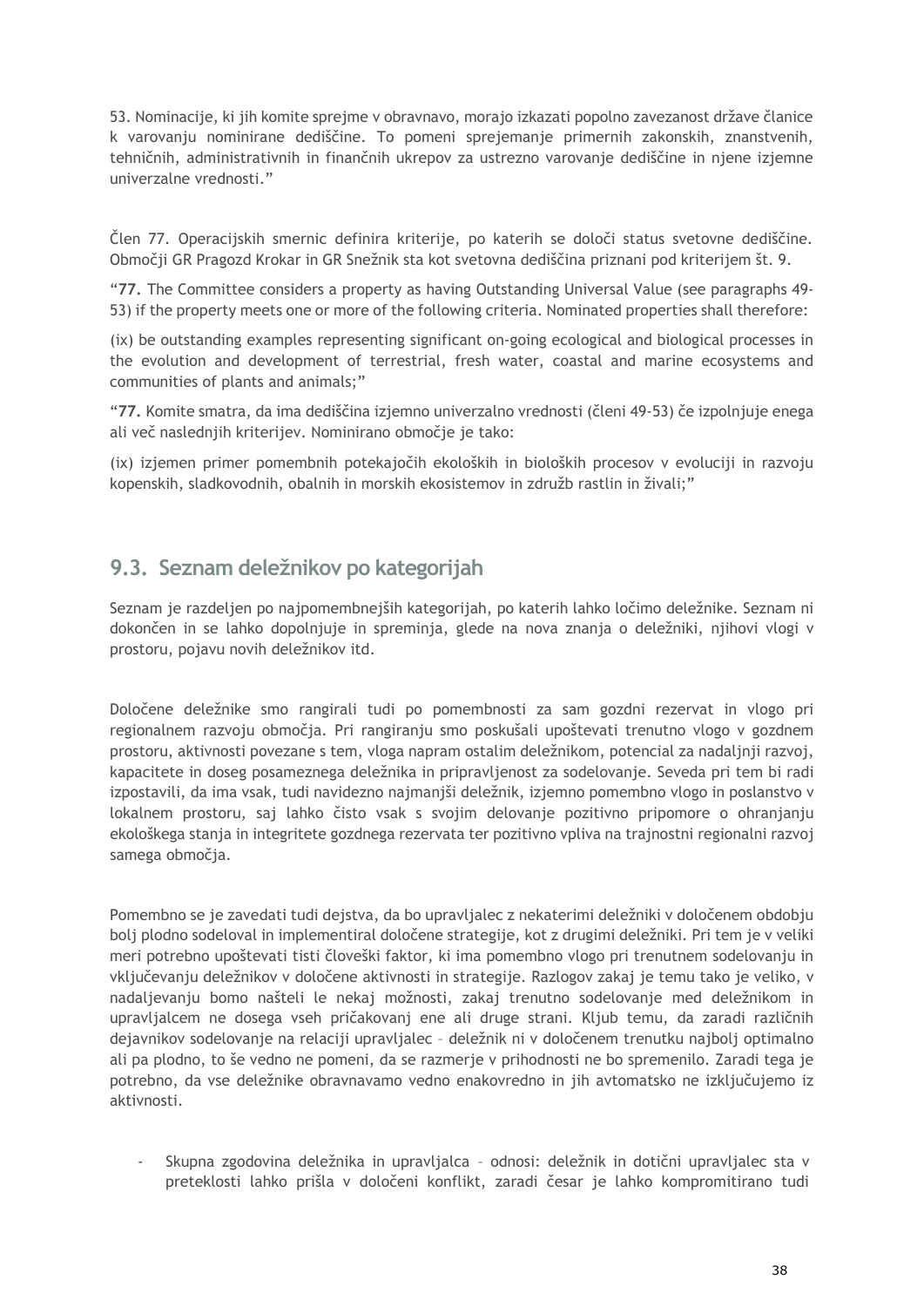nadaljnje sodelovanje. Situacija se lahko izboljša s časom, s reševanjem konfliktov ali pa preprosto s spremembo/zamenjavo na položaju, ki ga zaseda trenutni upravljalec oz. deležnik ter prihod novega akterja.

- Vizija razvoja/strategija/filozofija: vsak deležnik in upravljalec ima lahko nekoliko drugačno vizijo razvoja in sodelovanja. S spremembo na vodstvenih položajih se lahko tudi ta vizija in posledično pripravljenost na sodelovanje spremenita.
- Osebna situacija: predvsem pri manjših deležnikih (npr. lokalnemu turističnemu vodiču) lahko pride v določenem življenjskem obdobju do situacije oz. sprememb, zaradi česar se preneha oz. spremeni dinamika sodelovanja na relaciji deležnik – upravljalec. Čez nekaj časa, ob spremenjenih razmerah, se lahko ponovno sodelovanje vzpostavi na želenem nivoju.
- Čas: Deležnik zaradi pomanjkanja časa (pogost vzrok predvsem pri manjših deležnikih, ki pod primarno aktivnost opravljajo nekaj drugega kar ni vezano na gozdni rezervat) do tega trenutka ni aktivno sodeloval pri različnih aktivnostih. To pa ne pomeni, da bo vedno tako.
- Pomanjkanje sredstev: deležnik zaradi pomanjkanja sredstev ni možen aktivno sodelovati pri viziji upravljalca. Seveda to je lahko le začasno in se spremeni.

**Državni deležniki** Zavod za gozdove Slovenije - ZGS Slovenski državni gozdovi - SiDG Zavod RS za varstvo narave - ZRSVN Ministrstvo za kmetijstvo, gozdarstvo in prehrano - **MKGP** Ministrstvo za okolje in prostor - MOP Gozdarski inštitut Slovenije - GIS ZRC SAZU Univerza v Ljubljani - UL Ministrstvo za izobraževanje, znanost in šport - MIZŠ

### <span id="page-42-0"></span>**9.3.1. Gozdni rezervat Pragozd Krokar**

| Turizem in rekreacija                        |
|----------------------------------------------|
| <b>Deležnik</b>                              |
| Zavod Kočevsko                               |
| Planinsko društvo Kočevje                    |
| Ars Naturae - Petra Draškovič Pelc           |
| Turistično društvo Brezpotja                 |
| Gozdovništvo - Bushcraft and Survival School |
|                                              |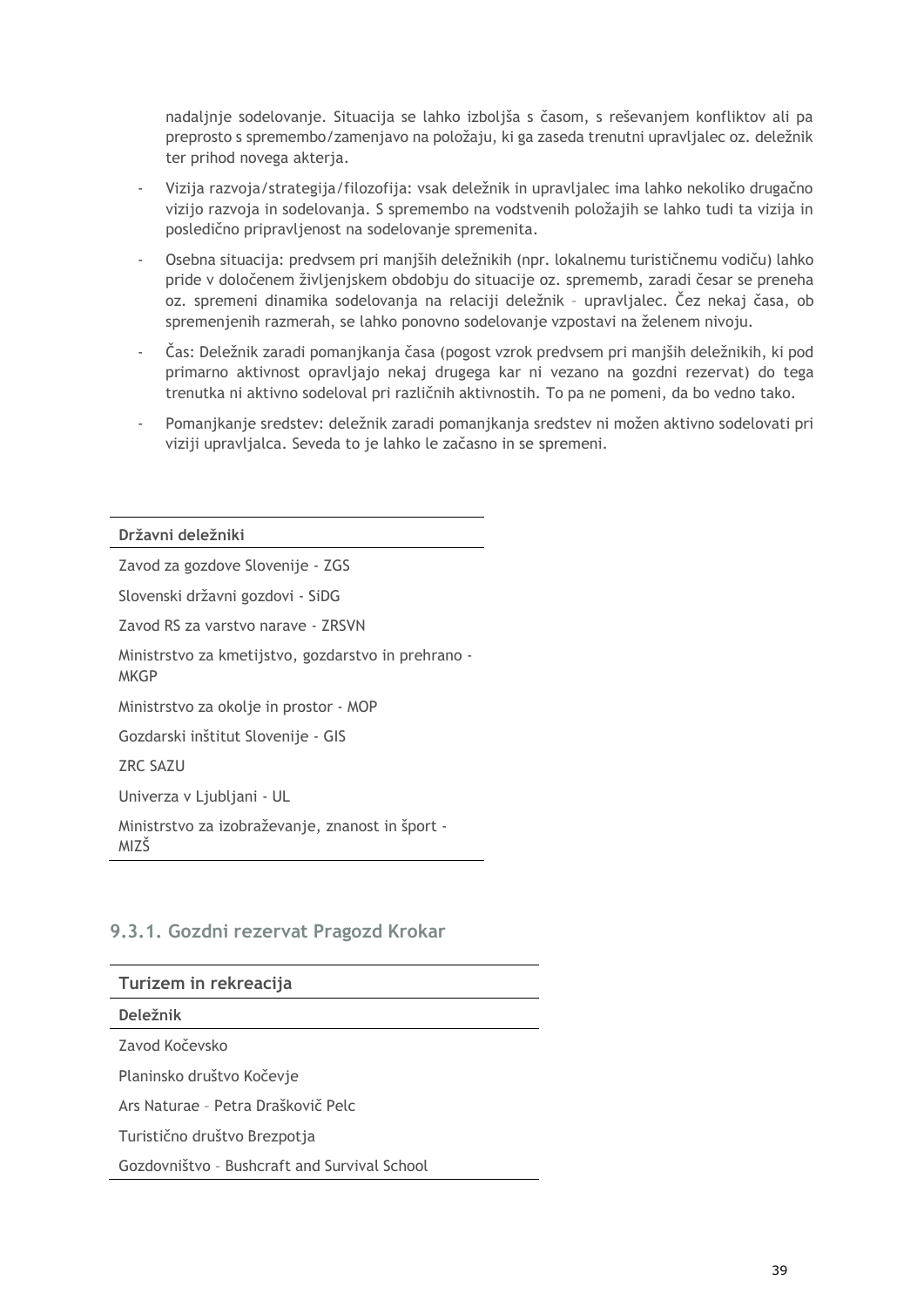Zveza lovskih družin Kočevje Turistična kmetija Jurjevič Turistično društvo Kočevje Turistično športno kulturno društvo Kočevska Reka Turistično društvo Osilnica Športno ekološko društvo Outsider Osilnica Zveza tabornikov Slovenije in lokalni taborniški rodovi Združenje slovenskih katoliških skavtinj in skavtov

| Mediji           |
|------------------|
| <b>Deležnik</b>  |
| Časopis Kočevar  |
| Časopis Kočevska |
| Radio Univox     |
| TV Kočevje       |

| Izobraževanje                     |
|-----------------------------------|
| Deležnik                          |
| OŠ OB Rinži                       |
| OŠ Zbora odposlancev              |
| OŠ Stara Cerkev                   |
| Gimnazija in srednja šola Kočevje |
| Knjižnica Kočevje                 |
| Pokrajinski muzej Kočevje         |
| Vrtec Kočevje                     |
| Ljudska Univerza Kočevje          |
|                                   |

**Uprava in regionalni razvoj**

**Deležnik**

Občina Kočevje

Občina Osilnica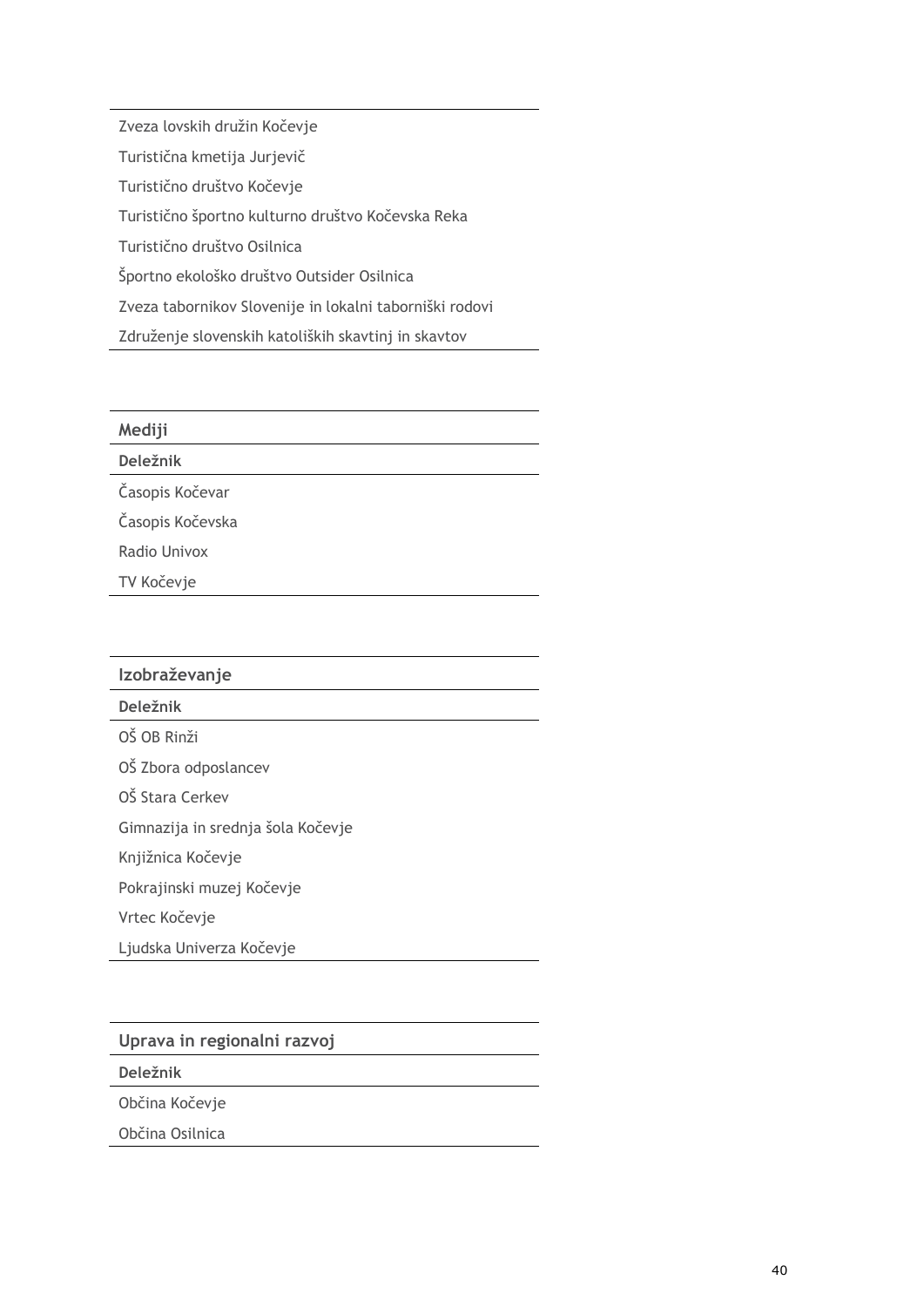| <b>Naravovarstvo</b>       |  |
|----------------------------|--|
| Deležnik                   |  |
| DOPPS - BirdLife Slovenija |  |
| Dinaricum                  |  |
| Gozdarsko društvo Medved   |  |

## <span id="page-44-0"></span>**9.3.2. Gozdni rezervat Snežnik**

| Turizem in rekreacija                                   |
|---------------------------------------------------------|
| Deležnik                                                |
| RRA Zeleni Kras                                         |
| TIC Ilirska Bistrica                                    |
| TIC Lož                                                 |
| Turistično društvo Loška dolina - Kozarišče             |
| LAS Snežnik - Nanos                                     |
| Planinska koča Snežnik                                  |
| Planinska koča Sviščaki                                 |
| Planinsko društvo Snežnik                               |
| Planinsko društvo Snežnik - Loška dolina                |
| Tomaž Penko, turistični vodič                           |
| Zveza tabornikov Slovenije in lokalni taborniški rodovi |
| Združenje slovenskih katoliških skavtinj in skavtov     |
| Športno-rekreativno društvo Snežnik - Kozarišče         |
| Društvo En Trn                                          |
| Kulturno športno turistično društvo Tabor Kalc 1869     |

| Mediji                   |  |
|--------------------------|--|
| <b>Deležnik</b>          |  |
| Glasilo Loški obrh       |  |
| Glasilo Bistriški Odmevi |  |
| Glasilo Odmevi           |  |
| Radio 94                 |  |
| TV Galeja                |  |
|                          |  |